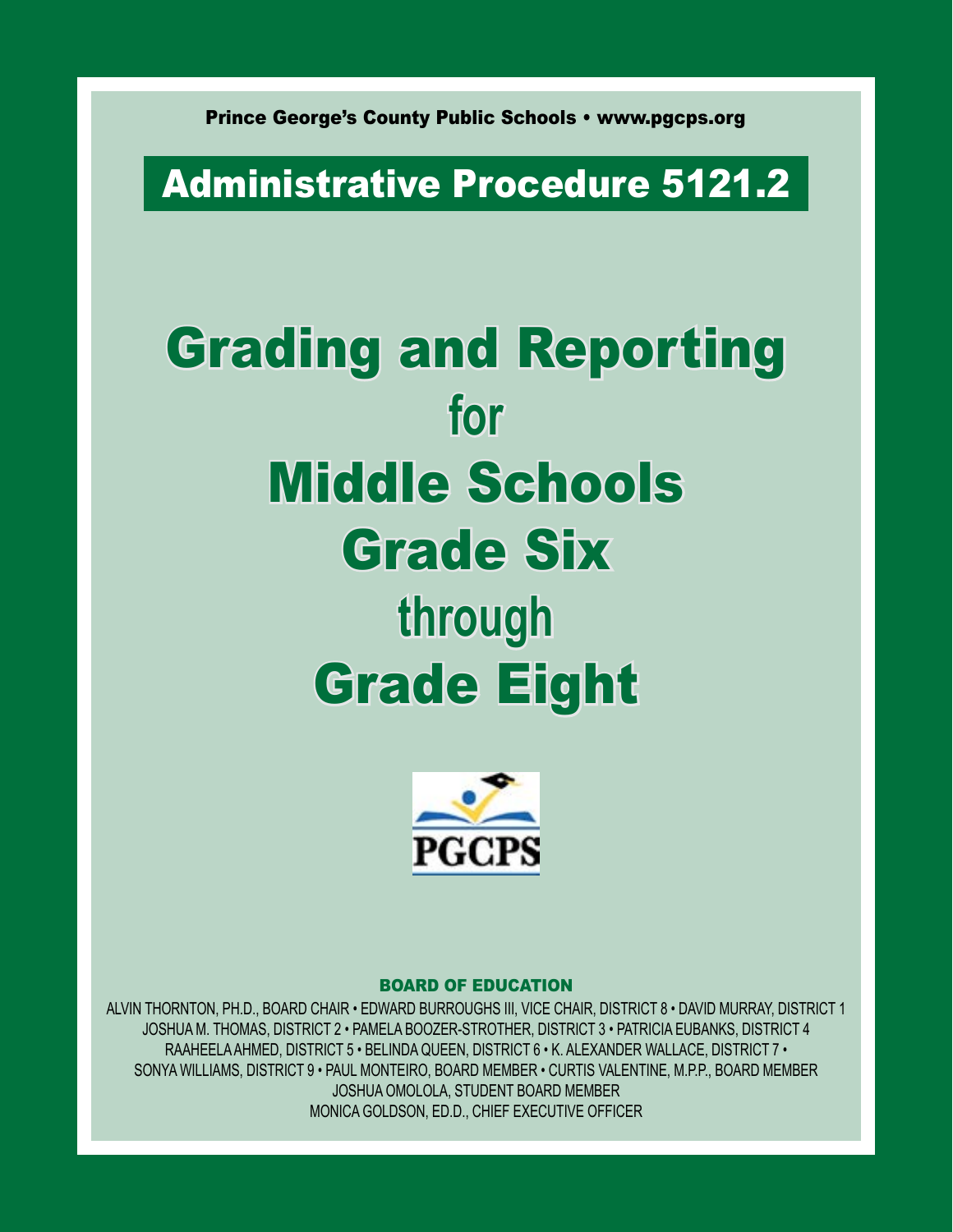#### **TABLE OF CONTENTS**

| Preface to Administrative Procedure 5121.2 Grading and Reporting Middle Schools 1 |  |
|-----------------------------------------------------------------------------------|--|
| Rationale                                                                         |  |
|                                                                                   |  |
|                                                                                   |  |
|                                                                                   |  |
|                                                                                   |  |
|                                                                                   |  |
|                                                                                   |  |
|                                                                                   |  |
|                                                                                   |  |
|                                                                                   |  |
|                                                                                   |  |
|                                                                                   |  |
|                                                                                   |  |
|                                                                                   |  |
|                                                                                   |  |
|                                                                                   |  |
|                                                                                   |  |
|                                                                                   |  |
|                                                                                   |  |
|                                                                                   |  |
|                                                                                   |  |
|                                                                                   |  |
|                                                                                   |  |
|                                                                                   |  |
|                                                                                   |  |
| Attachment: Grading Factors by Subject                                            |  |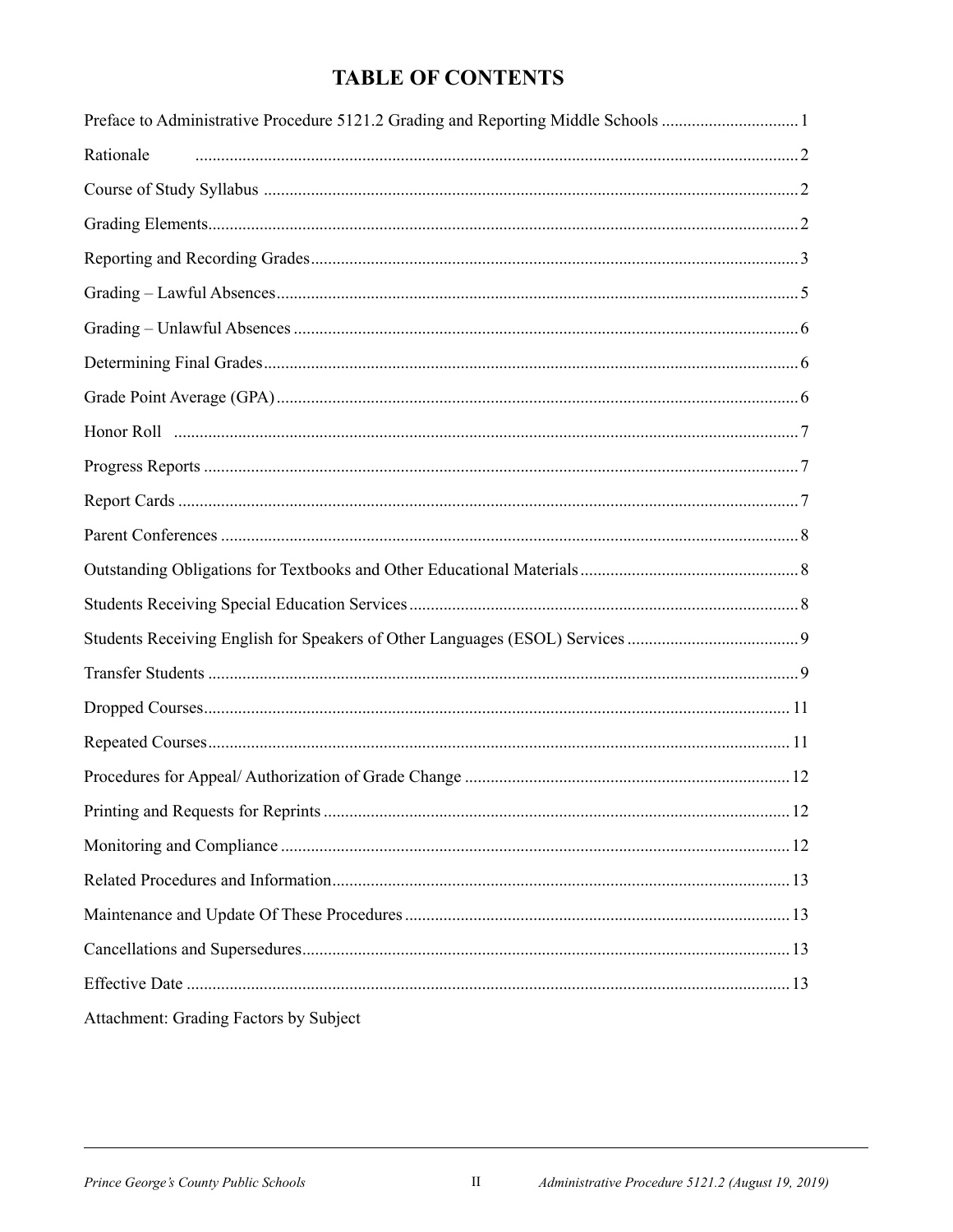#### **Preface to Administrative Procedure 5121.2**

The purpose of Administrative Procedure 5121.2 is to provide guidance to administrators and teachers in the implementation of the grading and reporting systems to be used in all middle schools and centers and for all sixth grade students in elementary schools in Prince George's County Public Schools (PGCPS).

COMAR (Code of Maryland Regulations) 13A.03.02.08 states that each local school system shall develop a written policy on grading and reporting.

Each local school system will file its grading and reporting policies with the State Superintendent of Schools. The following procedures have been developed according to COMAR regulations (Board Policy 5121).

The Board of Education believes that all students can learn and achieve at high levels, that rigorous performance standards and achievement standards are essential components of developing and delivering quality instruction, and that regular assessment is an important component of an effective teaching and learning environment and an important tool in measuring students' learning (Board Policy 5121).

Principals or their designees are responsible for reviewing procedures with staff and ensuring that grading and reporting policies are applied consistently within their school.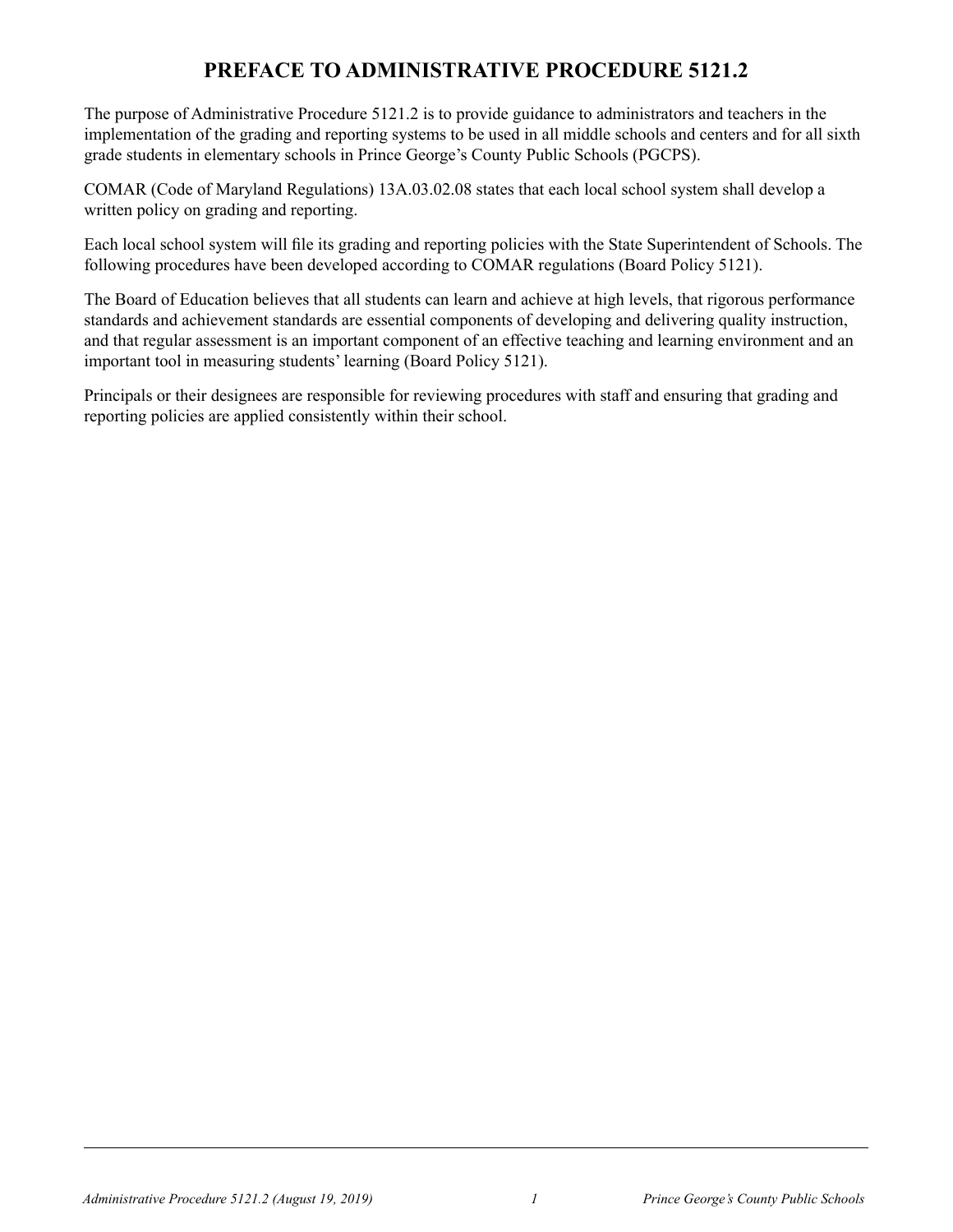#### **Rationale**

1. Grading and promotion within the Prince George's County Public School System will be based upon the degree of success an individual student has achieved in completing the educational program designed to meet his/ her unique needs.

2. Every student will have the opportunity to earn grades that reflect his/her ability to demonstrate learning outcomes and be graded only in accordance with their achievement on material or information based on specified learning outcomes and approved curricula.

- 3. The bell curve will not be used as a basis for determining student grades.
- 4. Grades will be based on summative assessments and the completion of formative and practice assignments.

#### **COURSE OF STUDY syllabus**

At the beginning of a grade or a course of study, teachers shall provide access online or hard copy for students and parents/guardians to a written course outline, syllabus, or overview of grade/course expectations. Course outlines, syllabus or overviews of a grade/course expectations can be found on curriculum guides and curriculum staff portal sites.

#### **Grading Elements**

1. The grades eligible for use on assignments, assessments, and report cards are A, B, C, D, E, I, P, F, and W, with no plus or minus signs. Interpretation of letter grades is as follows:

 $A =$  Excellent progress toward meeting course objectives and learning outcomes (90-100%).

- B = Above average progress toward meeting course objectives and learning outcomes (80-89%).
- $C =$  Average progress toward meeting course objectives and learning outcomes (70-79%).
- $D =$  Below Average progress toward meeting course objectives and learning outcomes (60-69%).
- $E =$  Failure toward meeting course objectives and learning outcomes (below 60%).

 $I = Incomplete.$  The "I" grade may be used temporarily for secondary students who have been lawfully absent from school and have not had an opportunity to make up missed work in a timely manner.

 $N = No$  Grade. The "N" grade may be used only for transfer students

 $P = Pass$  (credit bearing).

 $F =$ Fail (not credit bearing).

W = Withdrawn. The Student Intervention Team agrees to allow a student to drop a course after twenty (20) school days from the start of a year-long course or ten (10) days in a semester course.

2. Grade 6 in elementary schools will follow the same grading procedures for determining grades as Grade 6 located in middle schools. The following will not be included in the elementary Grade 6 determination for grades: Oral and Written Communication, Reading Level, Social Skills, and Work Habits.

3. Factors used to determine student grades must include the following items (See Attachments):

- a. Class Work
- b. Homework
- c. Assessment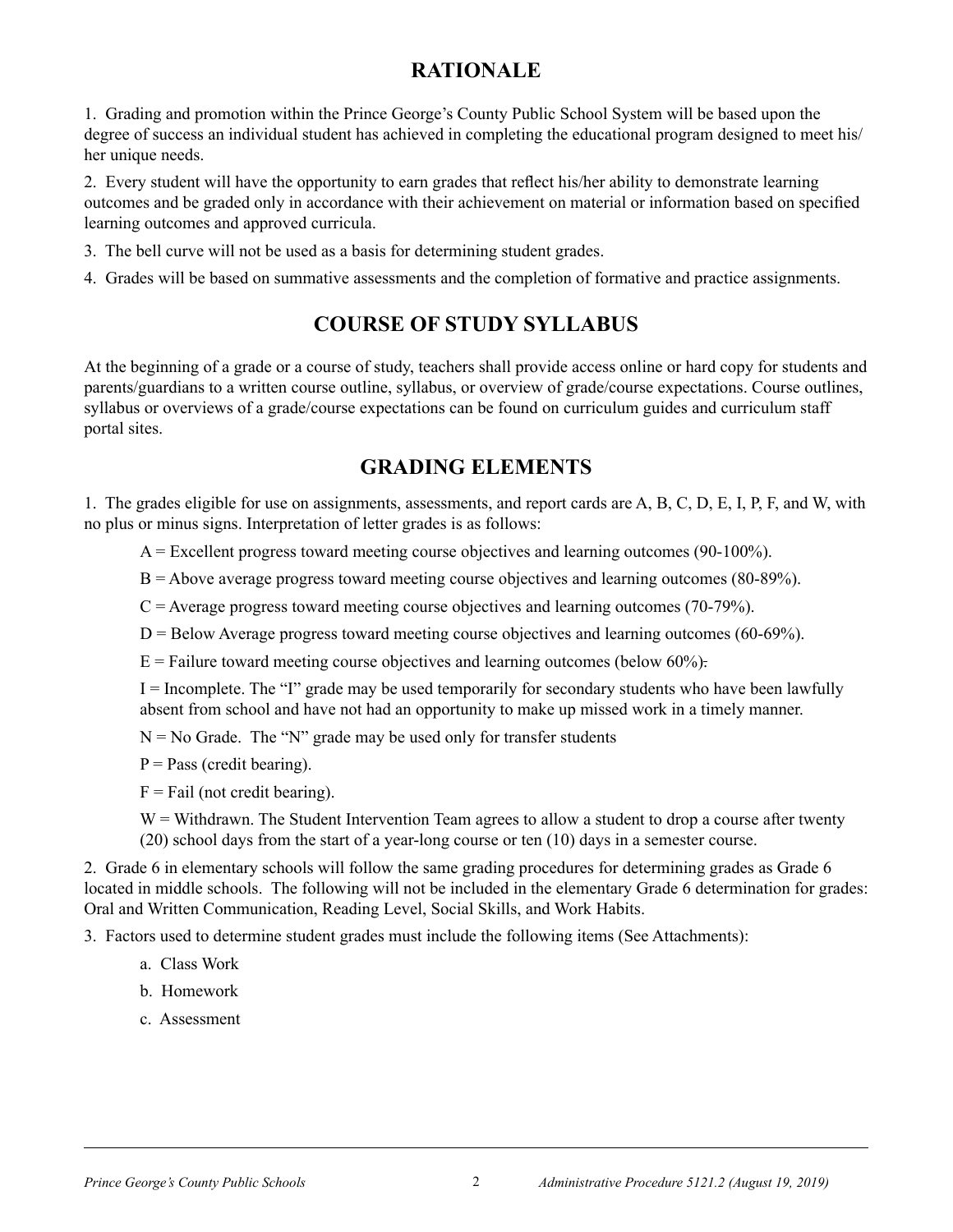#### **Reporting and Recording Grades**

#### 1. Reporting

a. In reporting to parents/guardians, a letter grade is used to indicate the performance of each student in relation to the attainment of learning outcomes and approved curricula.

b. Students and/or parents/guardians may request one additional opportunity to improve a score on a qualifying assessment, activity, or assignment that demonstrates knowledge of course content, skills, and standards. An assessment, activity or assignment is considered qualifying if the following criteria are met:

1). The student completed and submitted the original assessment, activity, or assignment by the due date.

2). The student participated in the teacher-facilitated re-teaching (before, during, or after school) within five school days following the return of the original graded work. The intention of reteaching is to promote student learning of the material. Re-teaching may include but is not limited to feedback on the original task/assessment, additional tasks assigned by teacher, study packet, review session, whole or small-group instruction, computer tutorial, peer tutoring, or attending school or content-specific study sessions. The re-teaching does not have to be face-to-face.

3). Within ten school days of receiving the returned original graded work, the student completed and resubmitted the new assessment, activity, or assignment.

4). The higher grade shall be the grade of record.

5). If the work is not eligible for reassessment, that must be identified in writing at the time of original assignment. Final research reports and projects that culminate a unit of study, or final semester or marking period exams may not be reassessed.

6). Make up work can not be submitted 5 school days prior to the end of the quarter to ensure teachers have time to grade all outstanding work.

c. Letter grades will be used on report cards for all courses taken for credit.

d. By the end of the first ten (10) days of school, teachers will communicate in writing the grading procedures, grading factors, and weight assigned to each factor to all students and parents. (see attachment)

e. A student enrolled in a course for twenty-one (21) days or more after the start of the course must receive a letter grade for that grading period.

#### 2. Recording

Teachers will maintain a record of each student's work, progress, and attendance on a daily basis.

a. Teachers and schools will maintain records of student progress. It is expected that teachers will enter graded student work into their electronic grade book and return that work to students within ten business days of the due date. However, it is recognized that to provide meaningful feedback to students, teachers may not be able to read/review and post the grade within ten business days, and, on those assignments, teachers may provide written notice on the rubric or assignment with a projected date that grades will be returned to students. Make up work can not be submitted 5 school days prior to the end of the quarter to ensure teachers have time to grade all outstanding work.

b. Teachers must assess a variety of student performances such as written assignments, homework, projects, classroom participation/class work, quizzes, tests, and end of quarter/course examinations. Teachers shall assign a minimum grade of 50% to assignments or assessments for which the student completed the entire assignment and made a good faith effort. Good faith effort is evidenced by the student displaying persistence, striving for accuracy, time on task, and/or trying an alternative method to solve a problem (which may not be accurate). It is also a display of thinking as a student works to sort through ideas, apply context or figure out how to solve problems. If a student does no work on an assignment, the teacher shall assign a grade of zero.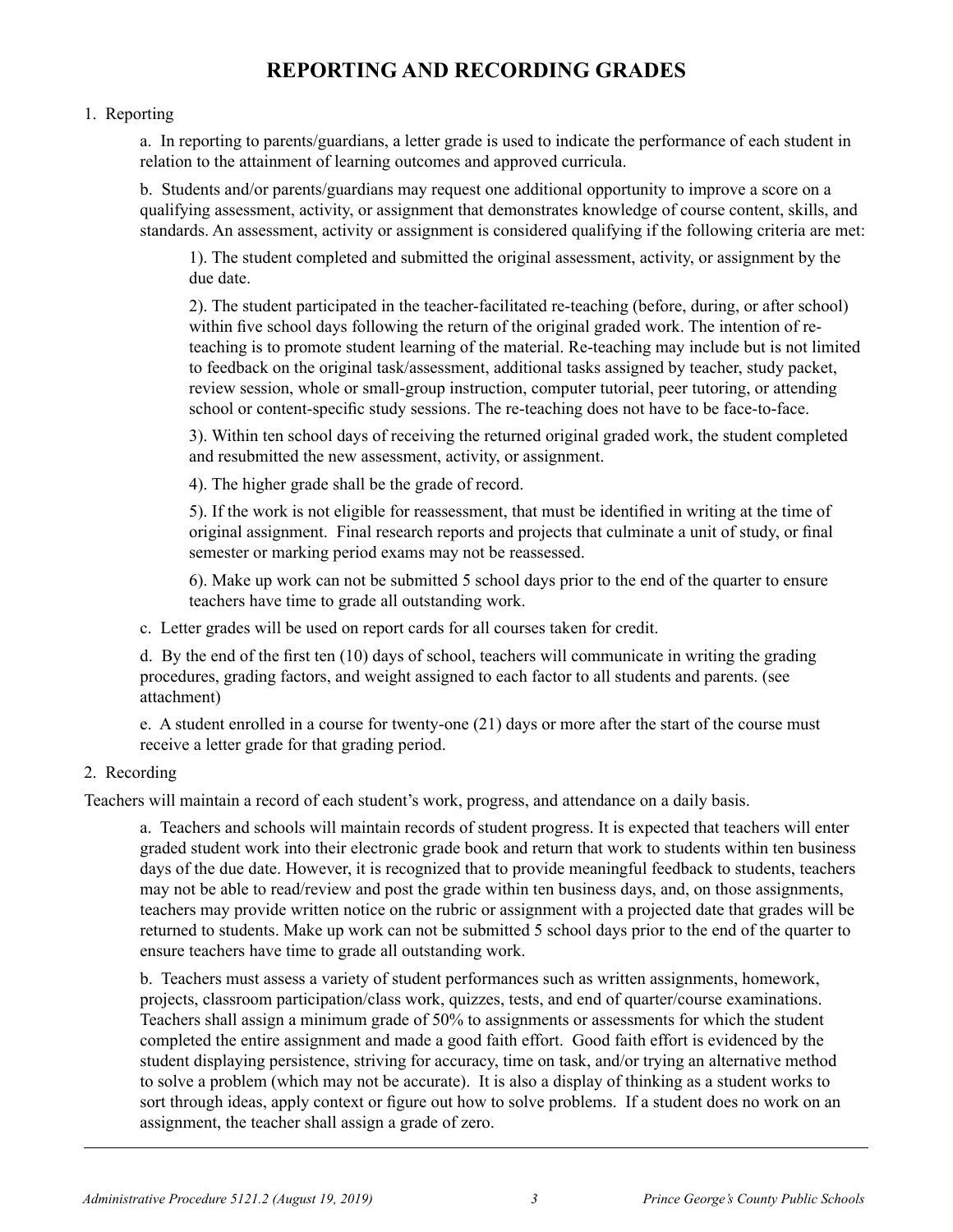c. Principals (or their designees) are responsible to oversee the entry of numerical grades per week in SchoolMAX.

1) The minimum number of grades in any category (class work, homework or assessments) per subject per week is listed below.

| <b>Meeting Frequency</b><br>(number of sessions per<br>week) | Minimum number of<br>grades to be recorded<br>per week |
|--------------------------------------------------------------|--------------------------------------------------------|
| 5 days                                                       |                                                        |
| 4 days                                                       |                                                        |
| 3 days                                                       |                                                        |
| 2 days                                                       |                                                        |
| day                                                          |                                                        |

2) Grades must be recorded in each category quarterly (class work, homework, and assessments).

d. Teachers must return graded papers and assignments in order to provide on-going, timely feedback to students and parents. A portfolio assessment of each student's work is recommended as additional documentation of student performance.

e. Teachers will grade and give a score for student assignments.

f. A student will receive a failing grade ("E") for assignments, tests, or quizzes when the following occurs:

1) A student has cheated on a test, quiz, or assigned project.

2) A student fails to produce work within an assigned timeframe.

3) A student who has been lawfully absent fails to produce make-up work in a reasonable timeframe.

4) A student has been unlawfully absent.

5) A student does not demonstrate satisfactory progress at the level of instruction indicated (below 60%).

g. Grades will not include systemic assessments that are a part of benchmarking measures.

h. A change to the grade that occurs after the marking period ends but before the grading window closes shall be called a "grade override." The grade resulting from the change shall be called the "new grade." The grade initially recorded but later changed shall be called the "old grade." In the event a student's quarter grade needs to be adjusted, a teacher may override the calculated grade.

Grade Overrides Permissible - If the following conditions are met Grade Overrides are permissible: 1) The teacher has complied with grading and reporting procedures, and 2) The new grade more accurately reflects the student's performance during the grading period than does the old grade, and 3)The teacher can support the change by producing upon request sufficient documentation to show the new grade more accurately reflects the student's performance than the old grade. The teacher is required to retain and make available for inspection any and all documents and/or materials that the teacher contends support the grade override.

Grade Override Prohibition - Grade overrides may not be used to mitigate the result of a teacher's failure to comply with grading and/or reporting procedures and/or a teacher's failure to comply with grade change procedures.

i. In the event of extenuating circumstances occurring at the end of the course, individual students may be exempted from final examinations upon the recommendation of the teacher and with the written approval of the Principal and the Instructional Director.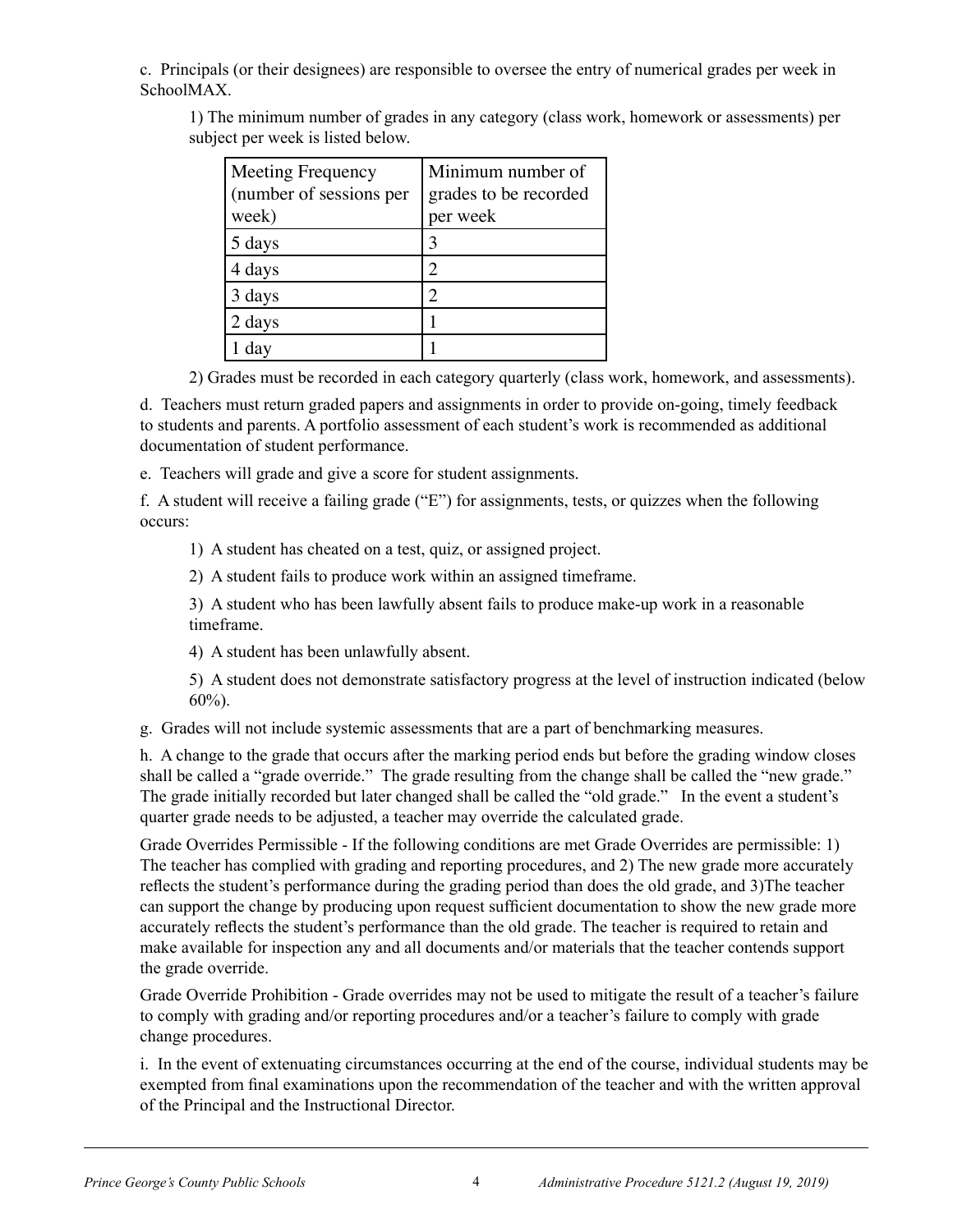#### 3. Entry of Grades

Teachers must adhere to the grade reporting timeline as published annually.

a. All students in an assigned teacher's course must receive a grade during the end of the quarter grading window if enrolled 21 or more days in the course.

b. Principals, or their designees, are responsible for ensuring that all grades are submitted prior to the closing of the grading window.

c. Grade managers are responsible for identifying teachers who fail to post grades prior to and after the closing of the window. The grade manager must run a "Failure to Post" report and submit it to the Principal within 48 hours.

d. Principals, or their designees, are responsible for storing a "Failure to Post" report for a period of four years in the Principal's office.

e. After the closing of the grading window but prior to the grade manager reporting that the grading file is "ready to print", the grade manager must complete a Post-Cutoff-Date Correction entry for students whose grades were not reported during the grading window. The grade manager must collect documentation demonstrating how these grades were provided and include it when submitting the "failure to post" form.

f. After the grade manager has reported the grade file is "ready to print", all subsequent grade changes must occur using the electronic PS-140 form.

#### **Grading – Lawful Absences (Refer to A.P. 5113)**

1. Students who are considered lawfully absent from a class (See Administrative Procedure 5113) will have the opportunity to make up missed assignments.

2. Teachers are required to provide make-up work (within 48 hours) when requested for students who are lawfully absent, including suspensions, and who have not qualified for home teaching.

3. For all suspensions, teachers are required to provide make-up work and assignments to all students, unless other educational alternatives are provided. It is the responsibility of the parent(s)/guardian(s) to contact the school and make arrangements.

4. Students who are lawfully absent may not be penalized for work requested but not provided by the school for periods of such lawful absence.

5. The number of days allowed to make up missed work will be equivalent to the number of days of lawful absences. This timeline will begin when the teacher provides the student with the assignments within 48 hours of the request. Students who fail to complete missed assignments within the allotted time will receive 0 (zero) for each assignment.

6. If lawfully absent students return to school near the close of the first, second, or third marking period and do not have sufficient time as described above to make up the missed work, an "I" grade will be assigned and a comment will be entered that make-up work is pending.

a. The student's average for the previous marking period (the marking period in which the "I" grade was assigned) will be recalculated and changed on the report card by the next marking period.

b. The online Grade Change Authorization Form (PS-140) must be used to authorize and document this change.

c. If a student fails to meet established deadlines for completion of assignments (see above), all missing grades will be converted to 0 (zero) per assignment for non-credit and credit courses.

7. In the fourth marking period, if an "I" grade would otherwise have been assigned, teachers will use all existing grades to determine the student's fourth marking period grade. A request for an exception may be made to the principal.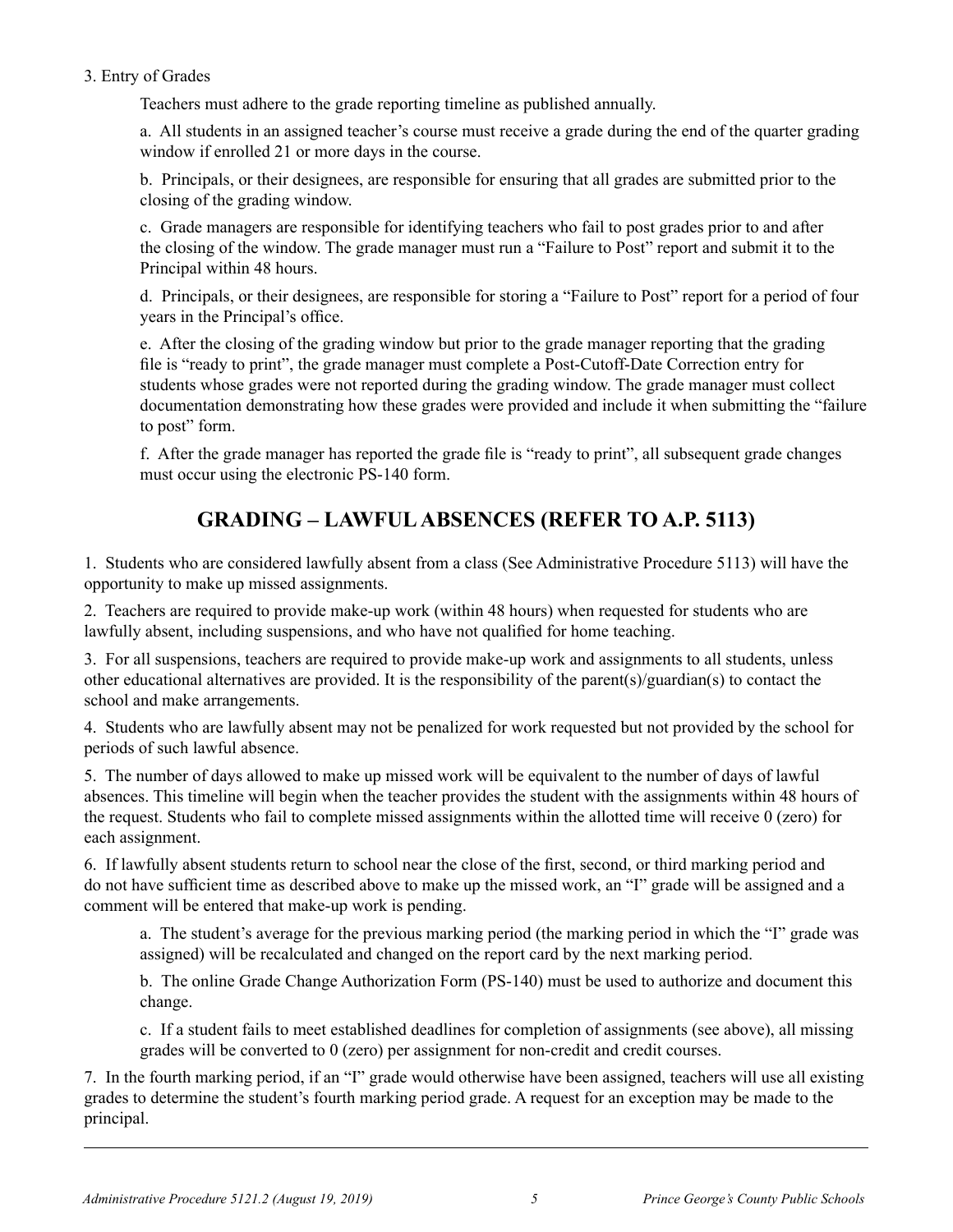8. In addition to Home and Hospital Teaching, pregnant and parenting students may make up work in ways other than home and hospital teaching by retaking a semester, participating in an online course credit recovery program, and continuing at the same pace with 6 extra weeks to complete the semester.

#### **Grading – Unlawful Absences (Refer to A.P. 5113)**

1. In secondary schools, a student with unlawful absences will receive a "failing" grade for any day(s) of such absence(s). The failing grades will be averaged with other daily grades. Teachers should enter "0" (zero) in SchoolMAX for unexcused absences and add a comment to the note section for each applicable assignment "unexcused absence."

2. The school is not required to provide make-up work for unlawful absences.

#### **Determining Final Grades (6-8)**

1. For semester and year-long courses, all quarter grades will be given equal weight when computing final grades. In quarter-long courses, the final grade will be the same as the quarter grade.

2. In averaging grades, the letter grades for all quarters are translated to the traditional four-point scale. The average grade is computed by adding the numerical equivalents for all letter grades and dividing by the number of grading quarters.

3. Grade 6 in elementary schools will follow the same grading procedures for determining grades as Grade 6 located in middle schools. The following will not be included in the elementary Grade 6 determination for grades: Oral and Written Communication, Reading Level, Social Skills, and Work Habits.

4. The grading scale for final grades is as follows:

 $A = 3.5-4.0$  or higher  $B = 2.5-3.4$   $C = 1.5-2.4$   $D = 0.6-1.4$   $E = 0.0-0.5$ 

#### **Grade Point Average (GPA)**

1. The following numerical equivalents will be used in computing the GPA from report card letter grades:

| Non-Honors $A = 4.00$ |            | $B = 3.00$ | $C = 2.00$ | $D = 1.00$ | $E = 0.00$ |
|-----------------------|------------|------------|------------|------------|------------|
| Honors                | $A = 4.50$ | $B = 3.50$ | $C = 2.50$ | $D = 1.50$ | $E = 0.00$ |

2. Weighted refers to courses receiving a numerical advantage in calculating GPA, an additional .5 points added to the grade value for honors courses. Weighted credit will only be applied to honors courses that are eligible in PGCPS effective school year 2016-2017 and after.

The following grades are not included in GPA calculations: "F", "I", "N", "P", "W".

3. Three GPAs are computed for secondary students in Prince George's County Public Schools.

a. A quarterly GPA will appear on each quarterly report card. It is derived by performing the following procedure:

1) The credit value of each course receiving an A, B, C, D, or E for the quarter will be divided by the number of quarterly grades that the course receives during the year (quarterly credit).

2) For each course receiving an A, B, C, D, or E, the quarterly credit will be multiplied by the grade points awarded for that course.

3) The sum of the products from (b) above will be divided by the sum of quarterly credits.

b. A final, end-of-year GPA will appear on the final report card, the student record card, and the computer printed student record card. It is derived by performing the following procedure:

1) The sum of the products of the quality points awarded in each attempted course is multiplied by the credit value in the same course.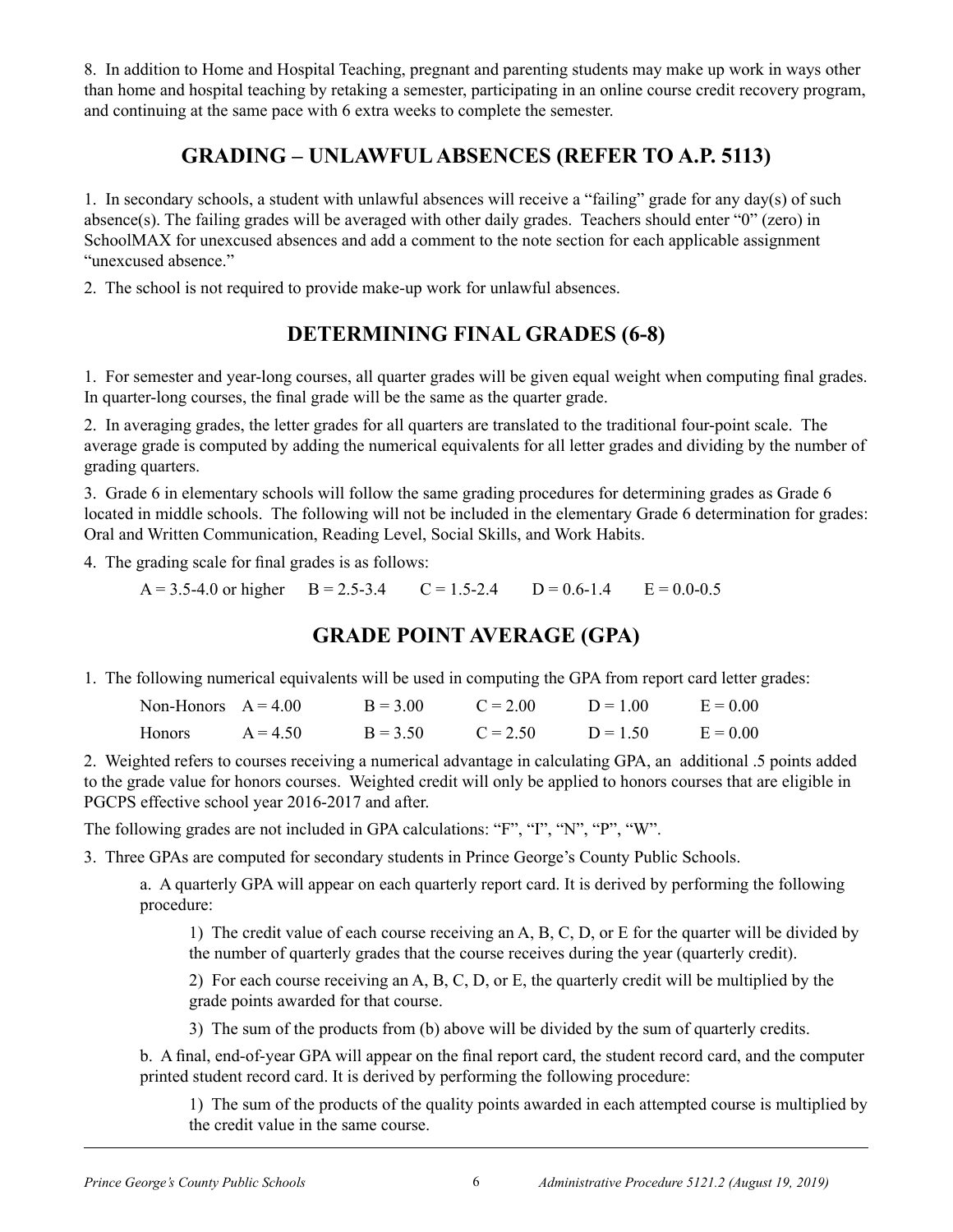2) The sum of those products is divided by the sum of the credits attempted.

c. A cumulative GPA is calculated for all courses bearing credit and appears on the computer printed student record card in the summary section, provided that the student's history file is current. It is derived by performing the following procedure:

1) The sum of the products of the grade points awarded in each attempted course (receiving an A, B, C, D, or E) is multiplied by the credit value in the same course.

2) The sum of all credits is divided by the sum of all credits attempted. This includes world language and mathematics credits and grades awarded in middle school through the High School Credit for Middle School Coursework plan.

#### **Honor Roll**

1. The purpose of the district-wide honor roll program is to recognize and honor secondary students who have attained outstanding academic success and to provide positive reinforcement that inspires all students to strive even harder and perform at their highest level in all subjects.

2. All schools will implement this honor roll system that recognizes students for high academic achievement at the end of each marking period during the school year. Schools are required to recognize students for performance at two levels: Principal's Honor Roll and Honor Roll.

3. Students qualifying for each level of honor roll will be identified by the Department of Student Applications based on grades entered on student report cards in secondary schools. The following criteria will be used to identify students at each level:

- a. Principal's Honor Roll: Students with at least a 4.0 GPA.
- b. Honor Roll: Students with at least a 3.0 GPA or higher.

#### **Progress Reports**

1. An interim progress report must be issued to all students at the middle of each quarter. Teachers may issue interim progress reports to indicate a significant change in student attainment of learning outcomes or to encourage students to continue their satisfactory progress. Further, individual schools may decide to issue interim progress reports with even greater frequency.

2. Teachers must notify parents in writing when their child is in danger of failing at any time during the grading period, even if the Interim Progress Report period established by the school system has passed. Students will receive the grade earned, regardless of notification.

#### **Report Cards**

1. Report cards for secondary schools will be distributed on a quarterly basis regardless of the scheduling model used.

2. The following information will appear on the secondary report card:

- a. School Name
- b. Course Titles
- c. Course Grades Earned
- d. HSA Status
- e. Student Grade Level
- f. Student Grade Level
- g. Absences from School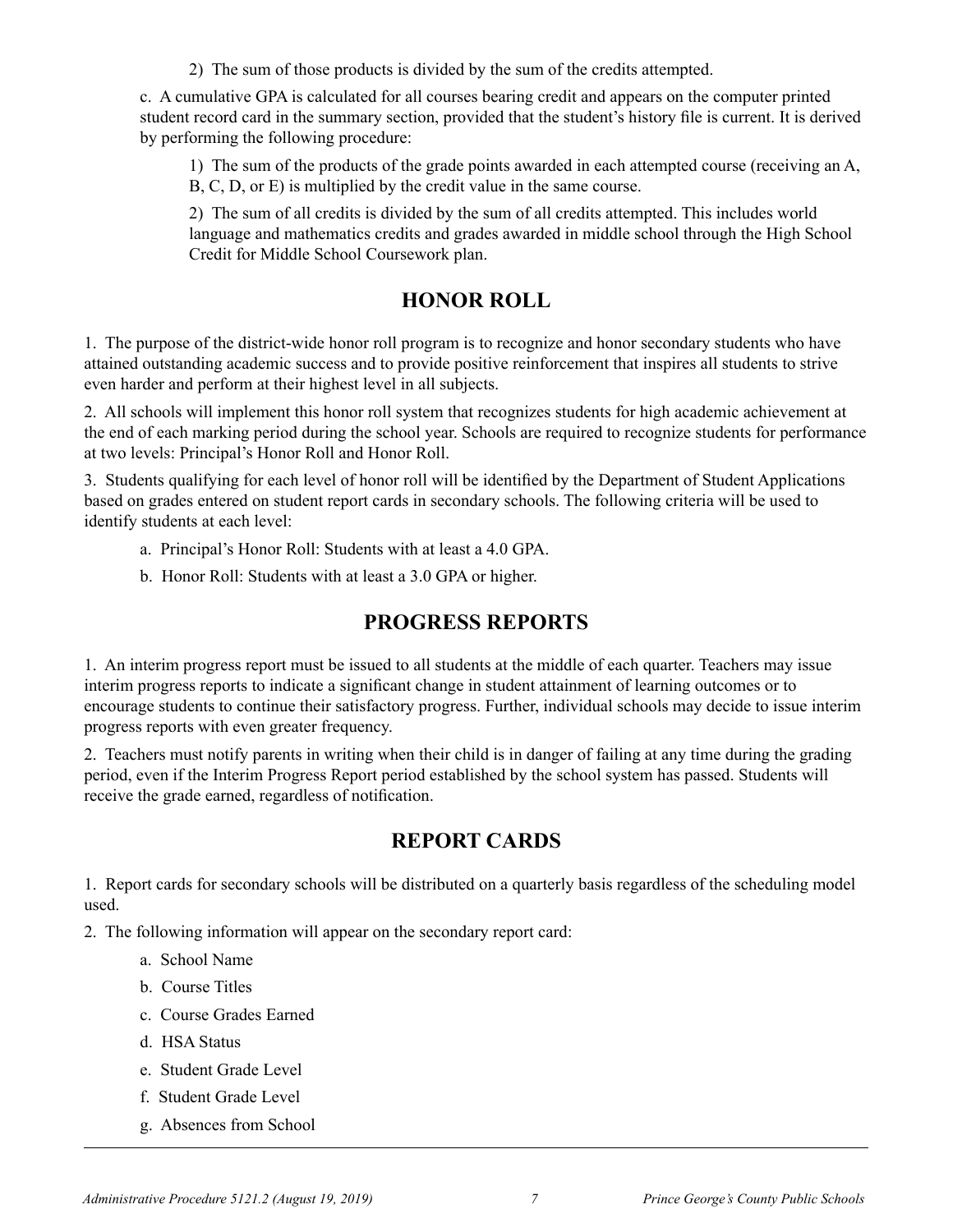- h. Tardiness from School
- i. Teachers' Names
- j. ESOL Courses
- k. Comment
- l. Service Learning Hours Status

#### **Parent Conferences**

1. By the end of the first grading period, teachers in secondary schools will identify those students whose progress suggests that a parent/guardian conference should be conducted in the best interest of the student and his or her achievement and school performance. Teachers will inform parents/guardians of the need for a conference.

2. Parent/guardian conferences are encouraged at any time during the school year if the conference will enhance the parent's/guardian's understanding of and support for their child's schoolwork and school performance.

#### **Outstanding Obligations for Textbooks and Other Educational Materials**

The student is responsible for paying for any textbook assigned to him or her that is not returned or is damaged. Reimbursement fees for lost or damaged core textbooks collected by the school must be remitted to the Accounting Office of Prince George's County Public Schools. At the end of each school year, school staff will provide notification to the parent that an obligation is owed. For students who are on Free and Reduced Meals, parents may request a fee waiver for the maximum amount of 25% of the textbook cost. Report cards and final grades may not be withheld due to outstanding financial obligations. In order to receive a diploma from Prince George's County Public Schools, all financial obligations must be settled. We encourage all financial obligations to be fulfilled before a student's senior year.

#### **Students Receiving Special Education Services**

1. Federal law requires that Individualized Education Program (IEP) teams develop IEPs for all students who receive special education and related services. The IEP goals and objectives are based on student needs and should be designed to allow the student to progress in the general education curriculum, as appropriate, with the identified supports and accommodations.

2. Teachers will implement the accessibility features and accommodations that have been documented in the student's Individualized Education Program (IEP) for students with disabilities. Accommodations and Accessibility Features must be selected on the basis of the individual student's need and must be used consistently for daily classroom instruction, classroom assessments, and local and state assessments. The Maryland Assessment, Accessibility, and Accommodations Policy Manual and the Partnership for Assessment of Readiness for College and Careers (PARCC) Accessibility Features and Accommodations Manual for the PARCC provides guidance for selecting the appropriate accommodation. The student shall not receive a lower grade on class assignments, projects, tests and /or quizzes as result of receiving their approved accommodation and modification documented in the student's IEP. In the event a student with a disability is in jeopardy of failing a subject, an IEP meeting must be held to review and revise the IEP as appropriate.

3. There is no waiver for the physical education credit requirement. However, there are modifications one may make based on physical limitations or handicapping conditions. Students may participate in a modified program of physical education based upon individual needs. This requires an individual program be adapted to assist students with any modifications necessary. This program would have to be approved by the physical education teacher, supervisor, and local school system for these modifications to be developed.

4. Students with disabilities who are working toward a diploma will: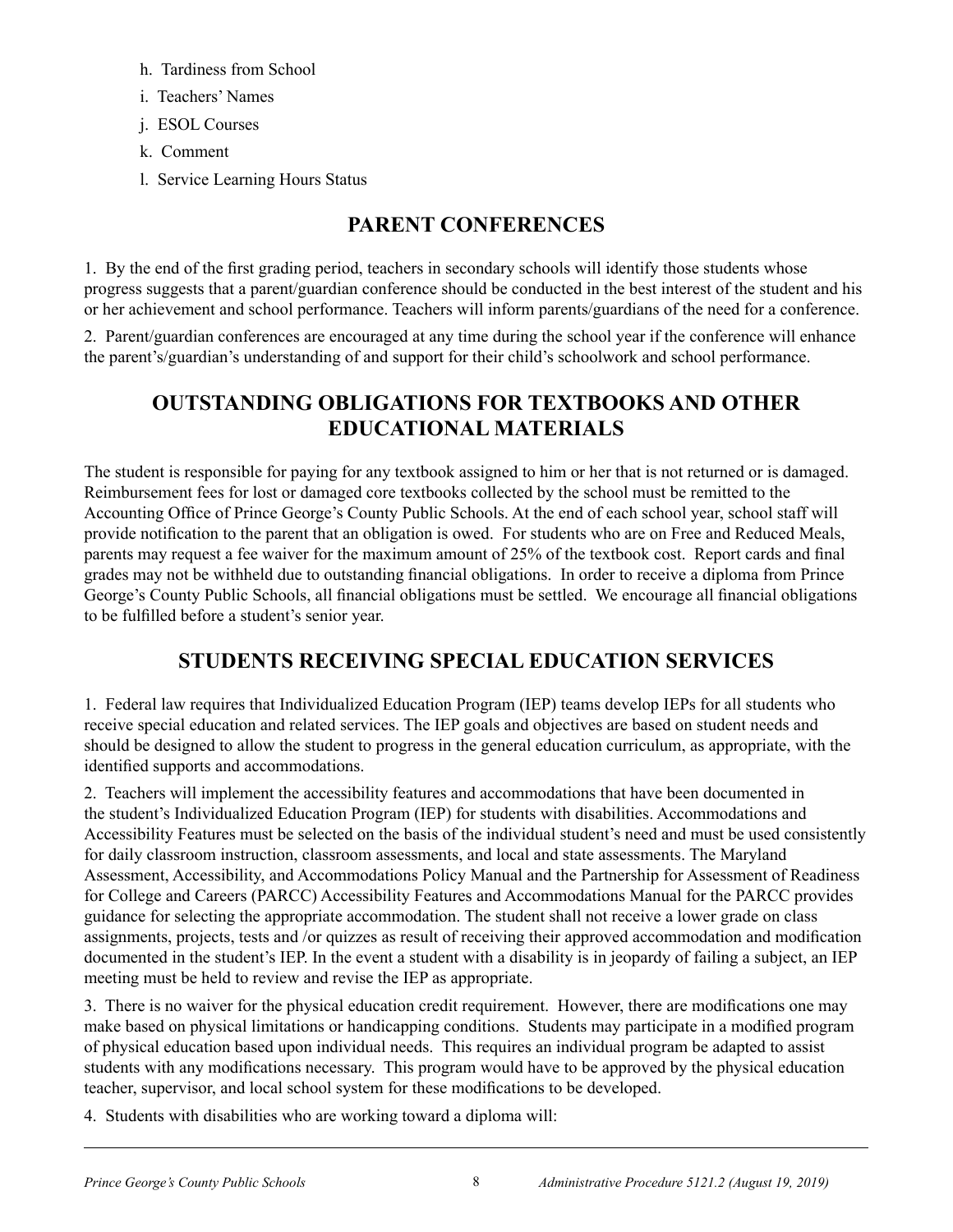a. Have access to instructional and assessment accommodations in both general and special education settings, as specified on the IEP, to allow them to progress in the general education curriculum.

b. Receive grades based on progress in the general curriculum, with accommodations, as identified on the IEP.

- c. Receive the same report card as is used in general education.
- d. Receive a report of progress related to IEP goals and objectives, in addition to the report card.

5. General and special educators who are teaching in a co-taught class will jointly determine the grades for students with disabilities under the Individuals with Disabilities Education Act (IDEA).

6. If the special educator or related service provider is the designated primary instructor for a subject, he or she will determine the grade in that subject area.

7. Students with significant cognitive disabilities, who are working toward a Maryland Certificate of Program Completion, shall be instructed, assessed and graded on alternate academic outcomes that are linked to the Maryland College and Career Ready State Standards requiring substantial adaptation and modification of gradelevel content in the general education curriculum. Students will receive a report of progress related to IEP goals and objectives in addition to the report card.

#### **Students Receiving English for Speakers of Other Languages (ESOL) Services**

1. Title III of the Every Student Succeeds Act requires that English Learners (ELs) make progress with their English Language Proficiency, attain English proficiency, and meet the same challenging state academic content and student achievement standards as all children are expected to meet.

2. Teachers will implement the accommodations that have been documented in the student's Accommodations Documentation for EL Students. Accommodations must be selected on the basis of the individual student's English proficiency level and must be used consistently for daily instruction and local and state mandated assessments (Maryland Accommodations Manual, MSDE).

3. Students receiving ESOL services will:

a. Have access to instructional modifications and assessment accommodations in both the general education classroom and ESOL classroom, as specified in the Accommodations Documentation for EL Students, to allow them to make academic progress in both settings.

b. Receive grades based on performance on activities and classroom assessments appropriate to the language proficiency level of the student. ELs cannot receive a failing grade based solely on their English proficiency.

c. Receive the same report card as is used in general education.

4. Content area teachers and ESOL teachers must collaborate throughout the quarter and determine instructional modifications as appropriate.

#### **Transfer Students**

1. Accredited/Approved School Transfers

a. The grades of students who transfer into PGCPS from an accredited/approved school will be averaged with grades earned in PGCPS for similar courses to determine a marking period grade.

b. Students entering PGCPS with quarter and final grades from an accredited/approved school will receive the grades as earned from the other school system. PGCPS system personnel cannot change grades or official transcripts previously earned at other accredited/approved schools or school systems.

c. Under the direction of the Office of Professional School Counseling, schools will update the records of each student who enters the school system without quarter grades as best they can with the available information. It will be the responsibility of the school registrar to request the student records including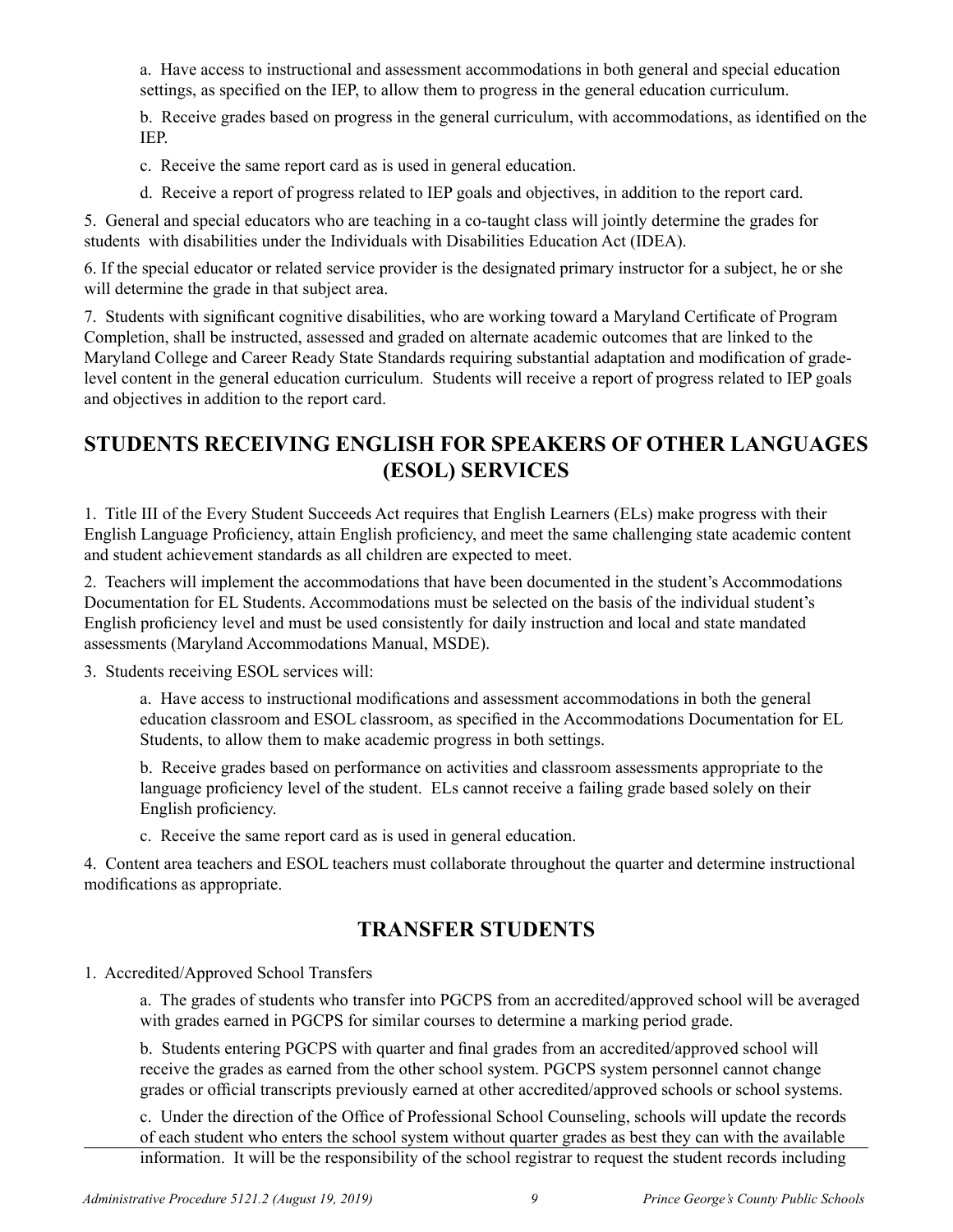an official transcript from the sending school. The Professional School Counselor will then award grades based on the official transcript review. After a thorough search, if no grades can be located then the student may be registered in accordance with Administrative Procedure 5111.

d. The N grade may be used for transfer students only when grades cannot be obtained. The enrollment date determines the action taken to enter grades for the transfer student (see chart below). For any student receiving a final grade of N, the Professional School Counselor must determine if the course should be repeated to meet graduation requirements. The final grade N has zero credit value.

|                                                                                               | Ouarter 1                                        |                                        | <b>Ouarter 2</b>                       | Quarter 3<br>Quarter 4                          |                                                 |                                         |                                       |                                         | <b>Final Grade</b> |
|-----------------------------------------------------------------------------------------------|--------------------------------------------------|----------------------------------------|----------------------------------------|-------------------------------------------------|-------------------------------------------------|-----------------------------------------|---------------------------------------|-----------------------------------------|--------------------|
|                                                                                               | Progress<br>Report                               | <b>Quarter</b><br>Grade                | Progress<br>Report                     | <b>Quarter</b><br>Grade                         | Progress<br>Report                              | <b>Ouarter</b><br>Grade                 | Progress<br>Report                    | <b>Ouarter</b><br>Grade                 |                    |
| Enrolls after 1st<br>quarter and be-<br>fore 2nd quarter<br>progress report<br>grades publish | $\mathbf N$<br>(entered<br>by Grade<br>Manager)  | N<br>(entered)<br>by Grade<br>Manager) | (published<br>from grade<br>book)      | 62<br>(published<br>from grade<br>book)         | (published<br>from grade<br>book)               | 81<br>(published<br>from grade<br>book) | (published<br>from grade<br>book)     | 81<br>(published<br>from grade<br>book) | 75                 |
| Enrolls 2nd<br>quarter after<br>progress report<br>grades publish                             | $\mathbf N$<br>(entered<br>by Grade<br>Manager)  | N<br>(entered)<br>by Grade<br>Manager) | N<br>(entered<br>by Grade<br>Manager)  | N<br>(overridden<br>by teacher)                 | (published<br>from grade<br>book)               | 81<br>(published<br>from grade<br>book) | (published<br>from grade<br>book)     | 81<br>(published<br>from grade<br>book) | N                  |
| Enrolls 3rd<br>quarter before<br>progress report<br>grades publish                            | $\mathbf N$<br>(entered)<br>by Grade<br>Manager) | N<br>(entered<br>by Grade<br>Manager)  | N<br>(entered<br>by Grade<br>Manager)  | $\mathbf N$<br>(entered<br>by Grade<br>Manager) | (published<br>from grade<br>book)               | 81<br>(published<br>from grade<br>book) | (published<br>from grade<br>book)     | 81<br>(published<br>from grade<br>book) | N                  |
| Enrolls 3rd<br>quarter after<br>progress report<br>grades publish                             | N<br>(entered<br>by Grade<br>Manager)            | N<br>(entered<br>by Grade<br>Manager)  | N<br>(entered<br>by Grade<br>Manager)  | $\mathbf N$<br>(entered<br>by Grade<br>Manager) | $\mathbf N$<br>(entered<br>by Grade<br>Manager) | N<br>(overridden<br>by teacher)         | (published<br>from grade<br>book)     | 81<br>(published<br>from grade<br>book) | N                  |
| Enrolls 4th<br>quarter before<br>progress report<br>grades publish                            | N<br>(entered<br>by Grade<br>Manager)            | N<br>(entered)<br>by Grade<br>Manager) | N<br>(entered)<br>by Grade<br>Manager) | N<br>(entered<br>by Grade<br>Manager)           | N<br>(entered<br>by Grade<br>Manager)           | N<br>(entered<br>by Grade<br>Manager)   | (published<br>from grade<br>book)     | 81<br>(published<br>from grade<br>book) | N                  |
| Enrolls 4th<br>quarter after<br>progress report<br>grades publish                             | N<br>(entered<br>by Grade<br>Manager)            | N<br>(entered<br>by Grade<br>Manager)  | N<br>(entered<br>by Grade<br>Manager)  | $\mathbf N$<br>(entered<br>by Grade<br>Manager) | N<br>(entered<br>by Grade<br>Manager)           | N<br>(entered<br>by Grade<br>Manager)   | N<br>(entered<br>by Grade<br>Manager) | N<br>(overridden<br>by teacher)         | N                  |

Example of N for Year Long Course (numeric grades are examples).

Example of N for First Semester Course

| Transfer student                                             | Quarter 1                          |                                      | <b>Ouarter 2</b>                   |                                      |             |
|--------------------------------------------------------------|------------------------------------|--------------------------------------|------------------------------------|--------------------------------------|-------------|
|                                                              | Progress Report                    | <b>Ouarter Grade</b>                 | Progress Report                    | <b>Ouarter Grade</b>                 | Final Grade |
| Enrolls 1st quarter before progress<br>report grades publish | (published<br>from grade<br>book)  | 62<br>(published from<br>grade book) | (published)<br>from grade<br>book) | 81<br>(published from<br>grade book) | 72          |
| Enrolls 1st quarter after progress<br>report grades publish  | N<br>(entered by<br>Grade Manager) | N<br>(overridden by<br>teacher)      | (published)<br>from grade<br>book) | 81<br>(published from<br>grade book) | N           |
| Enrolls 2nd quarter before progress<br>report grades publish | N<br>(entered by<br>Grade Manager) | N<br>(entered by<br>Grade Manager)   | (published)<br>from grade<br>book) | 81<br>(published from<br>grade book) | N           |
| Enrolls 2nd quarter after progress<br>report grades publish  | N<br>(entered by<br>Grade Manager) | N<br>(entered by)<br>Grade Manager)  | N<br>entered by)<br>Grade Manager) | N<br>(overridden by<br>teacher)      | N           |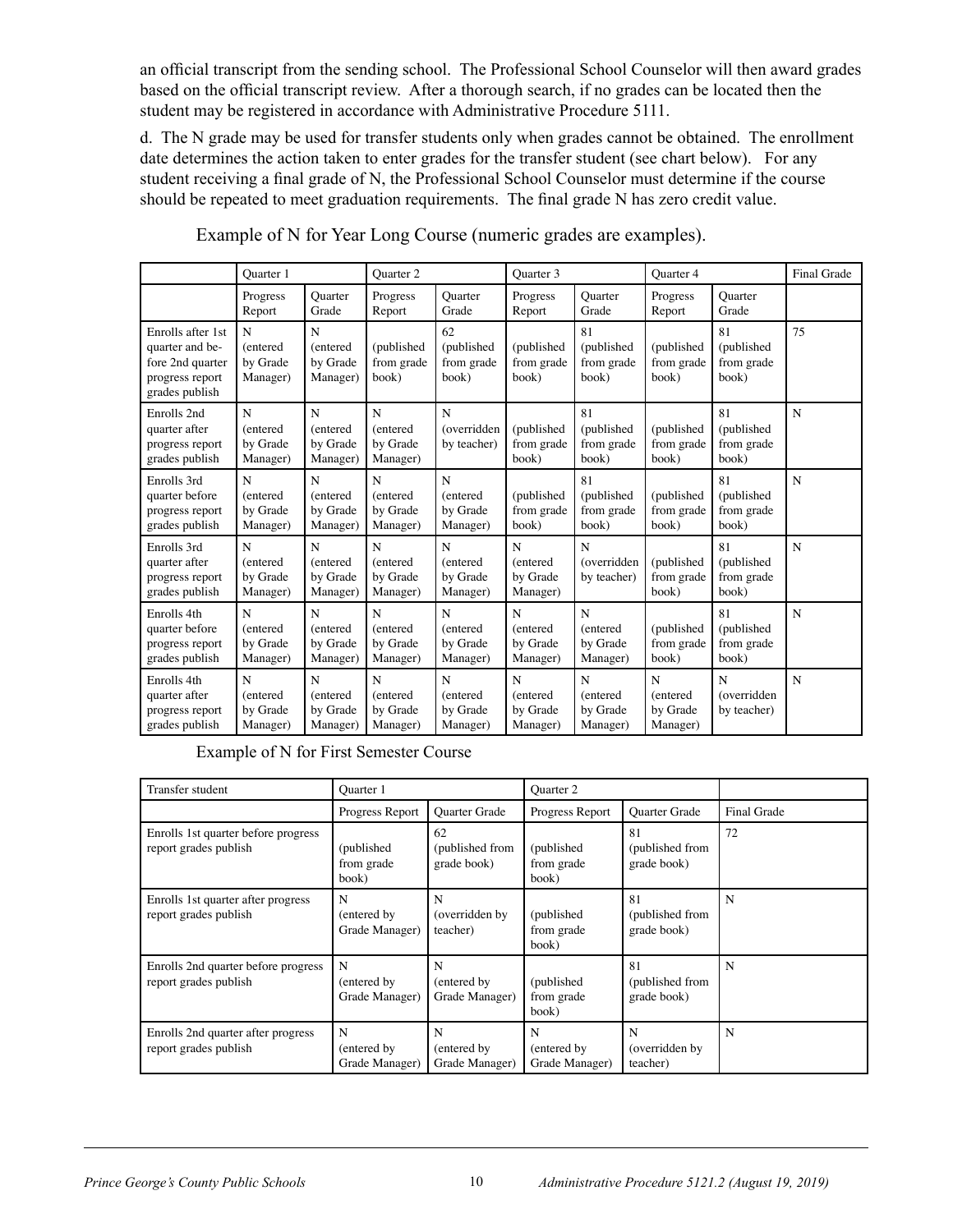| Transfer student                                             | Quarter 3                           |                                      | Quarter 4                          |                                      |             |
|--------------------------------------------------------------|-------------------------------------|--------------------------------------|------------------------------------|--------------------------------------|-------------|
|                                                              | Progress Report                     | <b>Ouarter Grade</b>                 | Progress Report                    | <b>Ouarter Grade</b>                 | Final Grade |
| Enrolls 3rd quarter before progress<br>report grades publish | (published)<br>from grade<br>book)  | 62<br>(published from<br>grade book) | (published)<br>from grade<br>book) | 81<br>(published from<br>grade book) | 72          |
| Enrolls 3rd quarter after progress<br>report grades publish  | N<br>(entered by)<br>Grade Manager) | N<br>(overridden by<br>teacher)      | (published)<br>from grade<br>book) | 81<br>(published from<br>grade book) | N           |
| Enrolls 4th quarter before progress<br>report grades publish | N<br>(entered by<br>Grade Manager)  | N<br>(entered by<br>Grade Manager)   | (published)<br>from grade<br>book) | 81<br>(published from<br>grade book) | N           |
| Enrolls 4th quarter after progress<br>report grades publish  | N<br>(entered by<br>Grade Manager)  | N<br>(entered by<br>Grade Manager)   | N<br>(entered by<br>Grade Manager) | N<br>(overridden by<br>teacher)      | N           |

e. Transfer grades received in a numeric format only but where the grading scale is different from PGCPS will be converted to numeric grades with the above equivalencies. (For example, when a student arrives with a transfer grade of 65 and the report card indicates that 65 is a Failing graded (E/F), the student's grade is converted to 55 in PGCPS.)

2. International Transfers: Only the counselors of the International Student Admissions and Enrollment Office (ISAEO) evaluate international student records for student placement and the awarding of credit.

3. A parent/guardian who desires to enroll a child in Prince George's County Public Schools from home schooling shall complete the Home Schooling Transfer Form and have the form endorsed by the Home Schooling Office. The parent/guardian will take the completed Home Schooling Transfer Form to enroll the student in public school. (See Administrative Procedure 5113.5).

4. Students who have taken online courses without pre-approval must provide evidence and a description of the online courses to the Professional School Counselor. The courses must be reviewed and approved by the Division of Academics/Accountability before credit can be granted to the student.

5. Questions about transfer students' grades should be referred to the Office of Professional School Counselors.

#### **Dropped Courses**

1. A student may not withdraw from a course after twenty (20) school days in a year-long course (ten (10) school days in a semester course). Exceptional cases will be referred to the Student Intervention Team for review and final determination.

2. If a student drops a course within the first 20 school days in a year-long course (ten (10) school days in a semester course), there will be no record of the course or grade on any official school system documents.

3. In exceptional cases where the Student Intervention Team has determined that a student may withdraw from a class after the twentieth (20th) school day (ten (10) school days in a semester course), the team will complete the Course Withdrawal Request Form, PS-141.

4. Grades from dropped courses transfer only to new courses of the same content area.

#### **Repeated Courses**

1. Except in specific cases such as most electives, if a student repeats a high school credit-bearing course then the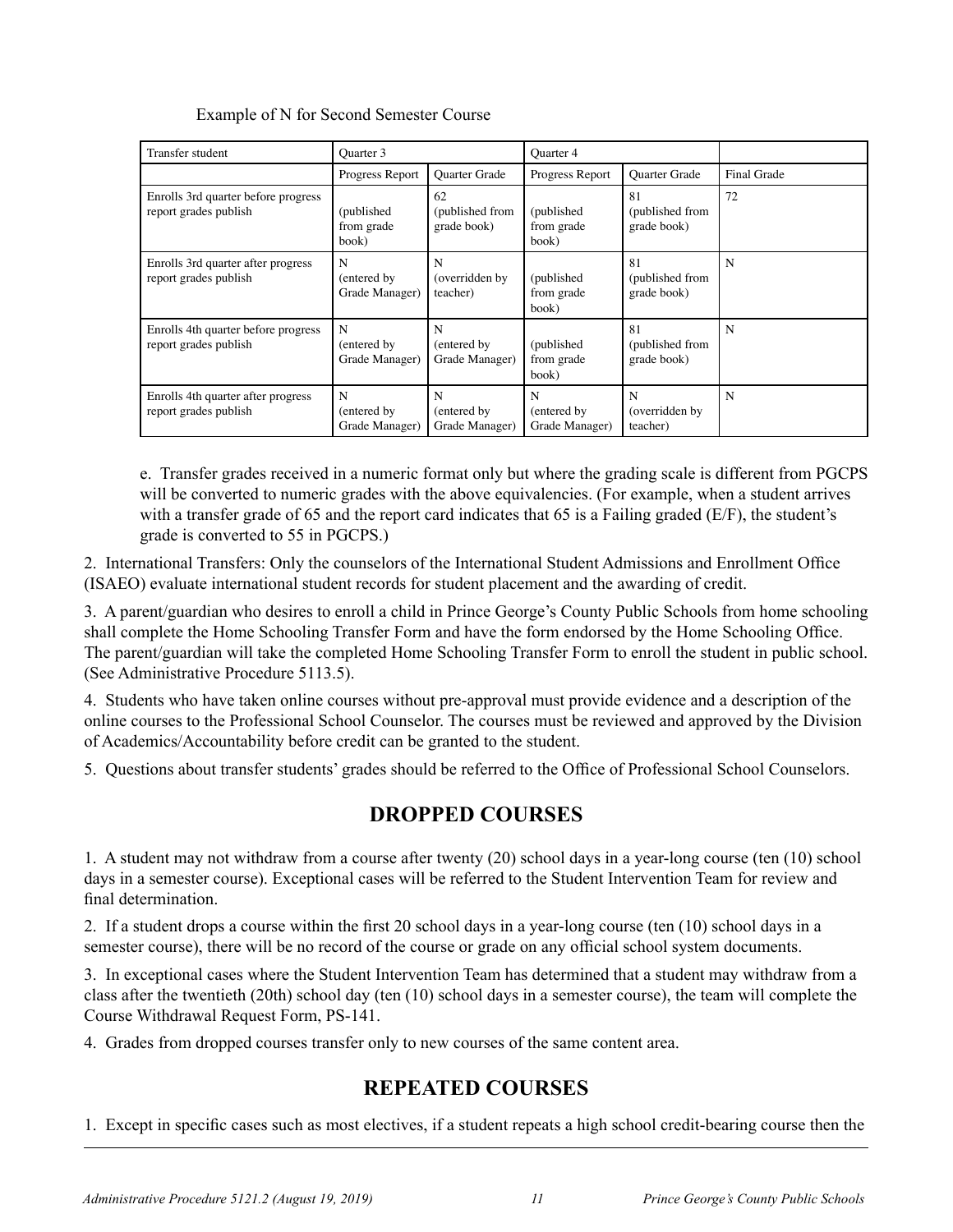higher attempt will be the grade of record.

2. If a student repeats a course, school personnel must go into SchoolMAX and set the first course's earned credit to zero, attempted credit to zero, and the flag to exclude to "yes," then the first course is excluded from the GPA. The grade and the course remain on the transcript. The higher of the two grades will be the grade of record. (Note: If the second attempt is a lower grade than the first attempt, school personnel will change the credit back to the first attempt for the course and the flag for the second attempt to "Yes" so that it is excluded from the GPA.)

3. If a student has earned high school credit for a course taken and passed in middle school and/or high school, the course may not be repeated in high school without written consent from the parent or guardian. This written consent must be kept in the student's cumulative folder for future review if necessary.

4. This procedure does not require schools to accommodate students who desire to repeat courses during the school day. Courses may be repeated through credit recovery or Summer School. The principal or designee should work with the student and counselor to review all requests. The principal or designee must give final approval to any student who requests or is in need of a repeat class. Refer to Administrative Procedure 5182 Educational Online Program for additional information.

#### **Procedures for Appeal Authorization of Grade Change Refer to A.P. 5116**

Within five (5) school days upon receipt of a report card by the parent/guardian, report card grades may be appealed in writing. Appeals and Grade Change Authorization are addressed in A.P. 5116; please refer to this procedure for details regarding these actions.

#### **Printing and Requests for Reprints**

The IT technician in each school will coordinate progress report and report card reprints with the Help Desk and the Help Desk will inform Student Applications. Requests for reprints must include the reason for the reprint, the area office for the school, and the preference for reprint by school or by grade level.

#### **MONITORING AND COMPLIANCE**

In an effort to ensure that the grading and reporting process applied consistently within schools, the following monitoring tools and processes will be utilized annually.

- 1. All staff members will review the grading and reporting procedures prior to students arrival at the beginning of each school year. A record containing staff signatures to signify completion of this task will be kept on file in the principal's office for four (4) years.
- 2. Each semester the Chief Academic Officer will generate a report to monitor the use of the N grade for transfer students and missing quarter grades.
- 3. Principals, or their designee, will ensure that an electronic or hard copy of the course of study/syllabus is made available to parents/guardians by the end of the second week a class/course begins.
- 4. Principals, or their designee, are responsible for overseeing the entry of numerical grades per week in the electronic gradebook.
- 5. At the mid-way point and at the end of each quarter, Area Office staff will generate a report of all electronic gradebooks with no grades in the classwork, homework and/or assessment categories for principal and teacher notification and generate a report of all grades for compliance with this procedure.
- 6. At the mid-way point and at the end of each quarter, Area Office staff will generate a report of all electronic gradebooks with the N grade to ensure final grade compliance with this procedure.
- 7. Refer to Administrative Procedure 5113 for monitoring and accountability processes that will be utilized to ensure compliance with the Student Attendance, Absence and Truancy procedure.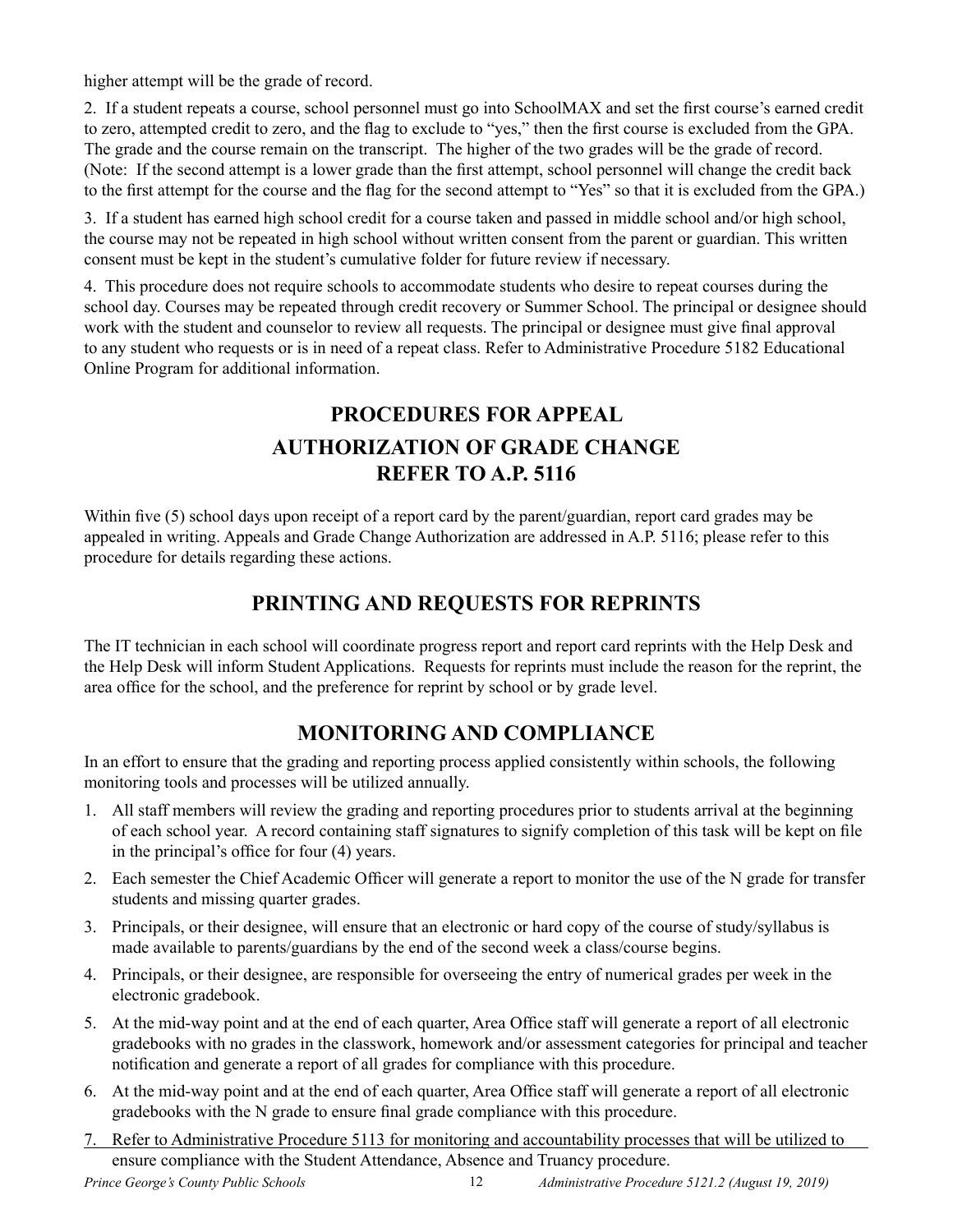8. Refer to Administrative Procedure 5116 for monitoring and accountability processes that will be utilized to ensure compliance with the Grade Change Authorization and Appeals procedure.

#### **Related Procedures and Information**

Administrative Procedure 5113, Student Attendance, Absence, and Truancy; Administrative Procedure 5113.5, Home Schooling; Administrative Procedure 5121.1, Grading and Reporting for Elementary Schools, Early Childhood Through Grade Five; Administrative Procedure 5121.3, Grading and Reporting for High Schools, Grade Nine Through Grade Twelve; Administrative Procedure 5125, Individual Student School-Based Records; Administrative Procedure 5182, Educational Online Program; Administrative Procedure 6150, Student Enrollment in Courses and Educational Requirements and Options in Secondary Schools; Administrative Procedure 10101, Student Rights and Responsibilities Handbook; Administrative Procedure 5116, Grade Change Authorization; Student Records Guidelines Manual.

#### **Maintenance and Update of these Procedures**

The Office of the Chief Academic Officer will be responsible for updating these procedures as needed.

#### **Cancellations and Supersedures**

This Administrative Procedure cancels and supersedes Administrative Procedure 5121.2, dated August 1, 2018.

#### **Effective Date**

August 19, 2019

Attachment: Content Area Grading Factors

Distribution: Lists 1, 2, 3, 4, 5, 6, 10, 11, and 12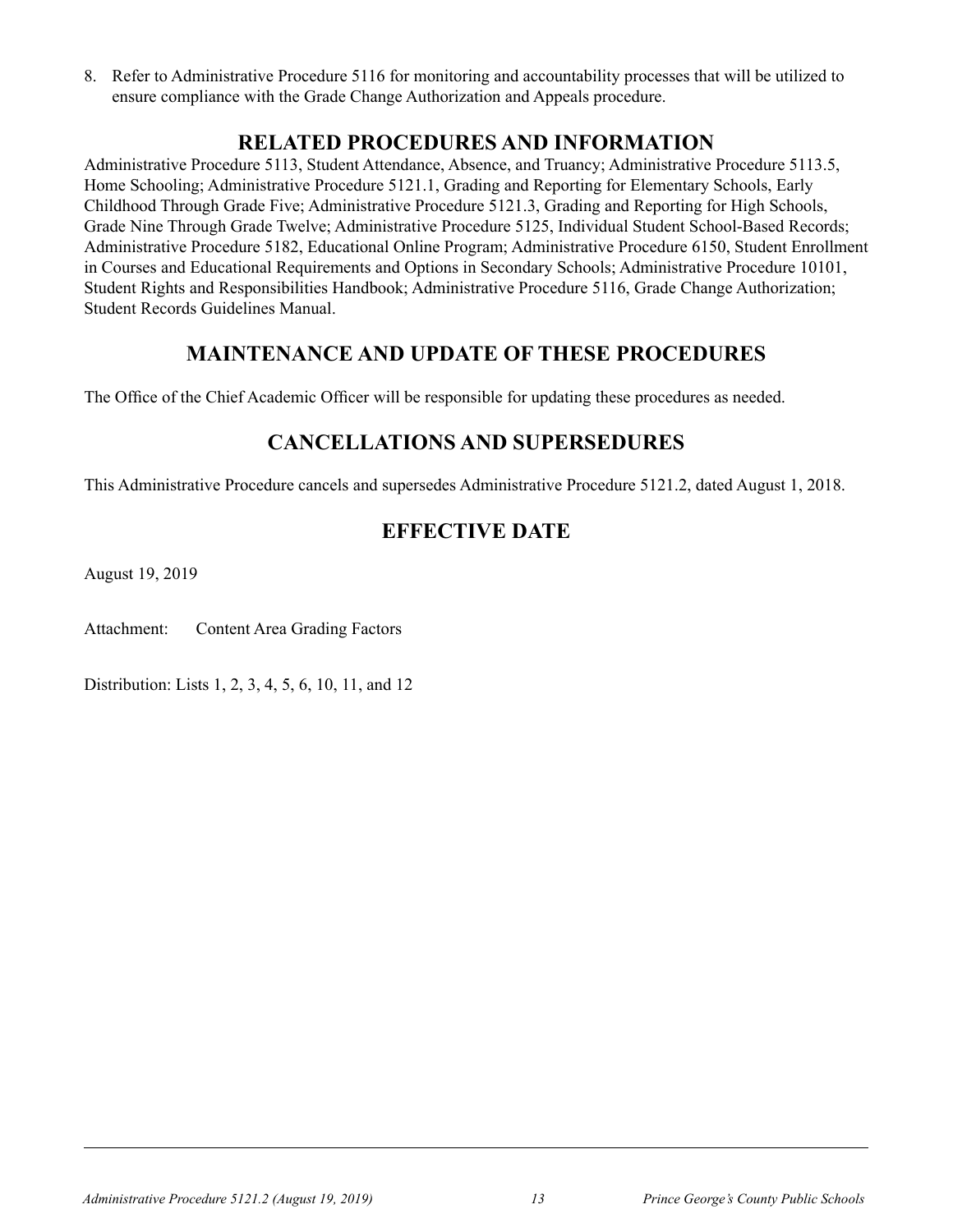# **Middle School AVID Elective**

**Overview:** The goal of grading and reporting is to provide the students with feedback that reflects their progress toward the mastery of the indicators and objectives found in the AVID elective.

| <b>Factors</b>    | <b>Brief Description</b>                                                                                                              | <b>Grade Percentage</b><br><b>Per Quarter</b> |
|-------------------|---------------------------------------------------------------------------------------------------------------------------------------|-----------------------------------------------|
| <b>Class Work</b> | Participation: collaboration, Group discussions, study groups,<br>and tutorial sessions                                               | 35%                                           |
| <b>Homework</b>   | AVID curriculum assignments focusing on: writing, inquiry,<br>and reading                                                             | 25%                                           |
| <b>Assessment</b> | Students are required to maintain a binder systematically<br>ordered to maximize student organization and learning in all<br>classes. | 40%                                           |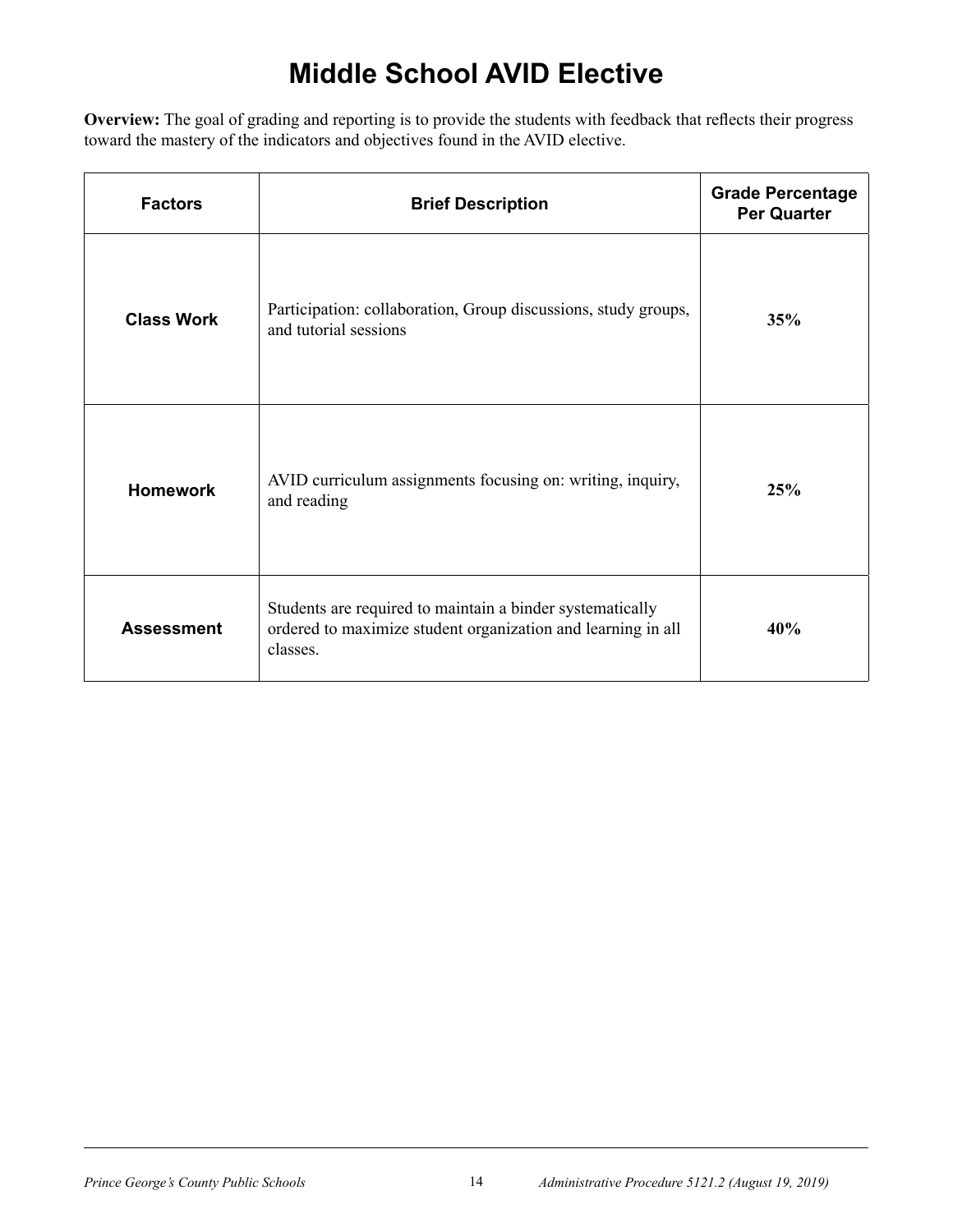### **Middle School Business Education**

**Overview:** The goal of grading and reporting is to provide the students with feedback that reflects their progress toward the mastery of the indicators and objectives found in the Business Education Curriculum Framework Progress Guides.

| <b>Factors</b>    | <b>Brief Description</b>                                                                                                                                                                                                                                                                                                                                                                                                                                             | <b>Grade Percentage</b><br><b>Per Quarter</b> |
|-------------------|----------------------------------------------------------------------------------------------------------------------------------------------------------------------------------------------------------------------------------------------------------------------------------------------------------------------------------------------------------------------------------------------------------------------------------------------------------------------|-----------------------------------------------|
| <b>Class Work</b> | Preparation for class, daily work habits, attendance, time on<br>task, warm-up activities, class participation, critical thinking<br>activities, decision-making activities, technical proficiency,<br>interpersonal skills, team player, time management skills,<br>communication skills (oral, written, listening, body<br>language), general business knowledge, computer skills,<br>presentation skills, initiative, chapter previews, vocabulary<br>activities. | 50%                                           |
| <b>Homework</b>   | Written assignments, reading assignments, general math<br>skills assignments, general business knowledge assignments.                                                                                                                                                                                                                                                                                                                                                | 10%                                           |
| <b>Assessment</b> | Portfolios, written tests, written reports, pre-post tests,<br>technique checklists, midterm/final exams, oral presentations,<br>self evaluations, teacher observations, performance tests,<br>teacher-prepared tests, contracts, mailability, practice tests,<br>short answer tests, problem-style tests, essay tests, production<br>tests, speed tests, audit tests.                                                                                               | 40%                                           |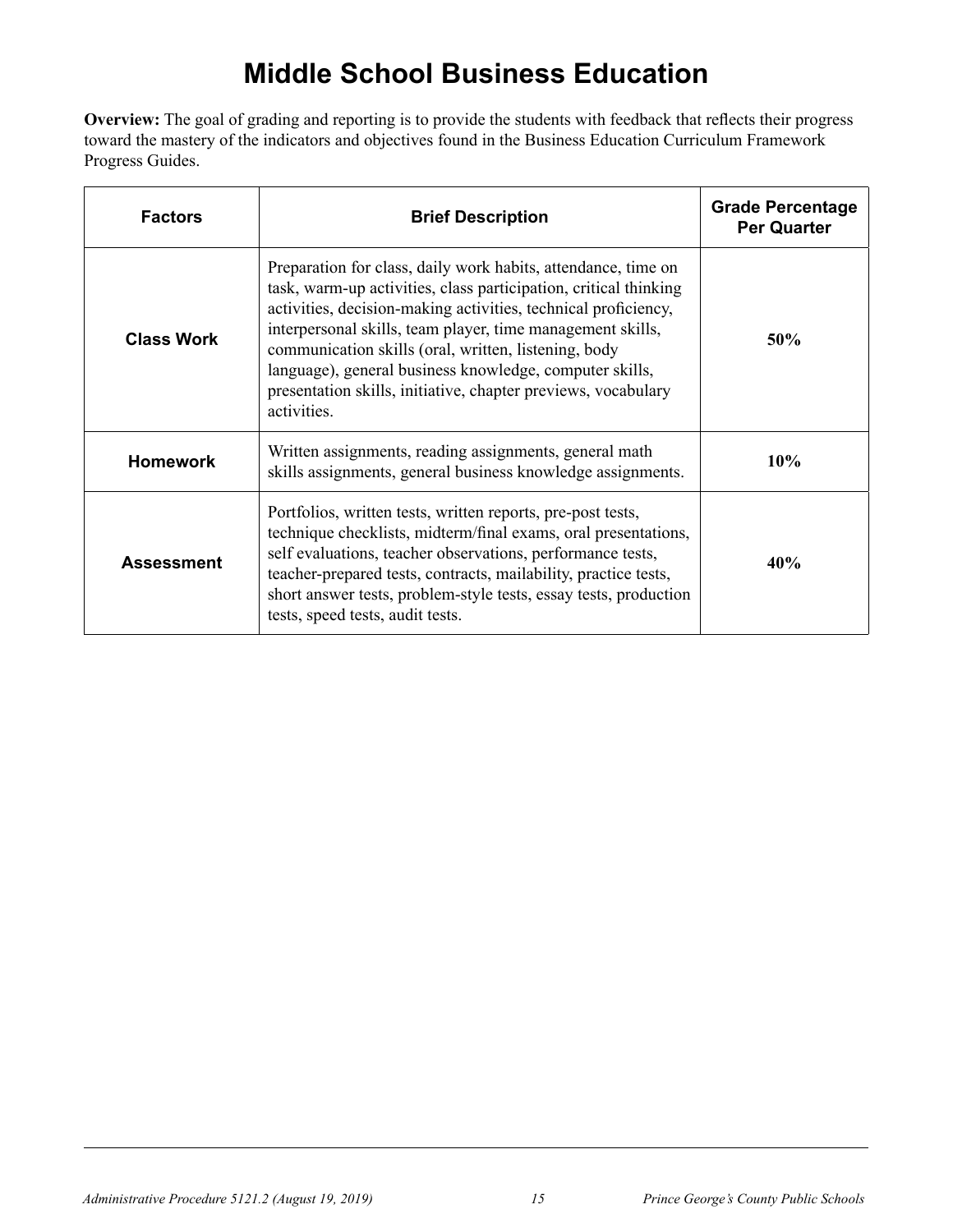# **Middle School Dance Education**

**Overview:** The goal of grading and reporting is to provide the students with feedback that reflects their progress toward the mastery of the anchor standards found in the National Core Arts Dance Standards.

| <b>Factors</b>    | <b>Brief Description</b>                                                                                                                                                                                                                                | <b>Grade Percentage</b><br><b>Per Quarter</b> |
|-------------------|---------------------------------------------------------------------------------------------------------------------------------------------------------------------------------------------------------------------------------------------------------|-----------------------------------------------|
| <b>Class Work</b> | • Student attends class regularly and actively participates<br>• Performance Warm-Ups<br>• Dance Etiquette<br>• Students Knowledge of dance terminology and technique<br>• Progression and Proficiency of dance technique<br>• Appropriate Dance Attire | 60%                                           |
| <b>Homework</b>   | • Journal/Portfolio<br>• Special Projects<br>• Written Assignments/Performance Critiques                                                                                                                                                                | 20%                                           |
| <b>Assessment</b> | • Individual and Group Performance (Informal and Formal)<br>• Peer/Self Evaluations<br>• Test/Quizzes (Written and Performance)                                                                                                                         | 20%                                           |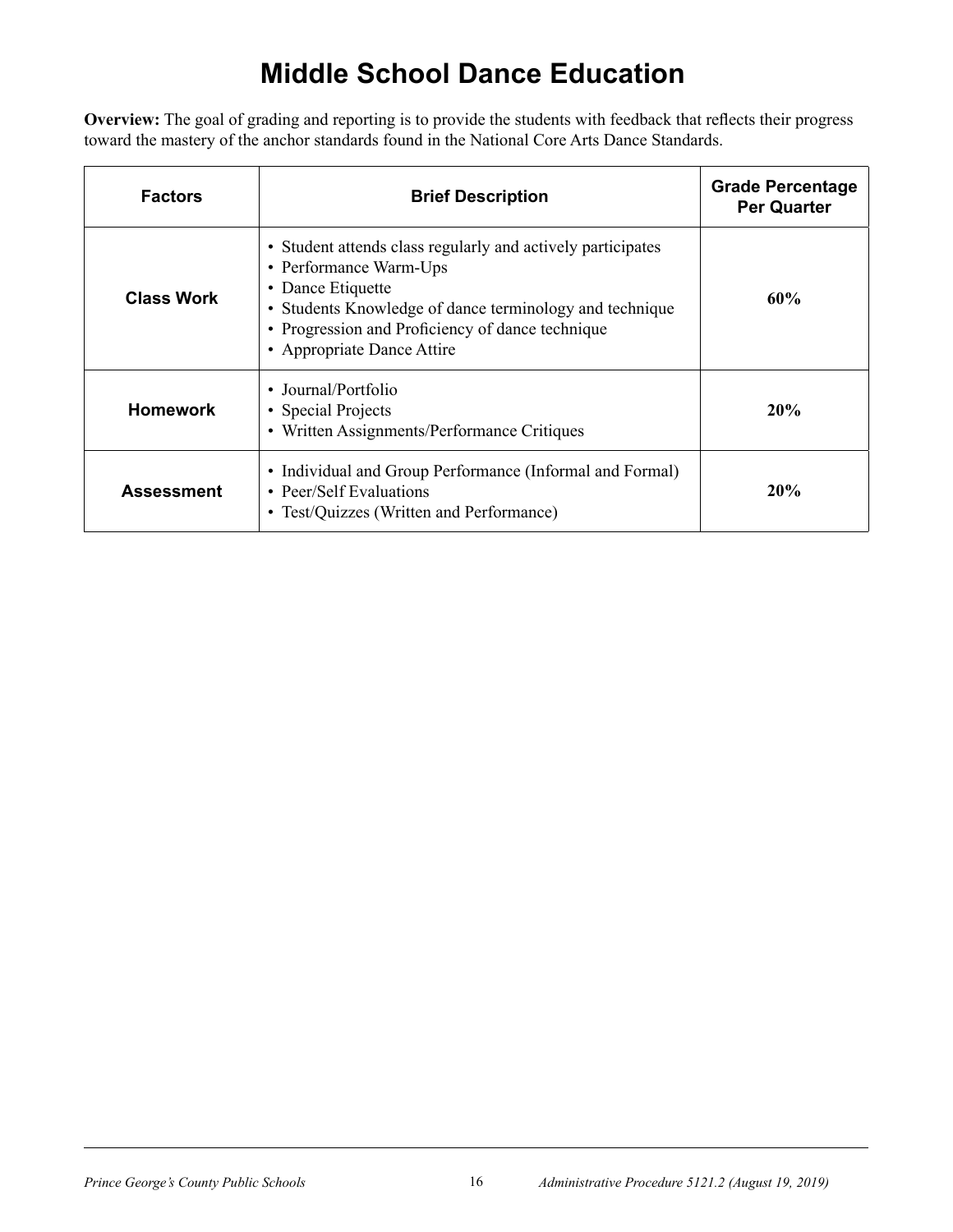### **Middle School Theatre Arts/Drama**

**Overview:** The goal of grading and reporting is to provide the students with feedback that reflects their progress toward the mastery of the indicators and objectives found in the National Core Arts Standards and Theatre Arts Curriculum.

| <b>Factors</b>    | <b>Brief Description</b>                                                                                                                                                                                                                                                     | <b>Grade Percentage</b><br><b>Per Quarter</b> |
|-------------------|------------------------------------------------------------------------------------------------------------------------------------------------------------------------------------------------------------------------------------------------------------------------------|-----------------------------------------------|
| <b>Class Work</b> | Includes all work begun and/or completed in class, including<br>but not limited to:<br>• Study of plays<br>• Essays<br>• Student Journals<br>• Class discussions<br>• Group/Cooperative Activities<br>• Participation<br>• Other tasks as assigned.                          | 60%                                           |
| <b>Homework</b>   | Includes all work completed outside of the class setting<br>including but not limited to:<br>• Readings and/or related tasks<br>• Student journals<br>• Theatre Arts/Performance Etiquette<br>• Other tasks as assigned.                                                     | 20%                                           |
| <b>Assessment</b> | Includes but is not limited to:<br>Assessments (formative and summative) may be written,<br>$\bullet$<br>oral, and performance based, Other tests and quizzes,<br>Portfolios, Research and/or projects<br>Ensemble Etiquette<br>$\bullet$<br>Oral presentations<br>$\bullet$ | 20%                                           |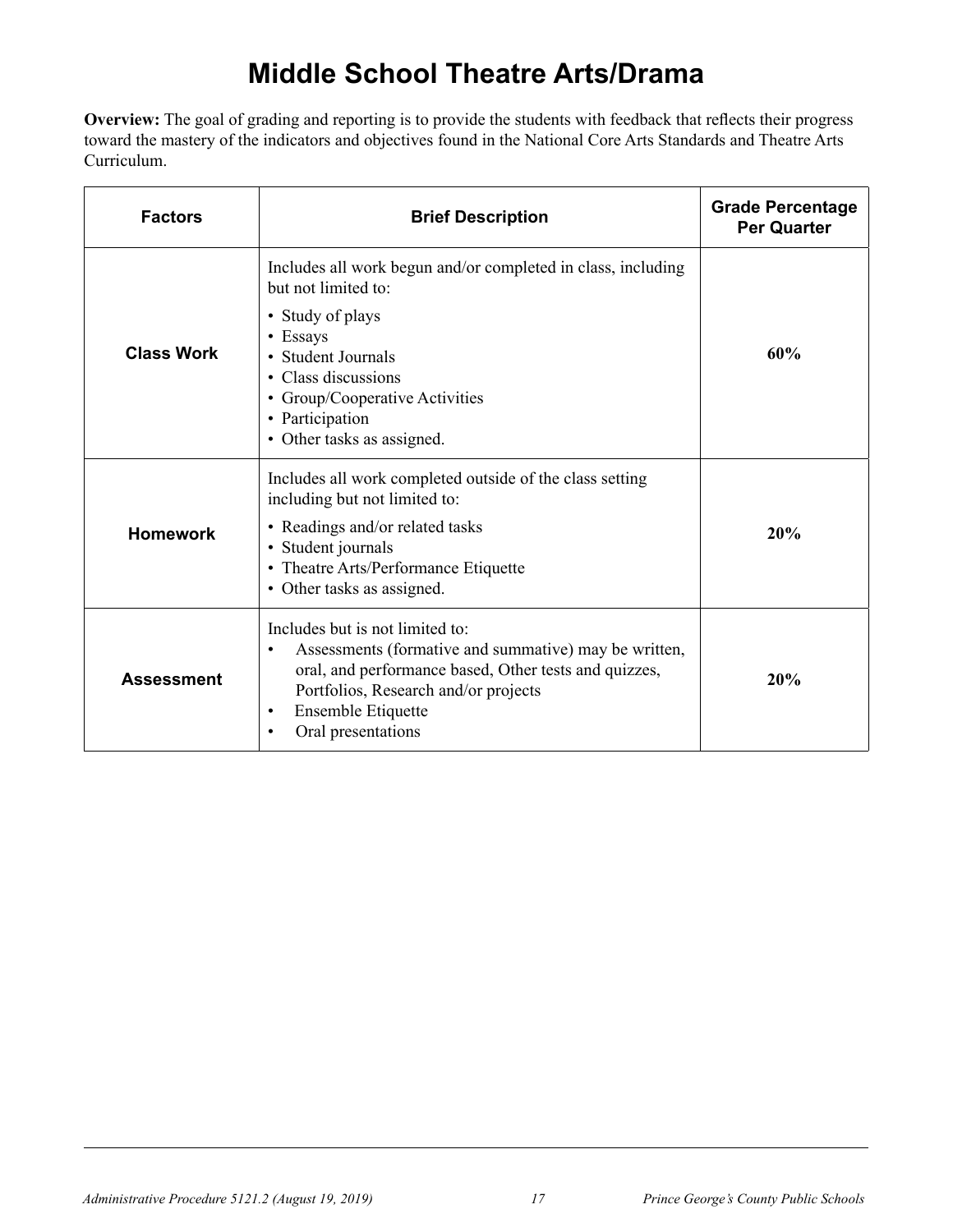### **Middle School Family and Consumer Sciences**

**Overview:** The goal of grading and reporting is to provide the students with feedback that reflects their progress toward the mastery of the indicators and objectives found in the Family and Consumer Sciences Curriculum Framework Progress Guide.

| <b>Factors</b>    | <b>Brief Description</b>                                                                                                                                                                                                                                                                                                                                                                                                       | <b>Grade Percentage</b><br><b>Per Quarter</b> |
|-------------------|--------------------------------------------------------------------------------------------------------------------------------------------------------------------------------------------------------------------------------------------------------------------------------------------------------------------------------------------------------------------------------------------------------------------------------|-----------------------------------------------|
| <b>Class Work</b> | Classwork includes all work completed in the classroom<br>setting. This may include but is not limited to notebooks,<br>warm-ups, worksheets, and any written media presentation<br>or oral exercise based on daily objectives completed by an<br>individual or group of students.                                                                                                                                             | 50%                                           |
| <b>Homework</b>   | General Family and Consumer Sciences activities that may<br>be initiated in and completed outside of the classroom. This<br>may include readings and written assignments.                                                                                                                                                                                                                                                      | <b>10%</b>                                    |
| <b>Assessment</b> | This includes any hands on activities and projects that<br>correlates to curriculum frameworks, <i>i.e.</i> child development,<br>food and nutrition and fashion and textiles laboratory<br>experiences, portfolios; and projects. Assessments includes<br>the traditional (quizzes and exams) and alternative methods<br>(presentations and observations, work based learning)<br>experiences) of assessing student learning. | 40%                                           |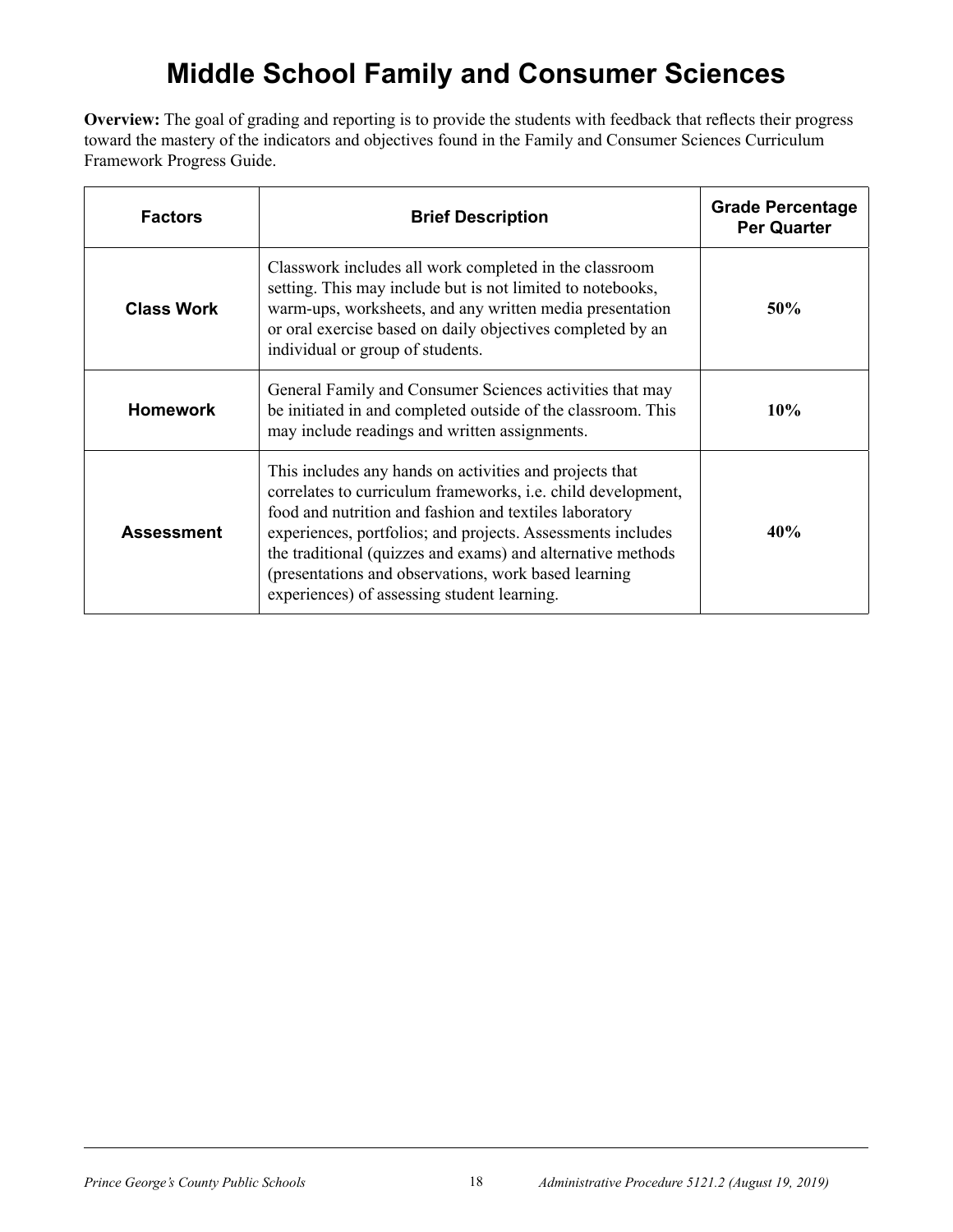# **Middle School ESOL/Engish (English for Speakers of Other Languages)**

**Overview:** The goal of grading and reporting is to provide the students with feedback that reflects their progress toward the mastery of the WIDA English Language Development (ELD) standards and objectives found in ESOL curriculum framework progress guides which are aligned to Maryland College and Career Ready Standards.

| <b>Factors</b>    | <b>Brief Description</b>                                                                                                                                                                                                                           | <b>Grade Percentage</b><br><b>Per Quarter</b> |
|-------------------|----------------------------------------------------------------------------------------------------------------------------------------------------------------------------------------------------------------------------------------------------|-----------------------------------------------|
| <b>Class Work</b> | Includes all work begun and/or completed in class including:<br>$\bullet$ Essays,<br>• Student Journals,<br>• Class Discussions,<br>• Group/Cooperative Activities,<br>• Vocabulary And Grammar,<br>• Participation,<br>• Other Tasks As Assigned. | 40%                                           |
| <b>Homework</b>   | Includes all work completed outside of the class setting<br>including:<br>• Structured Opportunities To Practice Listening, Speaking,<br>Reading, And Writing,<br>• Student Journals,<br>• Other Tasks As Assigned.                                | 10%                                           |
| <b>Assessment</b> | Assessments (formative and summative) may be written, oral,<br>and performance based including:<br>• Systemic Unit Assessments,<br>• Other Tests And Quizzes,<br>• Portfolios,<br>• Research and/or Projects,<br>• Oral Presentations.             | 50%                                           |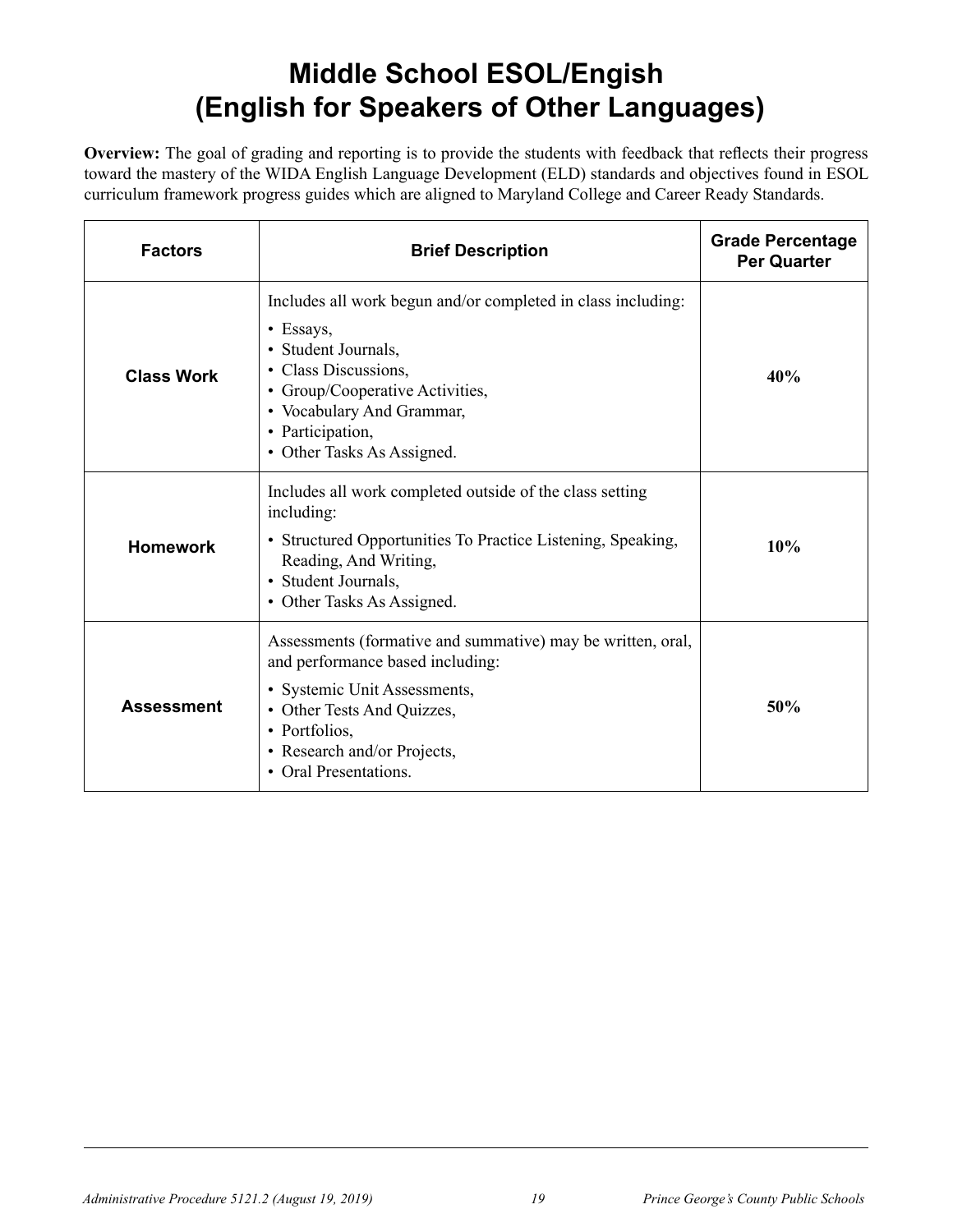### **Middle School Health Education**

**Overview:** The goal of grading and reporting is to provide the students with feedback that reflects their progress toward the mastery of the indicators and objectives found in the Health Education Curriculum Framework Progress Guide.

| <b>Factors</b>    | <b>Brief Description</b>                                                                                                                                                                                                              | <b>Grade Percentage</b><br><b>Per Quarter</b> |
|-------------------|---------------------------------------------------------------------------------------------------------------------------------------------------------------------------------------------------------------------------------------|-----------------------------------------------|
|                   | Includes all work completed in the classroom during<br>instructional time for Health Education. This may include but<br>is not limited to:                                                                                            |                                               |
|                   | • Active Participation                                                                                                                                                                                                                |                                               |
| <b>Class Work</b> | • Notebooks                                                                                                                                                                                                                           | 50%                                           |
|                   | • Warm-ups                                                                                                                                                                                                                            |                                               |
|                   | • Vocabulary                                                                                                                                                                                                                          |                                               |
|                   | • Written responses                                                                                                                                                                                                                   |                                               |
|                   | • Whole/Small group discussions                                                                                                                                                                                                       |                                               |
| <b>Homework</b>   | Includes all work completed outside of the classroom setting.<br>This may include but is not limited to:<br>• Long-term assignments<br>• Individual and group projects<br>· Journal entries<br>• Written reports                      | 20%                                           |
| <b>Assessment</b> | Formative and summative assessments may be written, oral,<br>or skill-based. This may include but is not limited to:<br>• Quizzes and Tests<br>• Portfolios<br>• Research projects<br>• Oral presentations<br>• Peer/self evaluations | 30%                                           |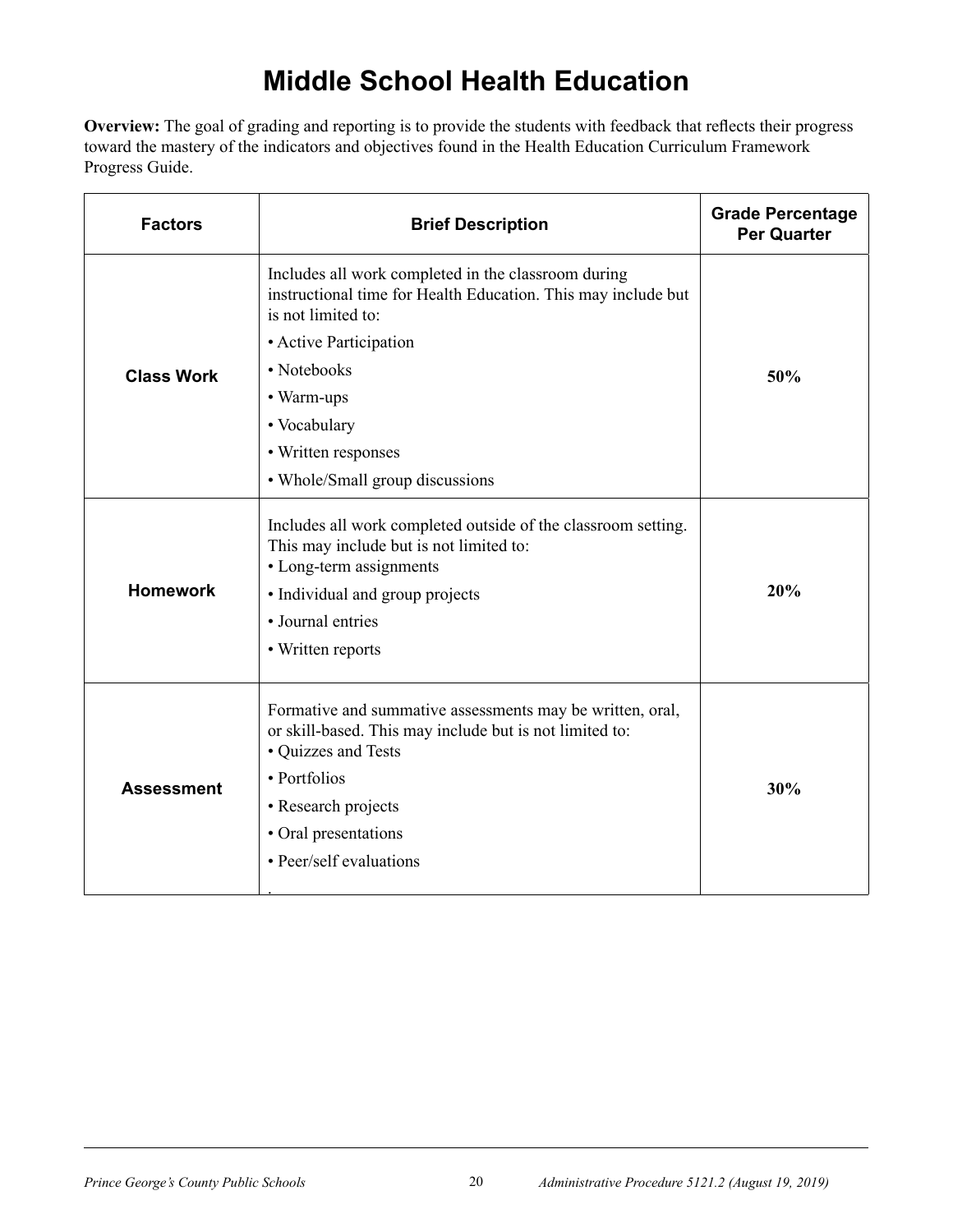### **Middle School Instrumental Music**

**Overview:** The goal of grading and reporting is to provide the students with feedback that reflects their progress toward the mastery of the indicators and objectives found in Instrumental Music Curriculum Framework Progress Guide

| <b>Factors</b>    | <b>Brief Description</b>                                                                                                                                                                                                                                                             | <b>Grade Percentage</b><br><b>Per Quarter</b> |
|-------------------|--------------------------------------------------------------------------------------------------------------------------------------------------------------------------------------------------------------------------------------------------------------------------------------|-----------------------------------------------|
| <b>Class Work</b> | Classwork for the performance based class includes but is not<br>limited to:<br>• Being prepared for class with working instrument, music/<br>method book, and other required materials.<br>• Preparation of assigned material, and active participation in<br>performances/concerts | 60%                                           |
| <b>Homework</b>   | Includes but is not limited to home practice assignments,<br>practice records/journals, and other written homework<br>assignments.                                                                                                                                                   | 10%                                           |
| <b>Assessment</b> | Includes but is not limited to performance tasks (playing)<br>tests/quizzes), written assessments, portfolios, rubrics, and<br>peer/self evaluation.                                                                                                                                 | 30%                                           |

.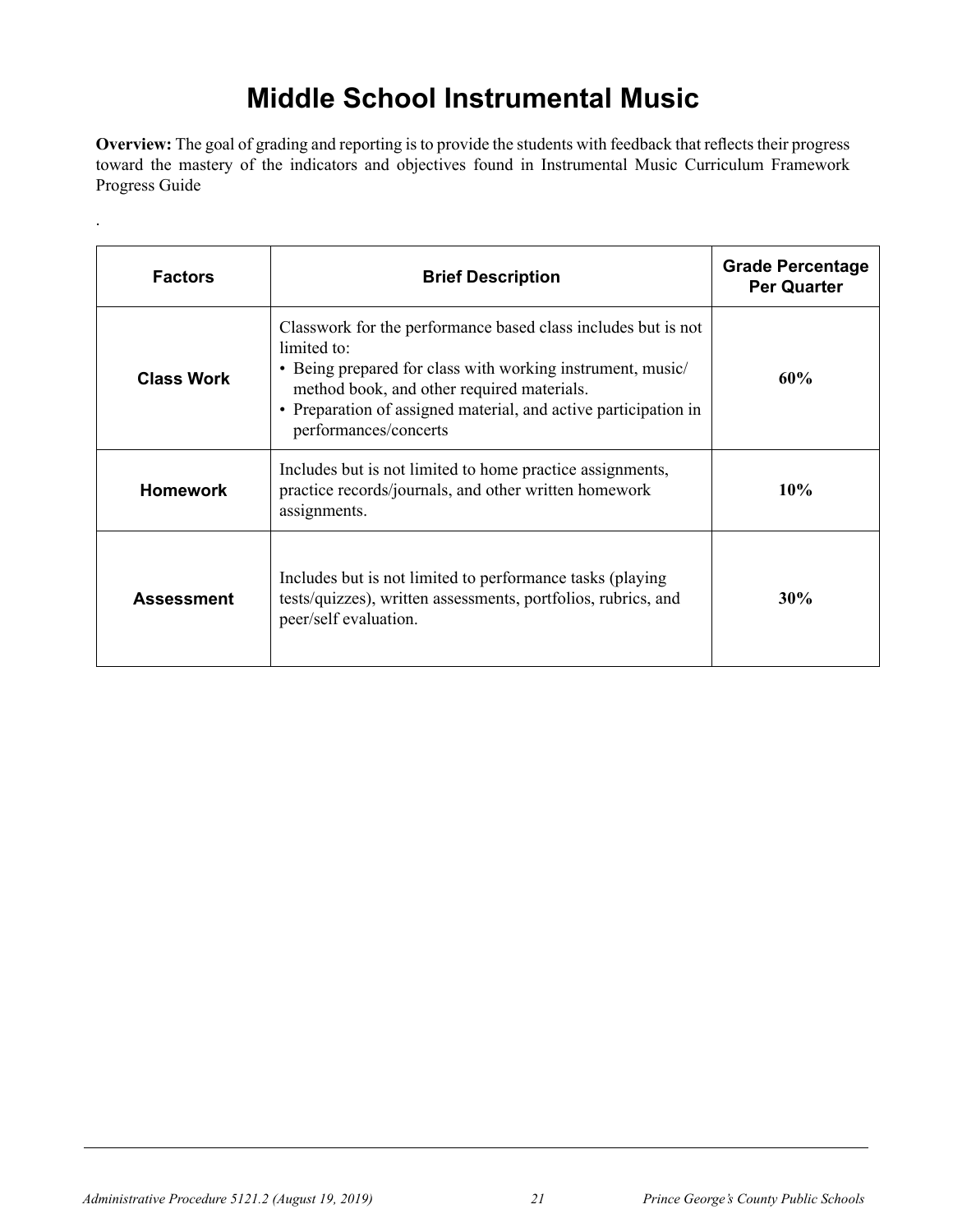### **Middle School Mathematics**

**Overview:** The goal of grading and reporting is to provide the students with feedback that reflects their progress toward the mastery of the Maryland College and Career-Ready Standards found in the Mathematics Curriculum Framework Progress Guide.

| <b>Factors</b>    | <b>Brief Description</b>                                                                                                                                                                                                                                                                                                                                                                                                       | <b>Grade Percentage</b><br><b>Per Quarter</b> |
|-------------------|--------------------------------------------------------------------------------------------------------------------------------------------------------------------------------------------------------------------------------------------------------------------------------------------------------------------------------------------------------------------------------------------------------------------------------|-----------------------------------------------|
| <b>Class Work</b> | This includes all work completed in the classroom setting.<br>Including:<br>• Vocabulary Activities<br>• Written responses<br>• Group discussions<br>• Student Journals<br>• Independent and Group Activities<br>• Performance Task<br>• Hands-On Labs<br>• Project Collaboration<br>• Reassessed assignments<br>• Completion of assignments                                                                                   | 40%                                           |
| <b>Homework</b>   | This includes all work completed outside the classroom<br>and student's preparation for class (materials, supplies, etc.)<br>Assignments can include, but are not limited to:<br>• Cumulative Review Problems<br>• On-line Practice<br>• Opportunities for Self-Correction and Revisions<br>• Journals<br>• Projects                                                                                                           | 10%                                           |
| Assessment        | • This category entails both the traditional and alternative<br>methods of assessing student learning.<br>• Group discussions<br>• Performance Tasks<br>• Problem Based Assessments<br>• Exams<br>• Quizzes<br>• Portfolios<br>Research/Unit Projects<br>• Oral presentations<br>• Surveys<br>An instructional rubric should be created to outline<br>the criteria for success and scoring for each alternative<br>assessment. | 50%                                           |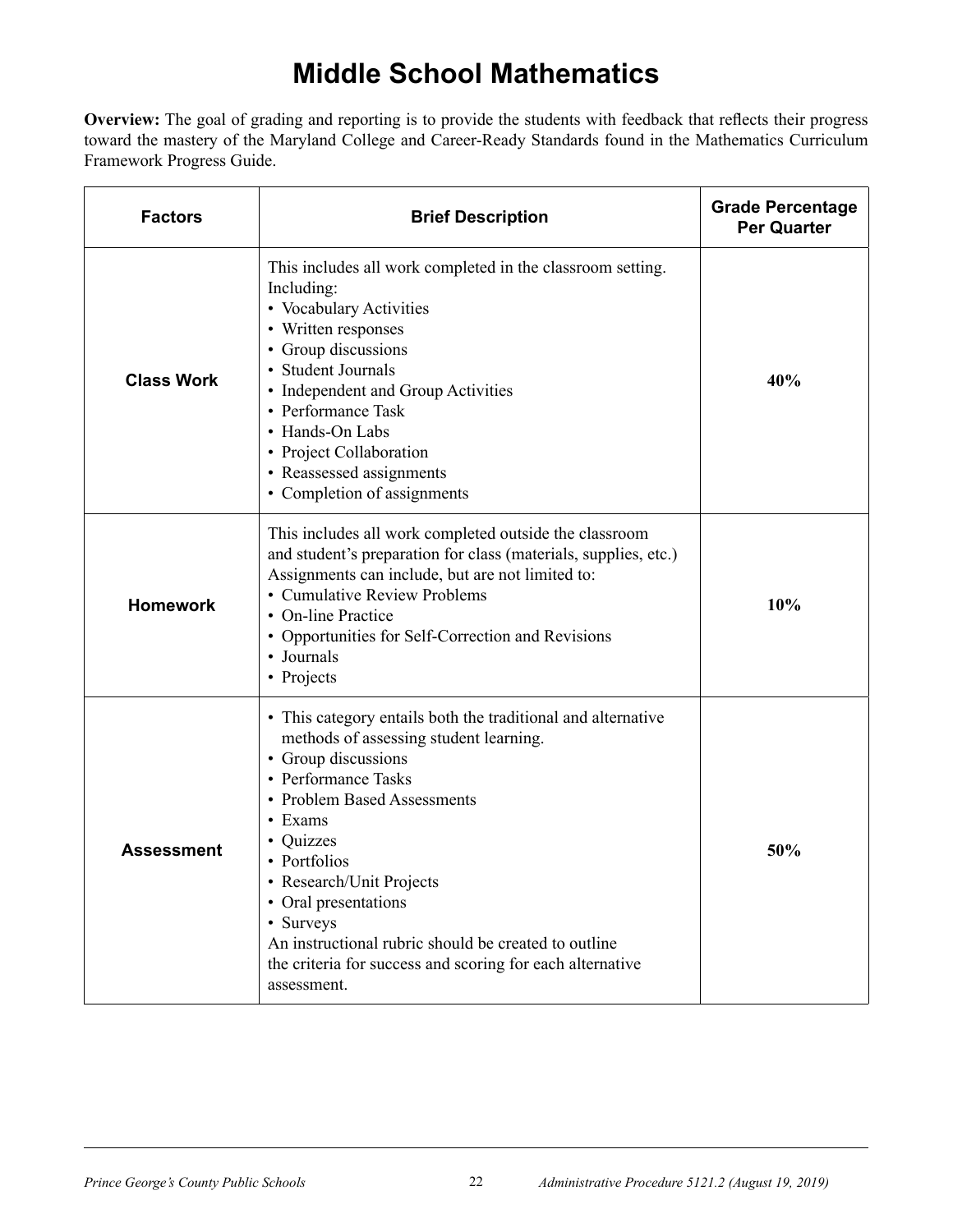# **Middle School Physical Education**

**Overview:** The goal of grading and reporting is to provide the students with feedback that reflects their progress toward the mastery of the indicators and objectives found in Physical Education curriculum framework progress guide.

| <b>Factors</b>    | <b>Brief Description</b>                                                                                                                                                                                                                                                                                                        | <b>Grade Percentage</b><br><b>Per Quarter</b> |
|-------------------|---------------------------------------------------------------------------------------------------------------------------------------------------------------------------------------------------------------------------------------------------------------------------------------------------------------------------------|-----------------------------------------------|
| <b>Class Work</b> | Includes all work completed in the classroom. This may<br>include but is not limited to<br>$\bullet$ Warm-ups<br>• Worksheets<br>• Article critiques<br>• Notebooks<br>• Whole/Small group work or discussions<br>• Vocabulary<br>• Skill Assessments/Performance-Based Assessments<br>• personal/social/emotional development. | 70%                                           |
| <b>Homework</b>   | Includes all work begun or completed outside the classroom/<br>gymnasium. This may include but is not limited to<br>$\bullet$ Journals<br>• Written reports<br>$\bullet$ Projects<br>• Fitness logs                                                                                                                             | 10%                                           |
| <b>Assessment</b> | Includes but is not limited to<br>• Skill assessments<br>• Written assessments<br>$\bullet$ Rubrics<br>• Tasks cards<br>• Pre and post fitnessgram assessment<br>• Peer/self evaluation                                                                                                                                         | 20%                                           |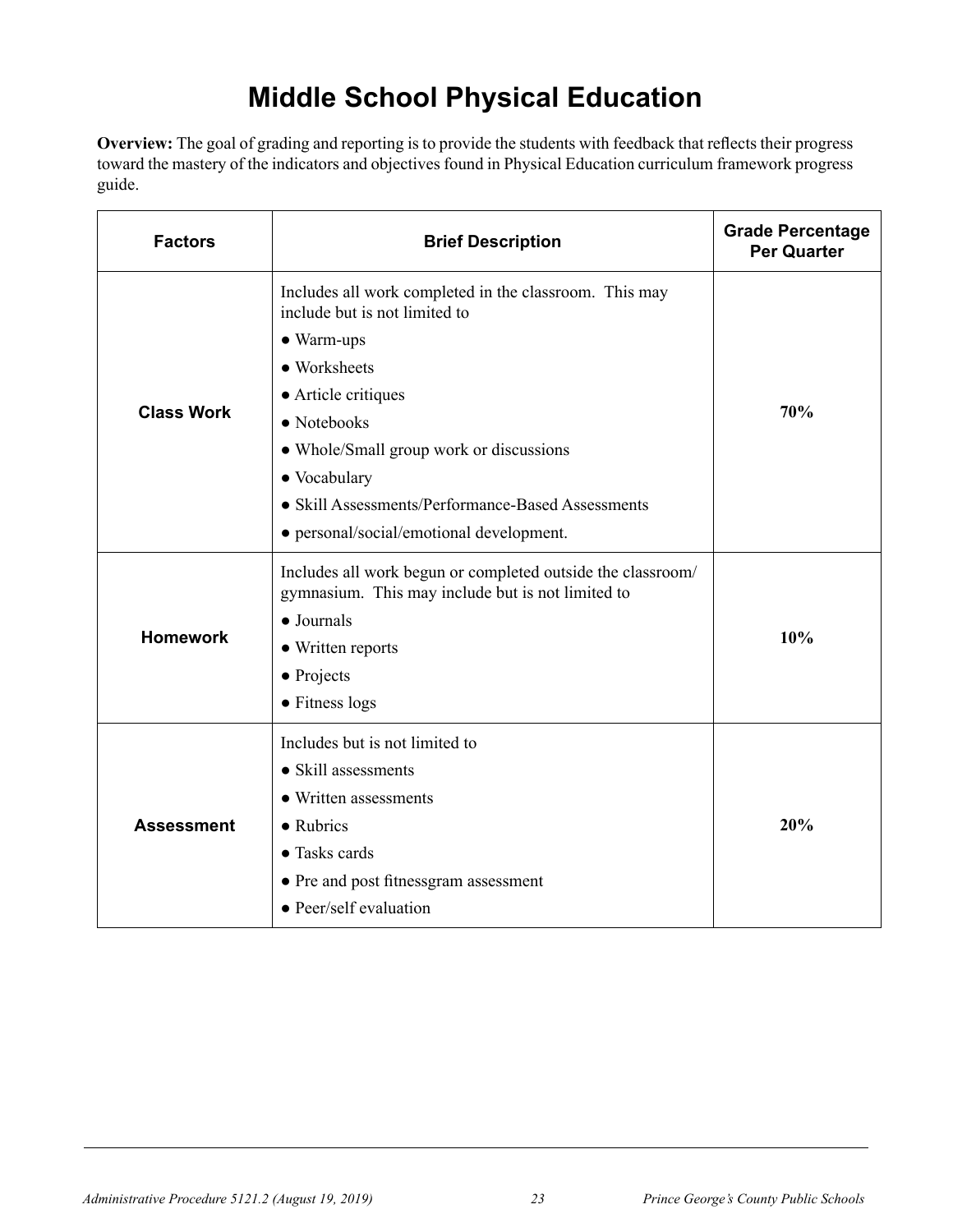### **Middle Grades Reading/English Language Arts**

**Overview:** The goal of grading and reporting is to provide the students with feedback that reflects their progress toward the mastery of the Maryland College and Career-Ready Standards found in the Reading/English Language Arts Curriculum Framework Progress Guide.

| <b>Factors</b>    | <b>Brief Description</b>                                                                                                                                                                                                                                                                                                                                                                                                                    | <b>Grade Percentage</b><br><b>Per Quarter</b> |
|-------------------|---------------------------------------------------------------------------------------------------------------------------------------------------------------------------------------------------------------------------------------------------------------------------------------------------------------------------------------------------------------------------------------------------------------------------------------------|-----------------------------------------------|
| <b>Class Work</b> | Includes all work begun and/or completed in class such as:<br>• Evidence-Based Constructed Responses (EBSR)<br>• Essays (Prose Constructed Responses - PCR)<br>• Student journals<br>• Class discussions<br>• Group/cooperative activities<br>• Multi-media presentations<br>• Text-based Vocabulary activities and Language Convention<br>and Usage<br>• Participation<br>• Think Maps and Graphic Organizers<br>• Other tasks as assigned | 40%                                           |
| <b>Homework</b>   | Includes all work completed outside of the class setting such<br>as:<br>• Readings and/or Related tasks<br>• Evidence-Based Constructed Responses<br>• Student journals<br>• Other tasks as assigned<br>Note: Teacher may grade homework for completion.                                                                                                                                                                                    | 10%                                           |
| <b>Assessment</b> | Assessments (formative and summative) may be written,<br>oral, and performance based. Some assessments must include<br>EBSR's and PCR's, including:<br>• Quarterly assessments<br>• Portfolios<br>• Multi-media presentations/projects<br>• Research Simulation, Literacy Analysis or Narrative Tasks<br>• Research and/or projects<br>• Oral presentations                                                                                 | 50%                                           |

Includes Reading Enrichment, Writing Enrichment, Writing Across Genres and Journalism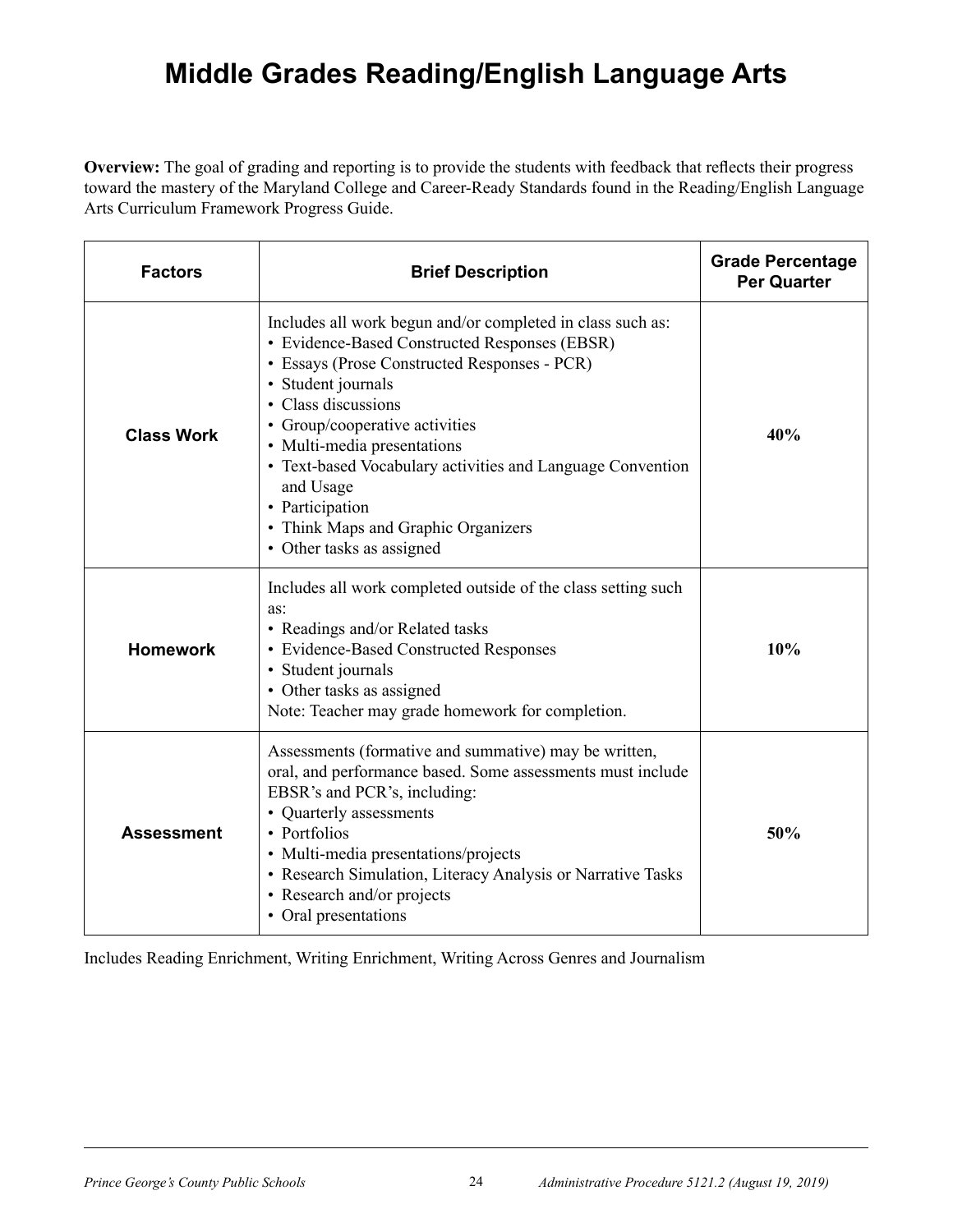### **Middle School Science**

**Overview:** The goal of grading and reporting is to provide the students with feedback that reflects their progress toward the mastery of the Performance Expectations of the Next Generation of Science Standards (NGSS) found in the Science Curriculum Documents.

Please note: The STEM fair process is designed for students to receive more than a single grade for the entire project. As such, various components of the STEM Fair process can be used as classwork, homework and/or assessments.

| <b>Factors</b>    | <b>Brief Description</b>                                                                                                                                                                                                                                                                                                                                                                                                                                                                                                                                                                                                                                      | <b>Grade Percentage Per</b><br>Quarter |
|-------------------|---------------------------------------------------------------------------------------------------------------------------------------------------------------------------------------------------------------------------------------------------------------------------------------------------------------------------------------------------------------------------------------------------------------------------------------------------------------------------------------------------------------------------------------------------------------------------------------------------------------------------------------------------------------|----------------------------------------|
| <b>Class Work</b> | Will include but not limited to activities that involve the use<br>of 3 dimensions of the NGSS to explain phenomena:<br>Developing and using models<br>Engaging in argument from evidence<br>Individual and whole class discussions<br>Planning and carrying out investigations<br>Projects (include parts of the STEM Fair process)<br>Mandatory: 20% of classwork must be relevant hands-on and<br>lab experiences.<br>Asking questions (for science) and defining problems (for<br>engineering)<br>Obtaining, evaluating, and communicating information<br>Constructing scientific explanations (for science) and<br>designing solutions (for engineering) | 45%                                    |
| <b>Homework</b>   | Will include but not limited to assignments that involve:<br>Developing and using models<br>Obtaining, evaluating, and communicating information<br>Constructing scientific explanations (for science) and<br>designing solutions (for engineering)                                                                                                                                                                                                                                                                                                                                                                                                           | 15%                                    |
| <b>Assessment</b> | Will include but not limited to assessments that involve:<br>Pre/post assessments, final exams, quizzes, final essays/<br>reports, portfolios<br>Analyzing and interpreting data, using mathematics and<br>computational thinking<br>Oral or written evaluation that reflects the student's<br>performance on a summary of a lesson, chapter or unit<br>Final STEM Fair projects should also be a used as an<br>assessment grade. For students that have approved<br>exemptions, teachers will develop an alternative assignment                                                                                                                              | 40%                                    |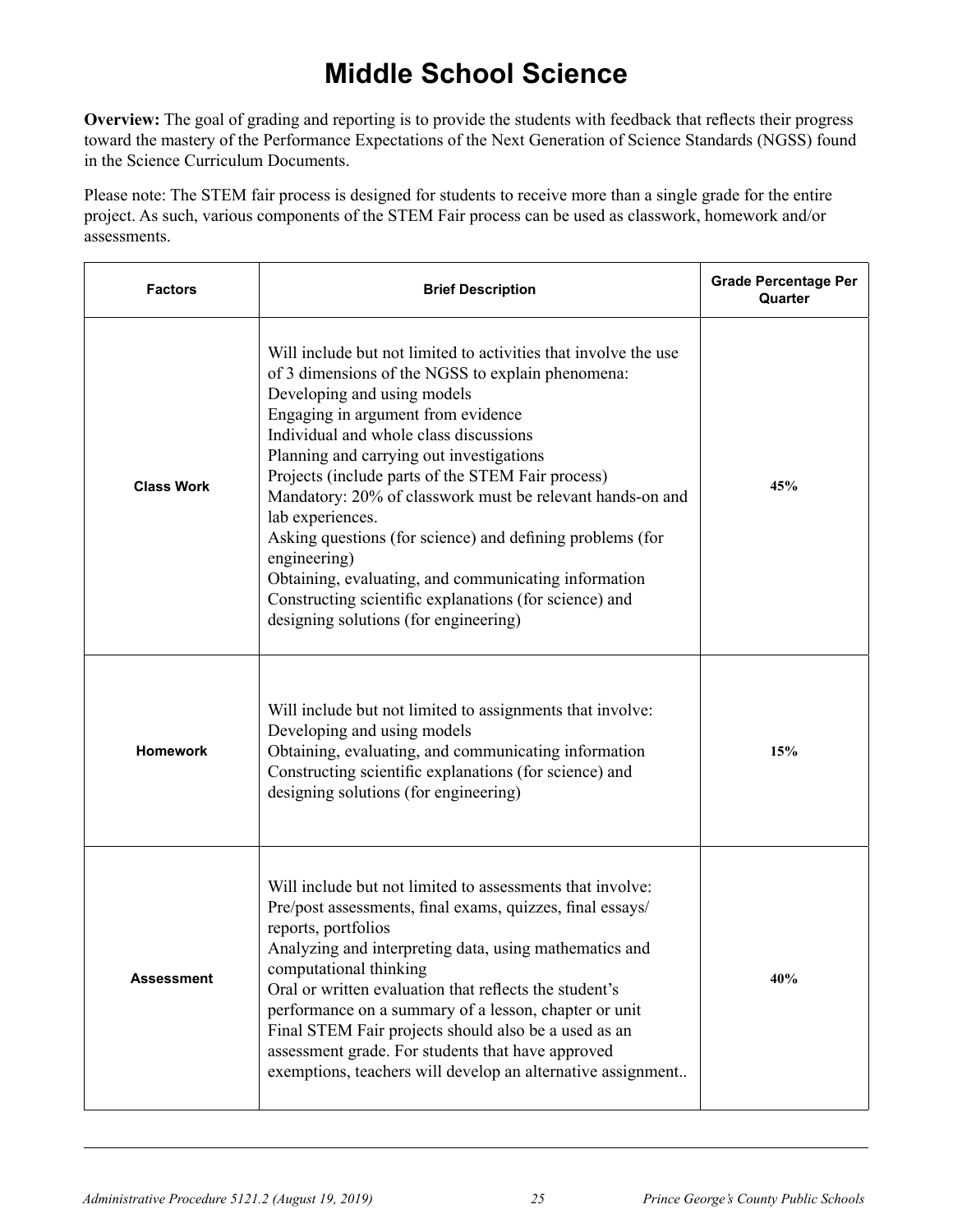### **Middle School Special Education Academic Resource Hearing Resource**

**Overview:** The goal of grading and reporting is to provide the students with feedback that reflects their progress toward the mastery of the indicators and objectives.

| <b>Factors</b>    | <b>Brief Description</b>                                                                                                                                                                                                                                                                                                                                                | <b>Grade Percentage</b><br><b>Per Quarter</b> |
|-------------------|-------------------------------------------------------------------------------------------------------------------------------------------------------------------------------------------------------------------------------------------------------------------------------------------------------------------------------------------------------------------------|-----------------------------------------------|
| <b>Class Work</b> | • Daily Tasks (may include warm-up, use of daily task sheet,<br>time on task)<br>• Strategy logs or journals should be used, with process<br>charts, (see Guidebook or appendix G in the Curriculum<br>Framework Progress Guide) as evidence of learning and<br>implementation of strategies. Modeling and assistance with<br>implementation of strategies is critical. | 50%                                           |
| <b>Homework</b>   | <b>ARSC Activities/Study Skills:</b><br>• Suggested activities include classroom assignments related<br>to acquisition and implementation of study skills presented<br>through class activities.                                                                                                                                                                        | 10%                                           |
| <b>Assessment</b> | • Quarterly Evaluation<br>Organization                                                                                                                                                                                                                                                                                                                                  | 40%                                           |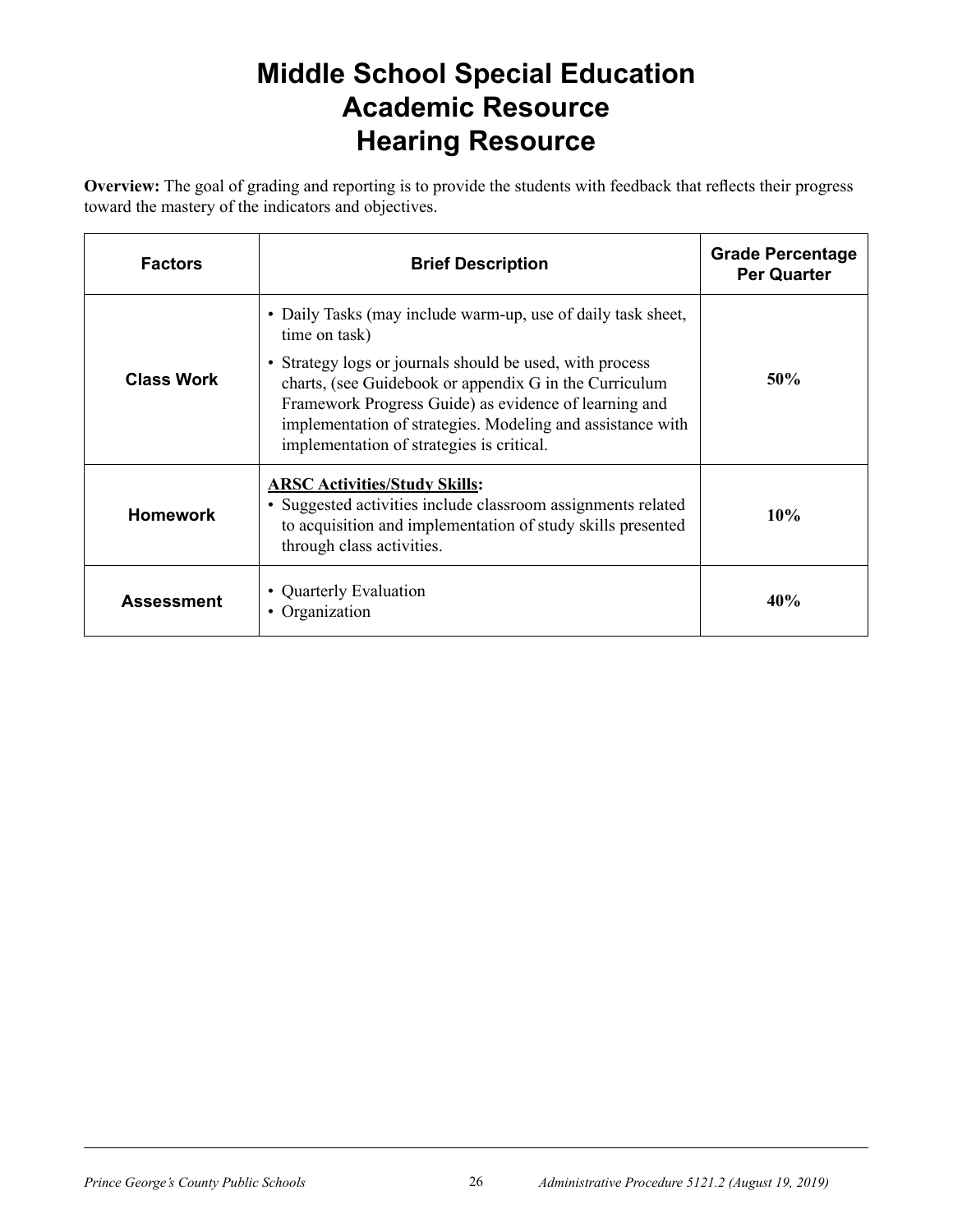# **Middle School Social Studies**

**Overview:** The goal of grading and reporting is to provide the students with feedback that reflects their progress towards the growth and mastery of the indicators and objectives found in the Social Studies Curriculum.

| <b>Factors</b>    | <b>Brief Description</b>                                                                                                                                                                                                                                                                                                                                   | <b>Grade Percentage</b><br><b>Per Quarter</b> |
|-------------------|------------------------------------------------------------------------------------------------------------------------------------------------------------------------------------------------------------------------------------------------------------------------------------------------------------------------------------------------------------|-----------------------------------------------|
| <b>Class Work</b> | Includes all assignments completed within the class setting.<br>Recommended assignment types include but are not limited<br>to:<br>• Document Based Analysis<br>• Writing Tasks<br>• Analysis of Sources i.e. Political Cartoons, Charts, Graphs,<br>Maps etc.<br>· Simulations i.e. Model UN, Debate, Moot Court, Town<br>Hall Meetings, Mock Trials etc. | 40%                                           |
| <b>Homework</b>   | Includes all assignments completed outside of the class<br>setting. Recommended assignment types include but are not<br>limited to:<br>• Content Readings<br>• Study Guides<br>• Video Analysis<br>• Review Notes<br>• Article Review                                                                                                                      | 20%                                           |
| <b>Assessment</b> | Includes formative and summative assessment.<br>Assessments must address content standards and vary to<br>address student population.<br>• Unit Assessment<br>• Project Based Assessment i.e. Research Paper, Exhibit,<br>Performance, Website, Simulation etc.                                                                                            | 40%                                           |

Includes Social Studies elective Deliberative Talk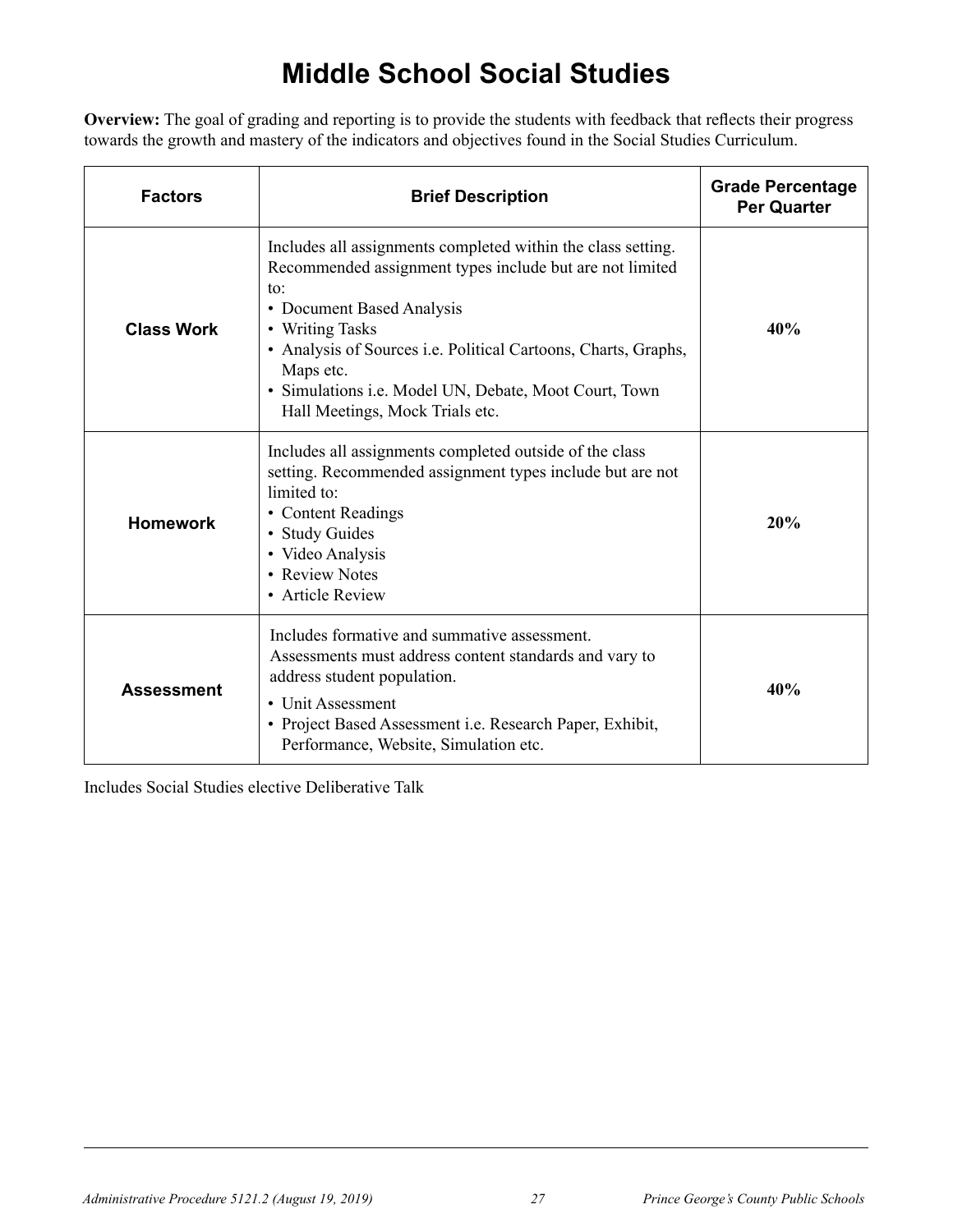# **Middle School Technology Education**

**Overview:** The goal of grading and reporting is to provide the students with feedback that reflects their progress toward the mastery of the indicators and objectives found in the middle school Technology Education Curriculum Framework Progress Guide.

| <b>Factors</b>    | <b>Brief Description</b>                                                                                                                                                                                                                                                                                                                                                                                        | <b>Grade Percentage</b><br><b>Per Quarter</b> |
|-------------------|-----------------------------------------------------------------------------------------------------------------------------------------------------------------------------------------------------------------------------------------------------------------------------------------------------------------------------------------------------------------------------------------------------------------|-----------------------------------------------|
| <b>Class Work</b> | Classwork will include written assignments completed<br>in class by (an individual or group) as well as notebook<br>inspections, warm-ups, notetaking, journal entries,<br>incremental project completion assignments, project<br>documentation, and exit tickets. Career development skills<br>will include career awareness and exploration.                                                                  | 40%                                           |
| <b>Homework</b>   | This may include any written assignment based on daily or<br>weekly objectives completed outside the classroom by an<br>individual or group of students.                                                                                                                                                                                                                                                        | 20%                                           |
| <b>Assessment</b> | Assessments will demonstrate progressive development<br>of student progress; to include formative and summative<br>assessments that will evaluate student skill level of<br>performance. Assessments will also include any project-<br>based or inquiry-based learning activities, project portfolios,<br>written reports or essays, and capstones that correlate to the<br>Curriculum Framework Progress Guide | 40%                                           |

Includes Project Lead the Way Gateway to Technology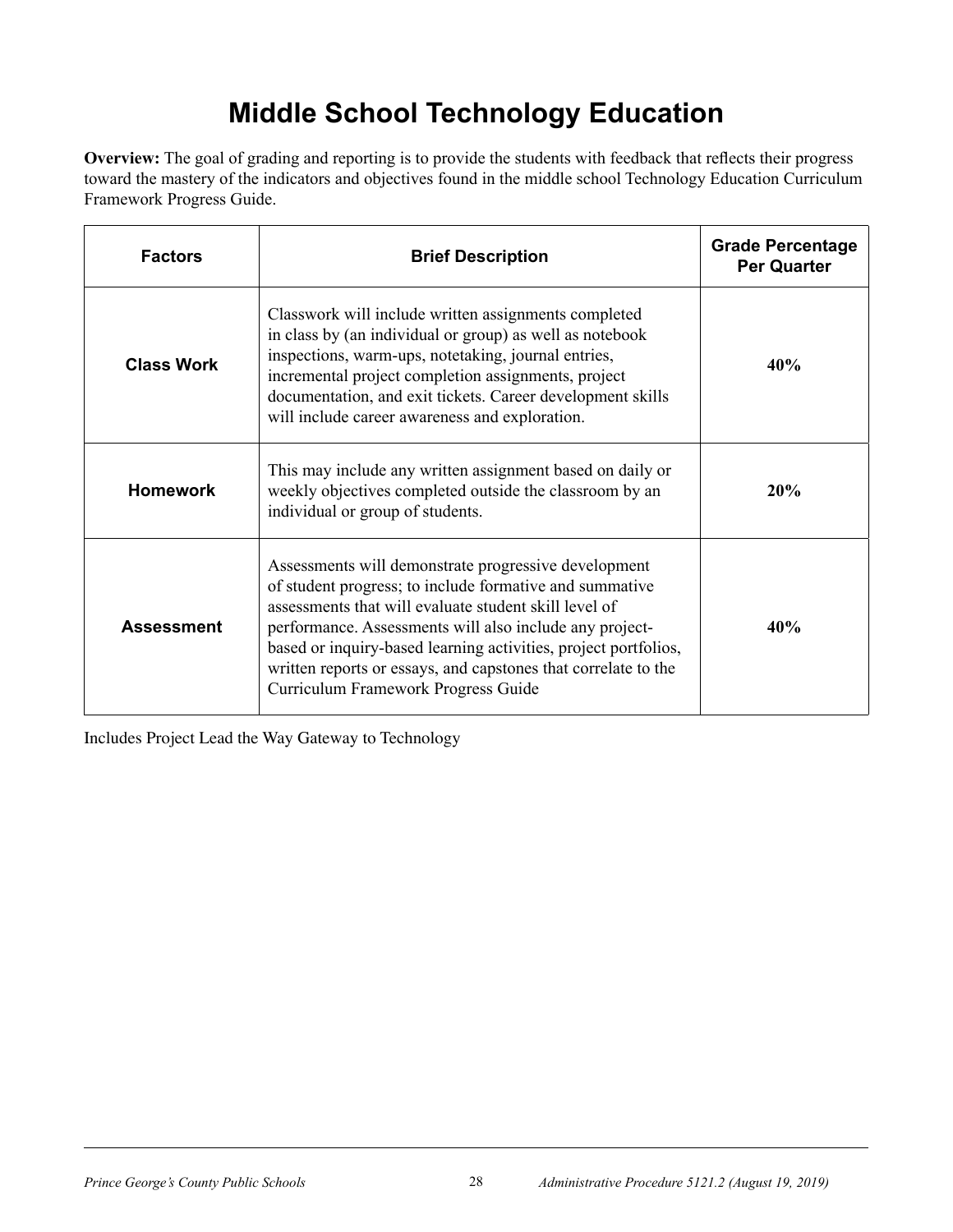# **Middle School Visual Art**

**Overview:** The goal of grading and reporting is to provide students with feedback that reflects their progress toward the mastery of the indicators and objectives found in the Visual Art Curriculum Guide.

| <b>Factors</b>    | <b>Brief Description</b>                                                                                                                                                                                                                                                                                                                                                                                                                                                                                                    | <b>Grade Percentage</b><br><b>Per Quarter</b> |
|-------------------|-----------------------------------------------------------------------------------------------------------------------------------------------------------------------------------------------------------------------------------------------------------------------------------------------------------------------------------------------------------------------------------------------------------------------------------------------------------------------------------------------------------------------------|-----------------------------------------------|
| <b>Class Work</b> | <b>Classroom/Group Participation</b><br>• Portfolio Presentation, Studio Projects<br>• Class Critiques<br>• Oral Presentations<br><b>Class participation</b><br>• Concepts/objectives have been met<br>• Completion of project<br>• In progress artwork<br>• Creativity, originality<br>• Proper craftsmanship<br>• Warm-ups<br>• Daily work habits<br>• Care of supplies & equipment<br>• Time on task<br>• Group interaction<br>• Studio activities participation<br>• Preparation for class (materials)<br>• Cooperation | 50%                                           |
| <b>Homework</b>   | • Written Critiques<br>• Class critiques, Research<br>• Vocabulary<br>• Notebooks<br>• Warm-ups                                                                                                                                                                                                                                                                                                                                                                                                                             | 20%                                           |
| Assessment        | <b>Test, Quizzes, Individual Assessments</b><br>• Written critiques<br>• Exams<br>• Journals<br>• Research<br>• Sketchbooks<br>• Oral Presentations                                                                                                                                                                                                                                                                                                                                                                         | 30%                                           |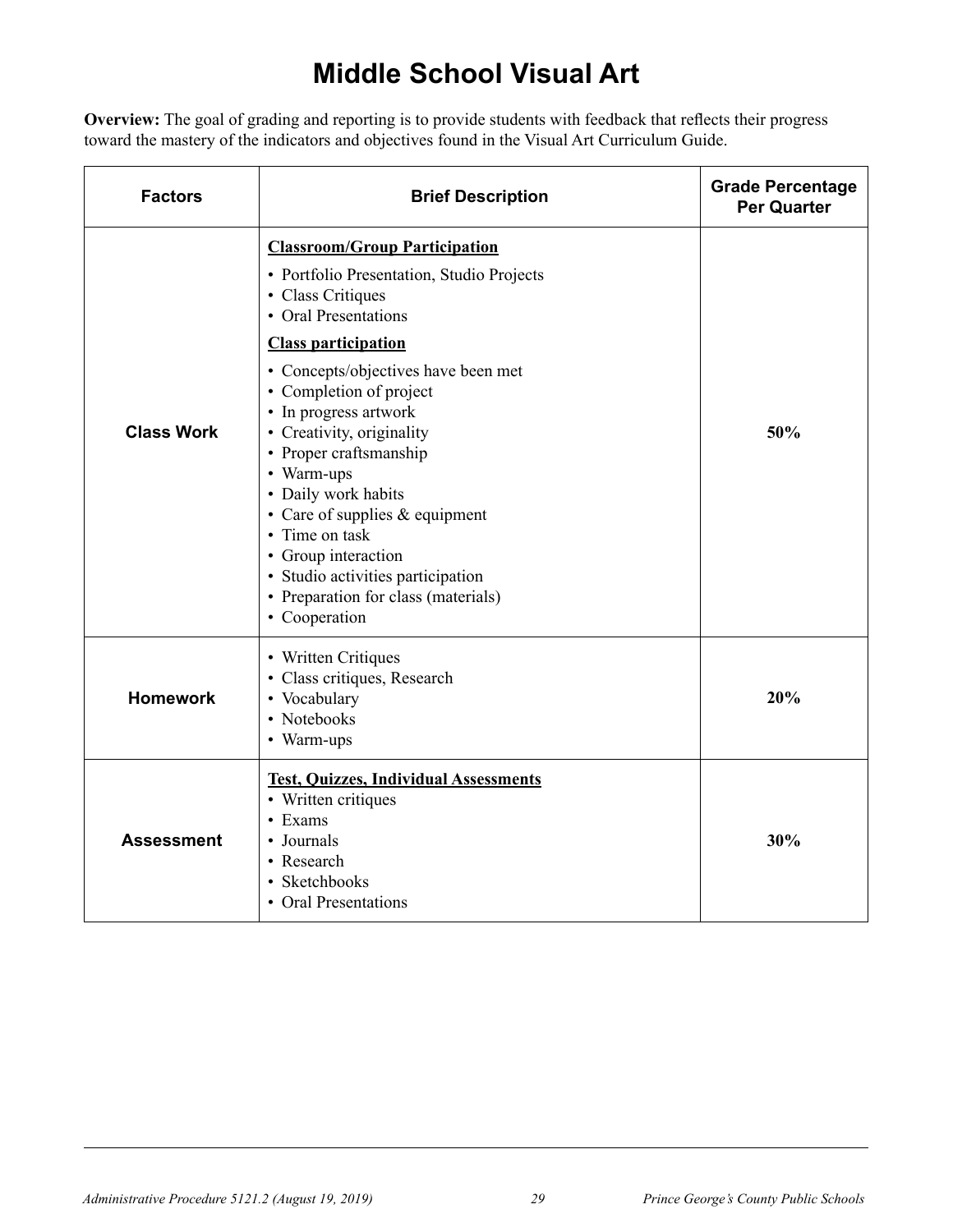# **Middle School Vocal and General Music**

**Overview:** The goal of grading and reporting is to provide the students with feedback that reflects their progress toward the mastery of the indicators and objectives found in the Vocal and General Music Curriculum Framework Progress Guide.

| <b>Factors</b>    | <b>Brief Description</b>                                                                                                                                                                                                                                                                                                                                                                                                                               | <b>Grade Percentage</b><br><b>Per Quarter</b> |
|-------------------|--------------------------------------------------------------------------------------------------------------------------------------------------------------------------------------------------------------------------------------------------------------------------------------------------------------------------------------------------------------------------------------------------------------------------------------------------------|-----------------------------------------------|
| <b>Class Work</b> | Individual/group participation:<br>In class solo and ensemble performances, projects, concepts/<br>objectives that have been met, critiques, composition,<br>dictation, completion of project, creativity, originality, proper<br>technique and interpretation of style, class participation, daily<br>work habits, care of supplies and equipment, time on task,<br>group interaction, active participation and preparation for<br>class (materials), | 50%                                           |
| <b>Homework</b>   | Performance evaluation, warm-ups, vocabulary, notebooks,<br>journal entries, written critiques (self and group) and class<br>critiques, reports and projects, ensemble etiquette                                                                                                                                                                                                                                                                       | 20%                                           |
| <b>Assessment</b> | Self-Evaluation, Journals, Notebooks, Research, Projects,<br>Tests, Quizzes, Exams, Written Critiques, Oral Presentations,<br>Attendance at Schedules Performances and Programs,<br>Ensemble Etiquette.                                                                                                                                                                                                                                                | 30%                                           |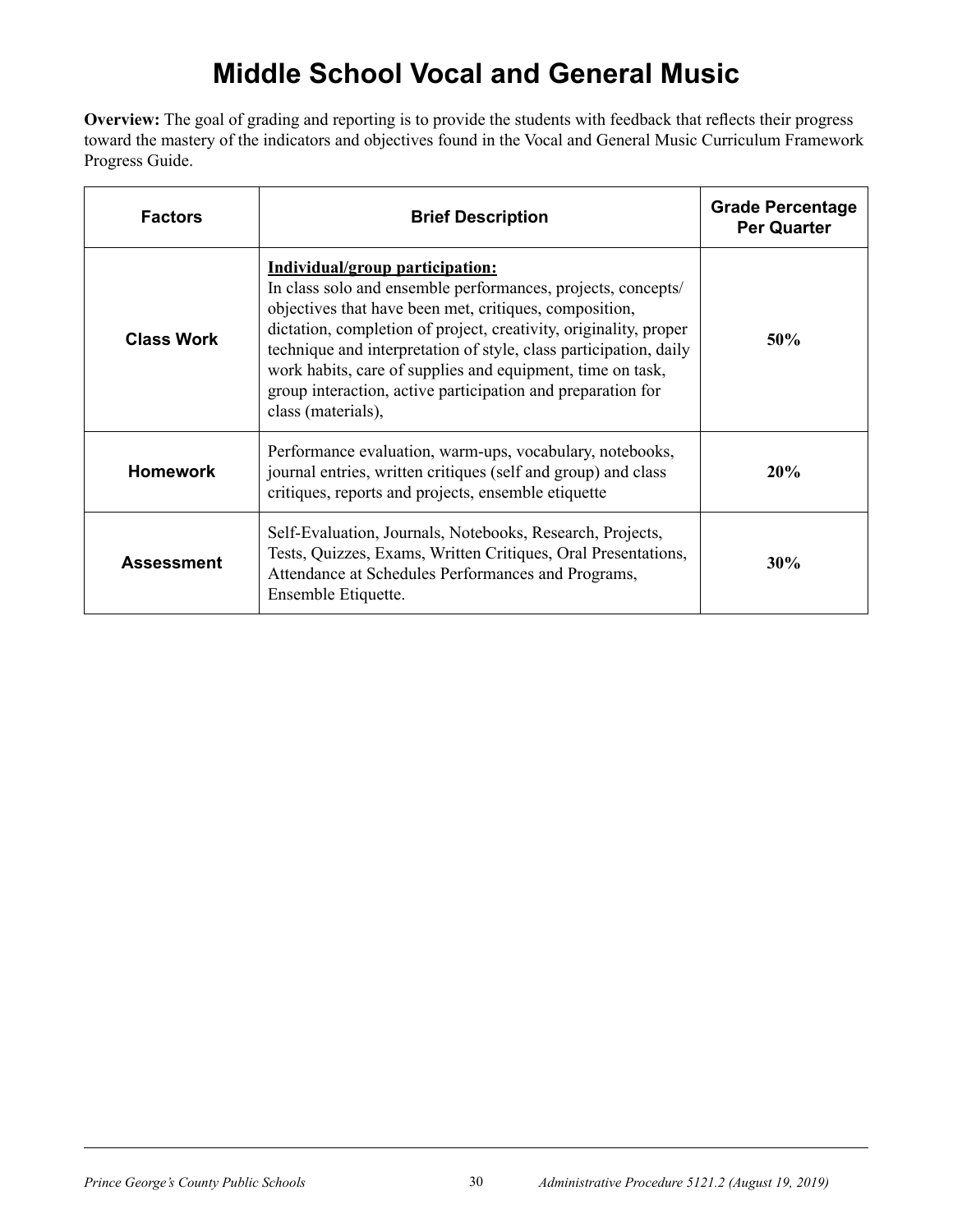### **Middle School World Languages**

**Overview:** The goal of grading and reporting is to provide the students with feedback that reflects their progress toward the mastery of the indicators and objectives found in the World Languages Curriculum Framework Progress Guides.

| <b>Factors</b>    | <b>Brief Description</b>                                                                                                                                                                                                                                                                                                                                                                                                                                        | <b>Grade Percentage</b><br><b>Per Quarter</b> |
|-------------------|-----------------------------------------------------------------------------------------------------------------------------------------------------------------------------------------------------------------------------------------------------------------------------------------------------------------------------------------------------------------------------------------------------------------------------------------------------------------|-----------------------------------------------|
| <b>Class Work</b> | Students will be assessed in each of the five (5) National<br>World Language standards: Communication, Cultures,<br>Connections, Comparisons, and Communities. All grades<br>in this section must be labeled by Standard. Classroom<br>participation will be part of the Communication Standard in<br>this section.<br>Class work should include warm-up. independent activity,<br>group work with rubric and reflection (e.g. journal or<br>notebook section). | 35%                                           |
| <b>Homework</b>   | Students will be assessed in each of the five (5) National<br>World Language standards: Communication, Cultures,<br>Connections, Comparisons, and Communities. All grades in<br>this section must be labeled by Standard.                                                                                                                                                                                                                                       | 20%                                           |
| <b>Assessment</b> | Students will be assessed in each of the five (5) National<br>World Language standards: Communication, Cultures,<br>Connections, Comparisons, and Communities. All graded<br>assignments in the assessment section must be labeled by<br>Standard.                                                                                                                                                                                                              | 45%                                           |

#### **National Standards for World Language Learning**

*Communication: Communicate in Languages Other Than English Cultures: Gain Knowledge and Understanding of Other Cultures Connections: Connect with Other Disciplines and Acquire Information Comparisons*: *Develop Insight into the Nature of Language and Culture Communities: Participate in Multilingual Communities at Home & Around the World*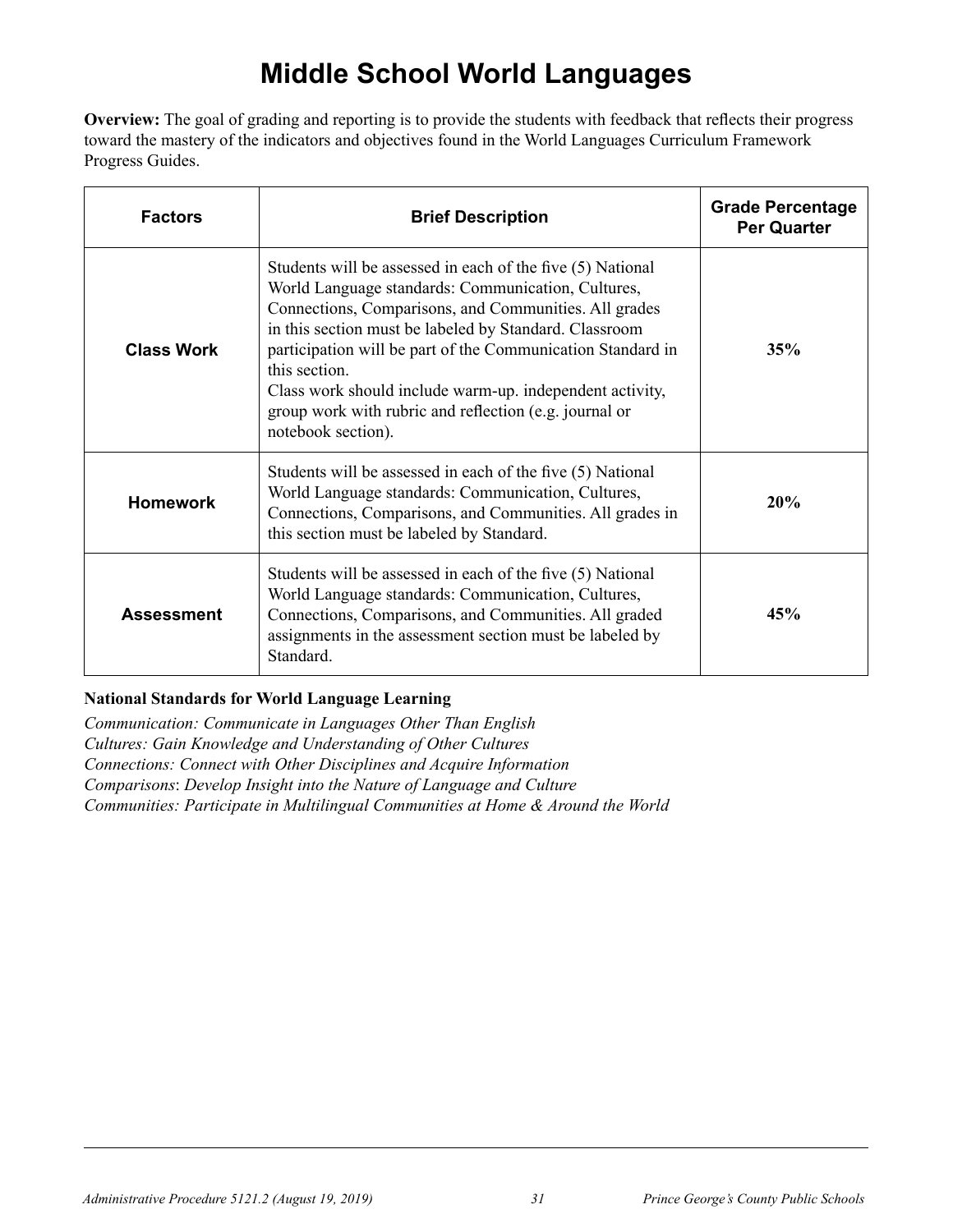### **Grading Middle School Students with Significant Cognitive Disabilities in Community Referenced Instruction (CRI), Regional Schools, and Regional Programs within Comprehensive Schools**

Overview: The goal of grading is to provide the students with feedback that reflects their progress toward mastery of the indicators and objectives found in the Maryland College and Career Ready State Standards (MCCRS), National Center and State Collaborative (NCSC) Core Content Connectors (CCCs) and Dynamic Learning Maps (DLM) Essential Elements. This guidance provides teachers of students with significant cognitive disabilities who are scheduled in Alt-courses the grading factors to be used with a brief description and grade percentage per quarter. The brief description provides teachers with the assignments that students can be given to determine grades.

It is very important that the grading system provide valid and meaningful information for the teacher, parent, and student. Grading systems should be accurate, meaningful, consistent, and supportive of learning. Students shall not receive a lower grade on class assignments, projects, tests and quizzes as result of receiving their approved accommodation(s) and modification(s) documented in the student's IEP. Report Card comments should reflect students are learning based on alternate academic outcomes.

Students with Individualized Education Programs will receive report cards same as their non disabled peers; however, it is important to note progress on IEP goals and objectives and report card grades are not synonymous, but may have overlapping areas. While students who receive special education services are required to have annual individualized education program (IEP) goals & objectives, these goals & objectives are not a substitute for the grading assignments linked to the general curriculum. IEP goals identify specific areas of need in which a student will receive specially designed instruction from a special educator in order to access and progress in the general curriculum.

Maryland Online IEP progress reports reflect data collected to address goals and objectives on the IEP. Work samples utilized as a part of addressing IEP goals and objectives that address curriculum based lessons can be used for both reporting IEP progress and report card grades. Report card grades reflect the students' performance on curriculum instruction based on alternate academic standards.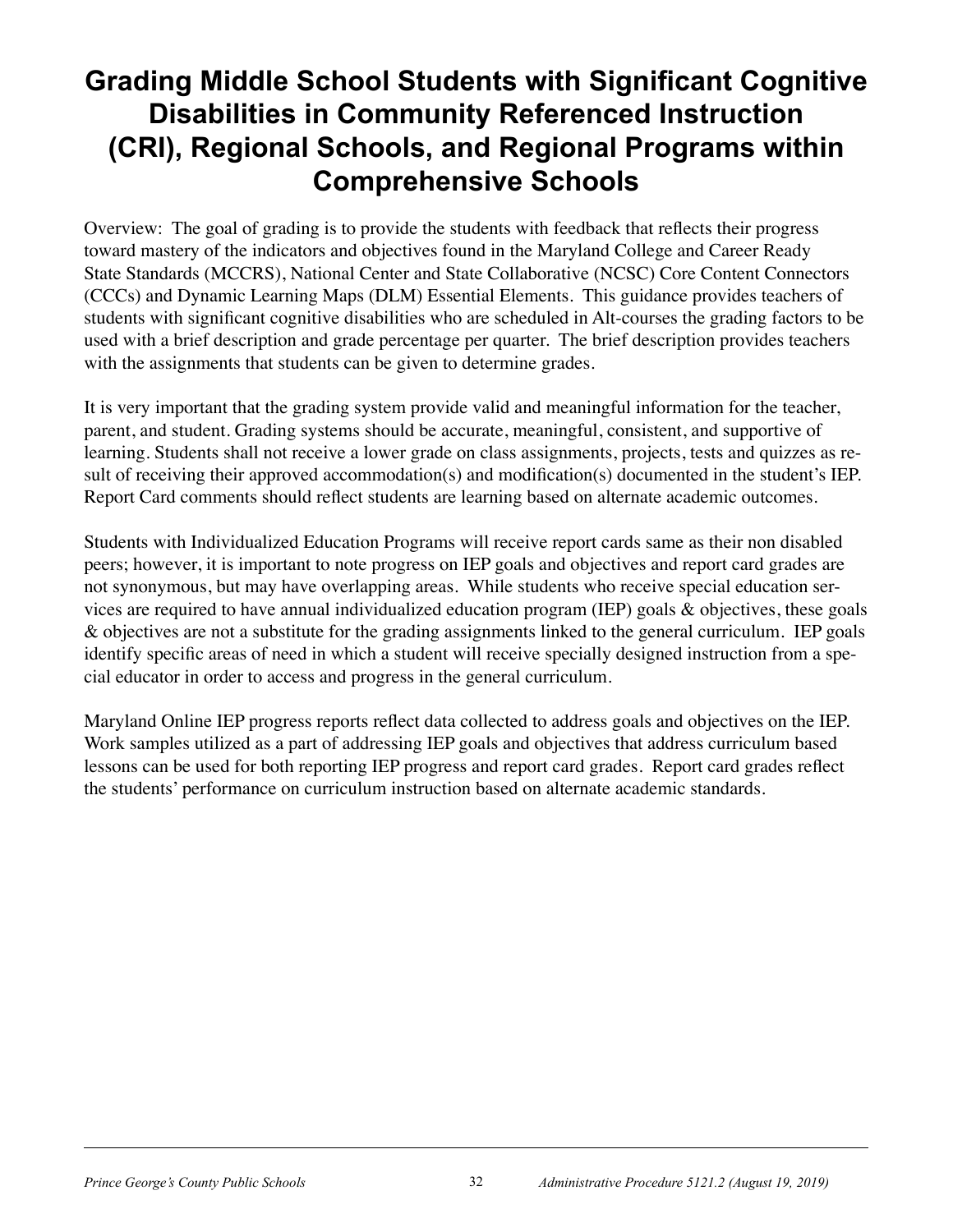### **Middle School Adapted Physical Education Alt**

| <b>Factors</b>    | <b>Brief Description</b>                                                                                                                                                                                                                                                                                                                                                           | <b>Grade Percentage</b><br><b>Per Quarter</b> |
|-------------------|------------------------------------------------------------------------------------------------------------------------------------------------------------------------------------------------------------------------------------------------------------------------------------------------------------------------------------------------------------------------------------|-----------------------------------------------|
| <b>Class Work</b> | This includes all work completed in the classroom. This may<br>include but is not limited to:<br>Warm-ups<br>$\bullet$<br>Worksheets<br>$\bullet$<br>Notebooks<br>$\bullet$<br>Whole/Small Group Work or Discussions<br>$\bullet$<br>Vocabulary<br>$\bullet$<br>Skill Assessments/Performance-Based Assessments<br>$\bullet$<br>Personal/social/emotional development<br>$\bullet$ | 70%                                           |
| <b>Homework</b>   | Includes all work begun and/or completed outside the<br>classroom/gymnasium. This may include but is not limited<br>to:<br>Journals<br>$\bullet$<br><b>Written Reports</b><br>$\bullet$<br>Projects<br>$\bullet$<br><b>Fitness Logs</b>                                                                                                                                            | 5%                                            |
| <b>Assessment</b> | Includes but is not limited to:<br><b>Skill Assessments</b><br>$\bullet$<br><b>Written Assessments</b><br>$\bullet$<br><b>Rubrics</b><br>$\bullet$<br><b>Task Cards</b><br>$\bullet$<br>Pre and post Fitnessgram Assessment<br>$\bullet$<br>Peer/self-evaluations                                                                                                                  | 25%                                           |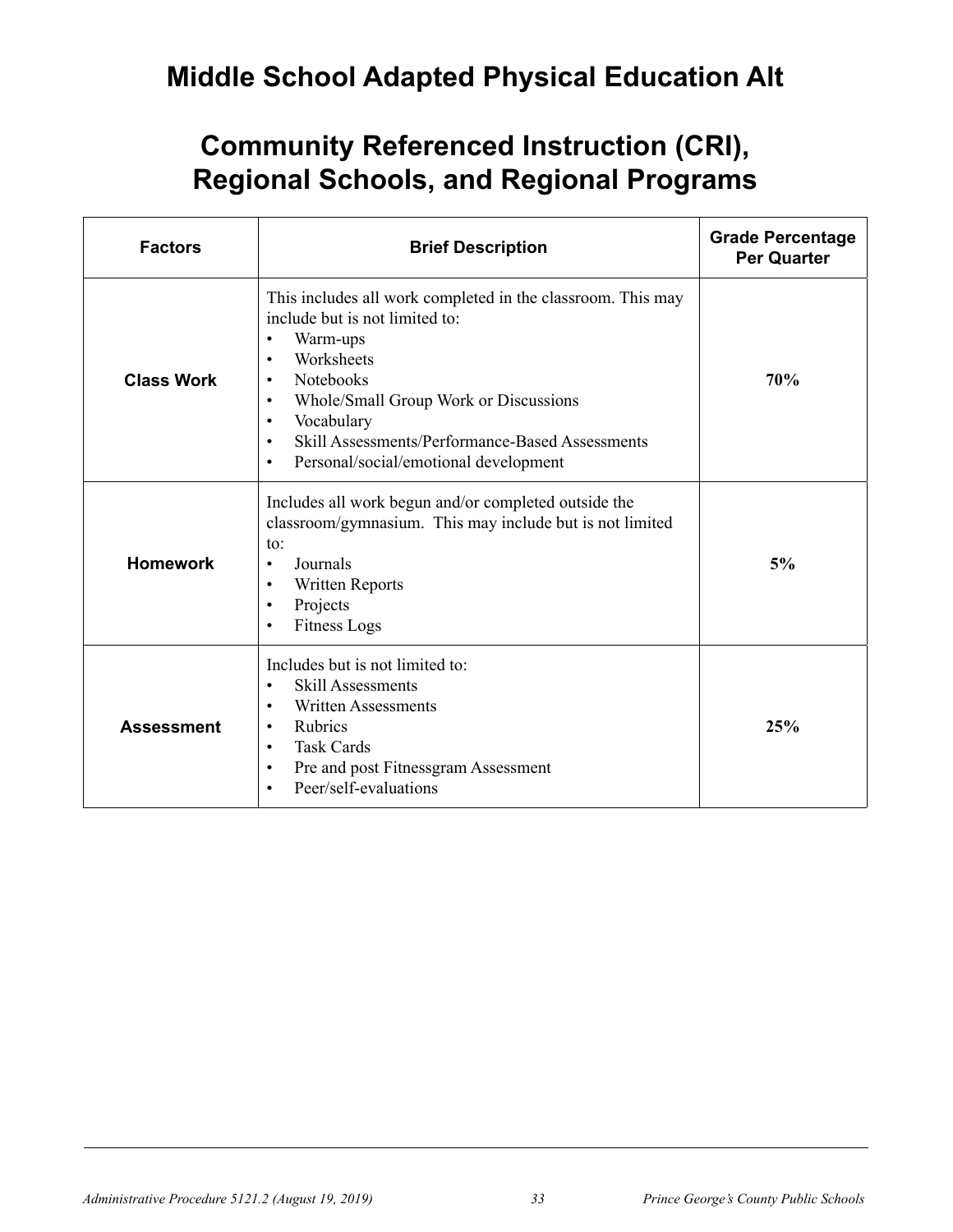#### **Middle School Art Alt**

| <b>Factors</b>    | <b>Brief Description</b>                                                                                                                                                                    | <b>Grade Percentage</b><br><b>Per Quarter</b> |
|-------------------|---------------------------------------------------------------------------------------------------------------------------------------------------------------------------------------------|-----------------------------------------------|
| <b>Class Work</b> | Includes but is not limited to:<br><b>Notebooks</b><br>$\bullet$<br>Warm-ups<br>٠<br>Worksheets<br>٠<br>Sketchbooks<br>٠<br><b>Art Activities</b><br>$\bullet$<br>Art Projects<br>$\bullet$ | 100%                                          |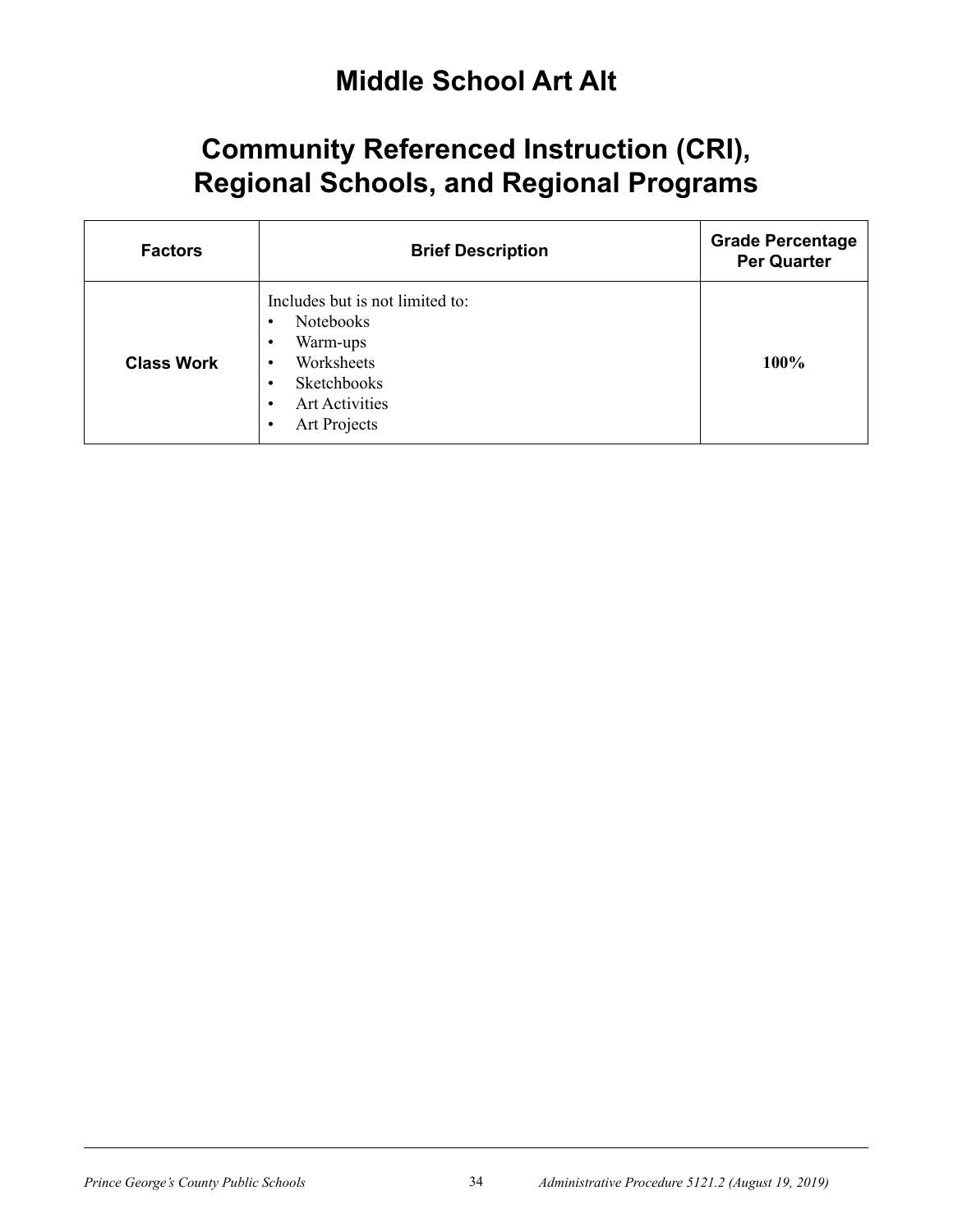### **Middle School Health Alt**

| <b>Factors</b>    | <b>Brief Description</b>                                                                                                                                                                                                                                                                                                                                                                                                                                          | <b>Grade Percentage</b><br><b>Per Quarter</b> |
|-------------------|-------------------------------------------------------------------------------------------------------------------------------------------------------------------------------------------------------------------------------------------------------------------------------------------------------------------------------------------------------------------------------------------------------------------------------------------------------------------|-----------------------------------------------|
| <b>Class Work</b> | This includes all work completed in the classroom setting.<br>Classwork can include but is not limited to:<br>Active participation<br>$\bullet$<br><b>Notebooks</b><br>$\bullet$<br>Warm-ups<br>$\bullet$<br>Vocabulary<br>$\bullet$<br>Written responses<br>$\bullet$<br>Hands-on Activity<br>$\bullet$<br>Completion of task activities<br>$\bullet$<br>Whole/Small group discussions<br>$\bullet$<br>Life skills (Adaptive Daily Living) Activity<br>$\bullet$ | 70%                                           |
| <b>Homework</b>   | This includes all work completed outside the classroom to be<br>graded on its completion and student's preparation for class<br>(materials, supplies, etc.) Assignments can include, but are<br>not limited to:<br><b>Content Vocabulary</b><br>$\bullet$<br>Journal Entry<br>$\bullet$<br><b>Writing Prompt</b><br>$\bullet$<br>Teacher created worksheet<br>$\bullet$<br><b>Health Related Project</b>                                                          | 5%                                            |
| <b>Assessment</b> | This category encompasses both the traditional (exams<br>and quizzes) and alternative methods of assessing student<br>learning with the goal of mastery (presentations, projects,<br>portfolios). Assessments can include, but are not limited to:<br>Teacher created assessments<br>$\bullet$<br>Theme and Unit Tests and Quizzes<br>$\bullet$                                                                                                                   | 25%                                           |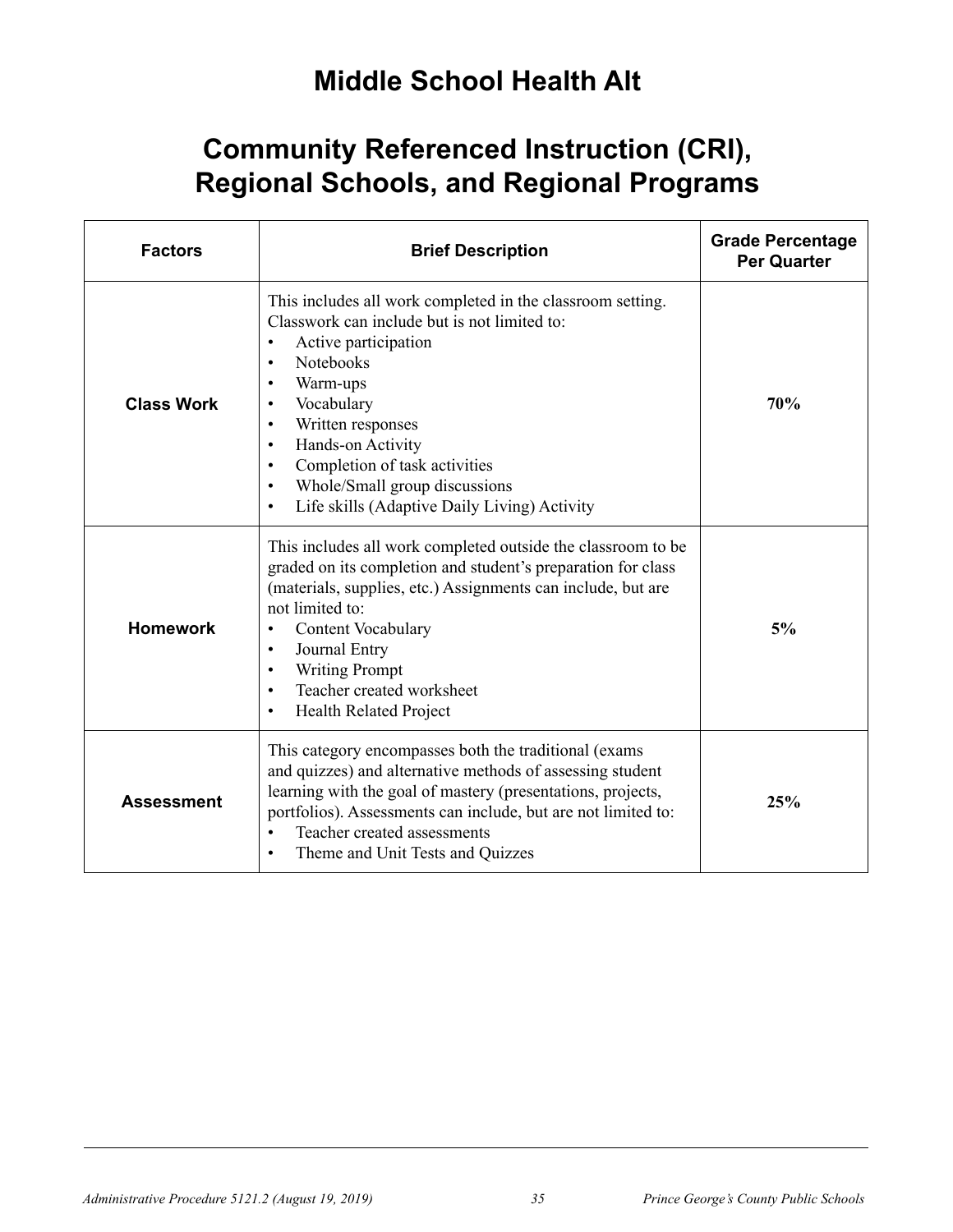### **Middle School Literacy/Reading-Alt**

| <b>Factors</b>    | <b>Brief Description</b>                                                                                                                                                                                                                                                                                                                                                                                                                                                                                                                                                                                                         | <b>Grade Percentage</b><br><b>Per Quarter</b> |
|-------------------|----------------------------------------------------------------------------------------------------------------------------------------------------------------------------------------------------------------------------------------------------------------------------------------------------------------------------------------------------------------------------------------------------------------------------------------------------------------------------------------------------------------------------------------------------------------------------------------------------------------------------------|-----------------------------------------------|
| <b>Class Work</b> | This includes all work completed in the classroom setting.<br>Classwork can include but is not limited to:<br>Phonemic Awareness<br>$\bullet$<br>Phonics<br>$\bullet$<br>Text-based Vocabulary<br>$\bullet$<br>Comprehension<br>$\bullet$<br>Group activity/discussions<br>$\bullet$<br>Teacher made worksheets<br>$\bullet$<br>Group discussion<br>$\bullet$<br><b>Edmark</b> activities<br>$\bullet$<br>Unique Learning Systems (ULS) worksheets<br>$\bullet$<br>Literacy Skills Builder<br>$\bullet$<br><b>Writing Prompts</b><br>$\bullet$<br><b>Evidence Based Constructed</b><br>$\bullet$<br>Response Rubric<br>$\bullet$ | 70%                                           |
| <b>Homework</b>   | This includes all work completed outside the classroom to be<br>graded on its completion and student's preparation for class<br>(materials, supplies, etc.). Assignments can include, but are not<br>limited to:<br>Spelling<br>$\bullet$<br>Vocabulary<br>$\bullet$<br>Reading Logs<br>$\bullet$<br>Writing<br>$\bullet$<br>Teacher created worksheets<br>$\bullet$<br><b>ULS Activity Worksheets</b><br>$\bullet$<br>Ex tension to Content Lesson<br>$\bullet$<br><b>Evidence Based Constructed</b><br>$\bullet$<br>Response Rubric<br>$\bullet$                                                                               | 5%                                            |
| <b>Assessment</b> | This category encompasses both the traditional (exams and<br>quizzes) and alternative methods of assessing student learning<br>with the goal of mastery (presentations, projects, portfolios).<br>Assessments can include, but are not limited to:<br>Teacher created assessments<br>$\bullet$<br>Theme and Unit Test and Quizzes<br>$\bullet$<br><b>Literacy Assessments</b><br>$\bullet$<br><b>Unique Learning Benchmarks</b><br>$\bullet$<br>Edmark<br>$\bullet$<br><b>ULS</b> Checkpoints<br>$\bullet$<br><b>Brigance Criterion</b><br>$\bullet$<br><b>Informal Reading Inventory</b><br>$\bullet$                           | 25%                                           |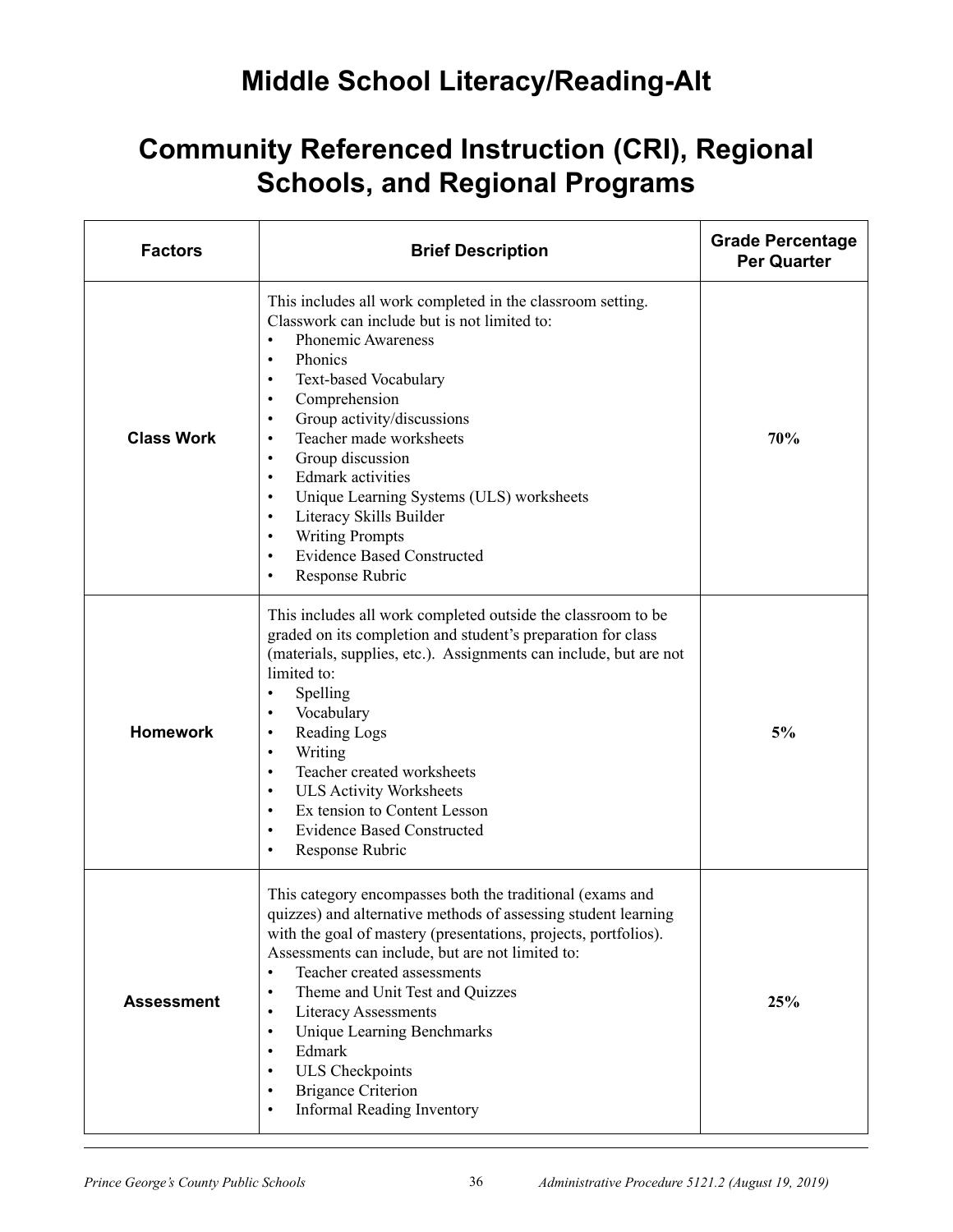### **Middle School Mathematics Alt**

| <b>Factors</b>    | <b>Brief Description</b>                                                                                                                                                                                                                                                                                                                                                                                                                                                                                                               | <b>Grade Percentage</b><br><b>Per Quarter</b> |
|-------------------|----------------------------------------------------------------------------------------------------------------------------------------------------------------------------------------------------------------------------------------------------------------------------------------------------------------------------------------------------------------------------------------------------------------------------------------------------------------------------------------------------------------------------------------|-----------------------------------------------|
| <b>Class Work</b> | This includes all work completed in the classroom setting.<br>Classwork can include but is not limited to:<br>Problem of Week<br>$\bullet$<br>Group Activity<br>$\bullet$<br>Problem Solving<br>$\bullet$<br><b>Performance Tasks</b><br>$\bullet$<br>Teacher made worksheets<br>$\bullet$<br>Unique Learning Systems (ULS) worksheets<br>$\bullet$<br><b>Equals Math worksheets</b><br>$\bullet$<br>Moving with Math<br>$\bullet$<br>Math Facts<br>$\bullet$<br>Hands on Work Stations<br>$\bullet$<br>Content Vocabulary             | 70%                                           |
| <b>Homework</b>   | This includes all work completed outside the classroom to be<br>graded on its completion and student's preparation for class<br>(materials, supplies, etc.) Assignments can include, but are<br>not limited to:<br>Problem of Week<br>$\bullet$<br>Teacher created worksheets<br>$\bullet$<br><b>ULS Activity Worksheets</b><br>$\bullet$<br>Math Facts<br>$\bullet$<br>Content Vocabulary<br>$\bullet$<br>Written Response<br>$\bullet$<br>Math Journals<br>$\bullet$                                                                 | 5%                                            |
| <b>Assessment</b> | This category encompasses both the traditional (exams<br>and quizzes) and alternative methods of assessing student<br>learning with the goal of mastery (presentations, projects,<br>portfolios). Assessments can include, but are not limited to:<br>Teacher created assessments<br>$\bullet$<br>Theme and Unit Tests and Quizzes<br>$\bullet$<br><b>Unique Learning Benchmarks</b><br>$\bullet$<br><b>ULS Checkpoints</b><br>$\bullet$<br><b>Equals Assessments</b><br><b>Brigance Criterion</b><br><b>Problem-based Assessments</b> | 25%                                           |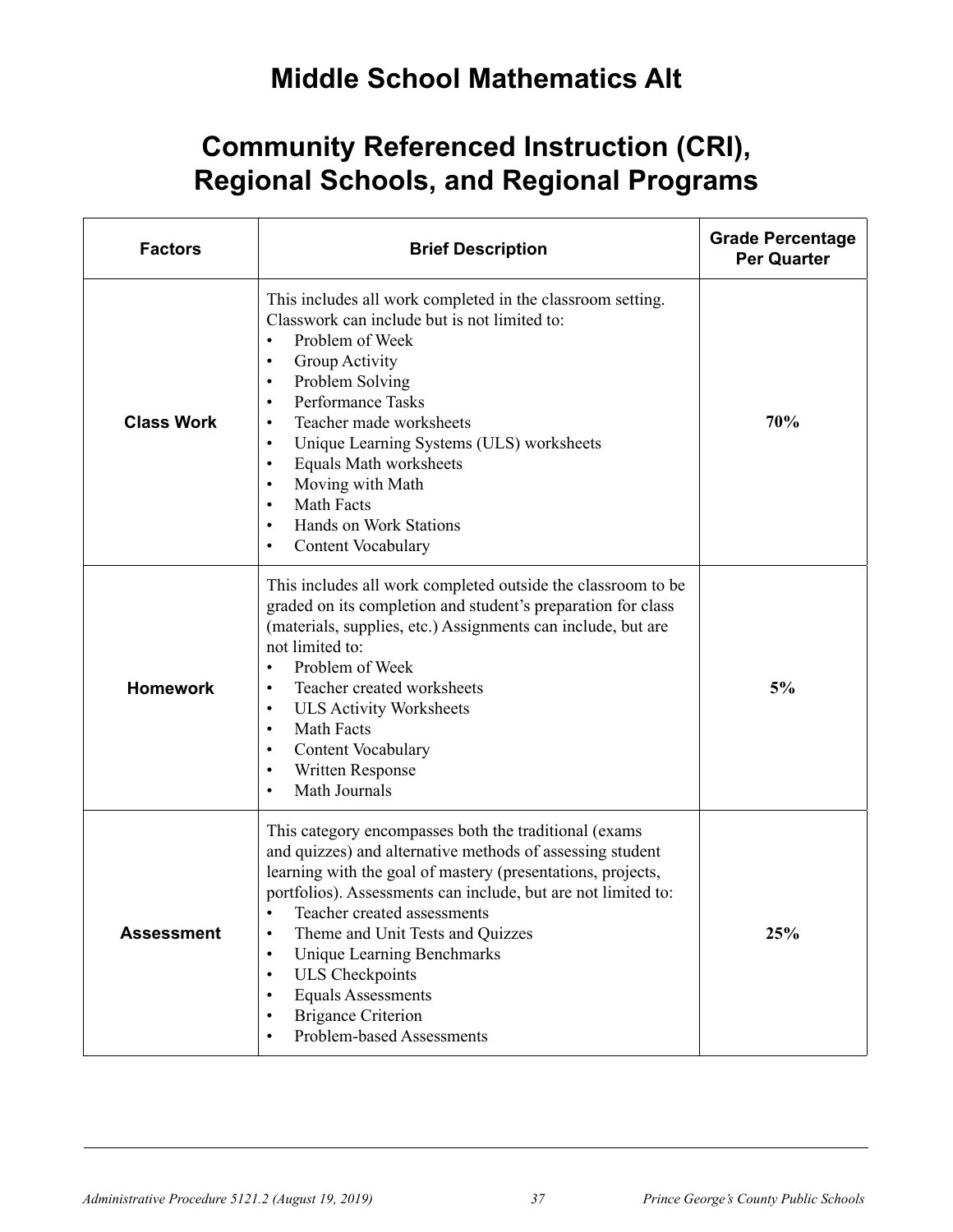#### **Middle School Music Alt**

| <b>Factors</b>    | <b>Brief Description</b>                                                                                                                                                                | <b>Grade Percentage</b><br><b>Per Quarter</b> |
|-------------------|-----------------------------------------------------------------------------------------------------------------------------------------------------------------------------------------|-----------------------------------------------|
| <b>Class Work</b> | Includes but is not limited to:<br>Individual and group participation<br>In-class solo and ensemble performances<br>Proper care of supplies and equipment<br>Time and attention to task | $100\%$                                       |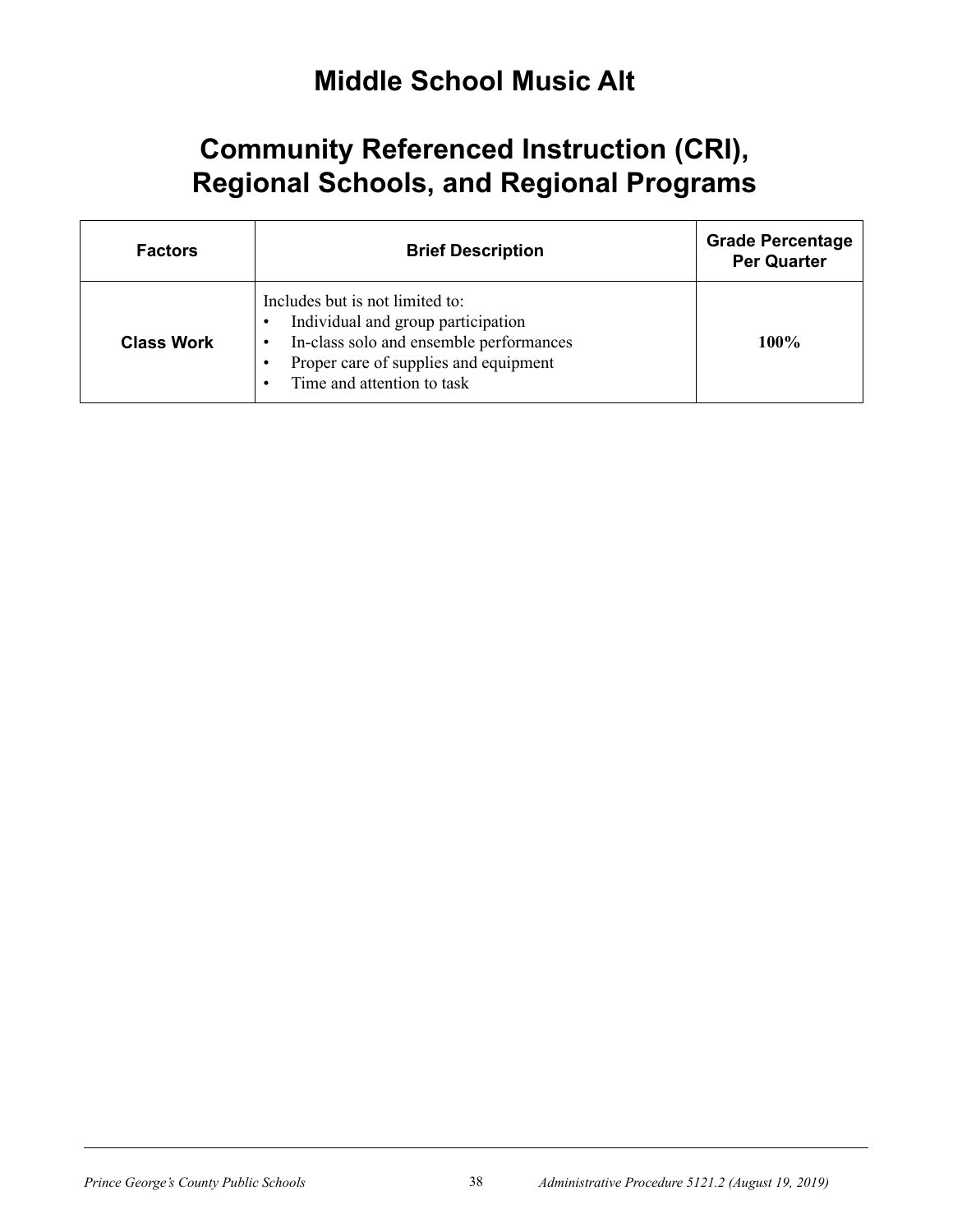### **Middle School Science Alt**

| <b>Factors</b>    | <b>Brief Description</b>                                                                                                                                                                                                                                                                                                                                                                                         | <b>Grade Percentage</b><br><b>Per Quarter</b> |
|-------------------|------------------------------------------------------------------------------------------------------------------------------------------------------------------------------------------------------------------------------------------------------------------------------------------------------------------------------------------------------------------------------------------------------------------|-----------------------------------------------|
| <b>Class Work</b> | This includes all work completed in the classroom setting.<br>Classwork can include but is not limited to:<br>Classroom labs and projects<br>$\bullet$<br>Unique Learning Systems (ULS) worksheets<br>$\bullet$<br><b>Writing Prompt</b>                                                                                                                                                                         | 70%                                           |
| <b>Homework</b>   | This includes all work completed outside the classroom to be.<br>graded on its completion and student's preparation for class<br>(materials, supplies, etc.) Assignments can include, but are<br>not limited to:<br>Vocabulary<br>$\bullet$<br>Writing<br>$\bullet$<br>Teacher created worksheets<br>ULS activity worksheets                                                                                     | 5%                                            |
| <b>Assessment</b> | This category encompasses both the traditional (exams)<br>and quizzes) and alternative methods of assessing student<br>learning with the goal of mastery (presentations, projects,<br>portfolios). Assessments can include, but are not limited to:<br>Teacher created assessments<br>$\bullet$<br>Theme and Unit Tests<br>$\bullet$<br><b>Unique Learning Benchmarks</b><br>$\bullet$<br><b>ULS</b> Checkpoints | 25%                                           |